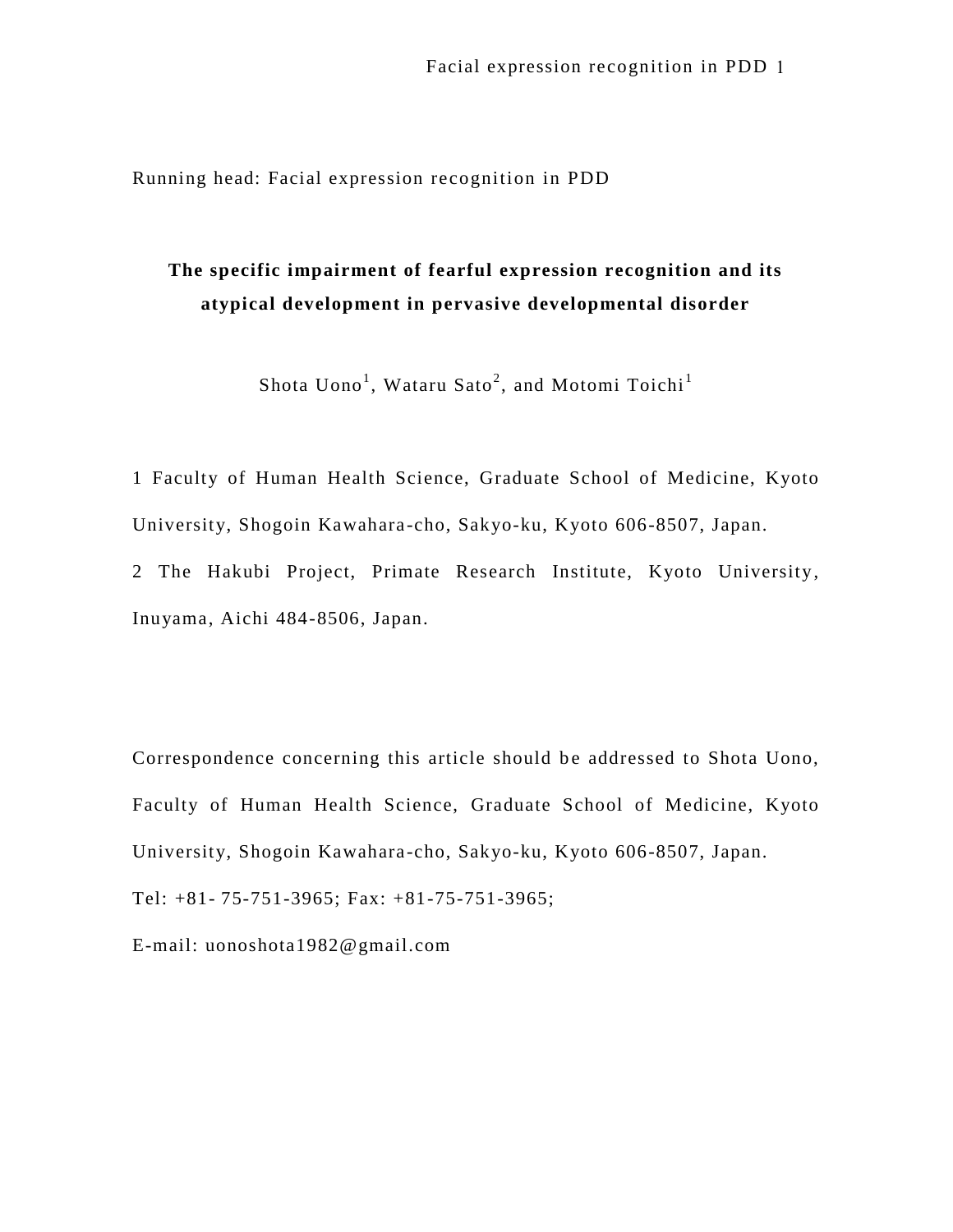## **Abstract**

Several studies have examined facial expression recognition in pervasive developmental disorder (PDD), including autism and Asperger's disorder, but the results have been inconsistent. We investigated the relationship between facial expression recognition and age, face recognition, and symptom severity. Subjects were 28 individuals with mild PDD subtypes and 28 age- and gender-matched controls. Among six emotions, fearful expression recognition was specifically impaired in PDD subjects. Age had positive effects on fearful expression recognition directly and indirectly via the development of face recognition in controls, but not in PDD subjects. Furthermore, fearful expression recognition was related to the severity of PDD symptoms. We conclude that individuals with PDD show an atypical development of facial expression recognition. Moreover, impaired fearful expression recognition is closely related to social dysfunction.

**Keywords:** Face recognition; Facial expression recognition; Fear; Pervasive developmental disorder; Social dysfunction

Correspondence: uonoshota1982@gmail.com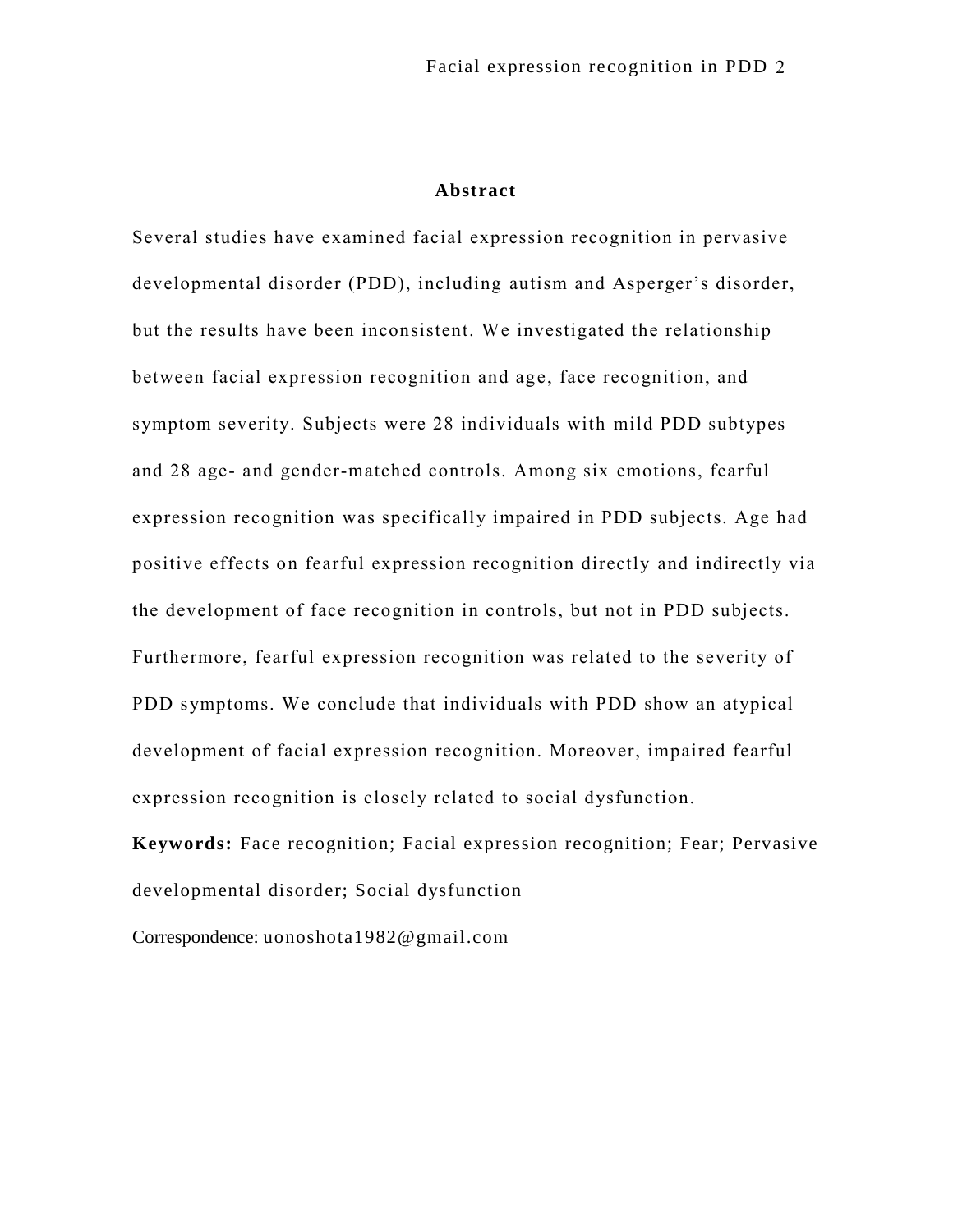# **The specific impairment of fearful expression recognition and its atypical development in pervasive developmental disorder**

Individuals with pervasive developmental disorder (PDD), including autism and Asperger's disorder, are characterized by a qualitative impairment of social interaction (American Psychiatric Association 2000). Kanner's original clinical study emphasized that individuals with autism have innately impaired affective contact with others (Kanner, 1943), and difficulty in the expression and perception of emotion is proposed to contribute to a failure to establish interpersonal relationships (Hobson, 1993). Considerable research has focused on the ability to recognize emotion from the facial expressions of others to elucidate the cause of this social dysfunction.

However, previous studies investigating emotion recognition in PDD have reported inconsistent findings. Several studies have demonstrated impaired facial expression recognition in PDD (Braverman, Fein, Lucci, & Waterhouse, 1989; Celani, Battacchi, & Arcidiacono, 1999), with others further suggesting that individuals with PDD are specifically impaired in recognizing fearful expressions (Ashwin, Chapman, Colle, & Baron-Cohen, 2006; Corden, Chilvers, & Skuse, 2008; Howard et al., 2000; Humphreys, Minshew, Leonard, & Behrmann, 2007; Pelphrey et al., 2002). However,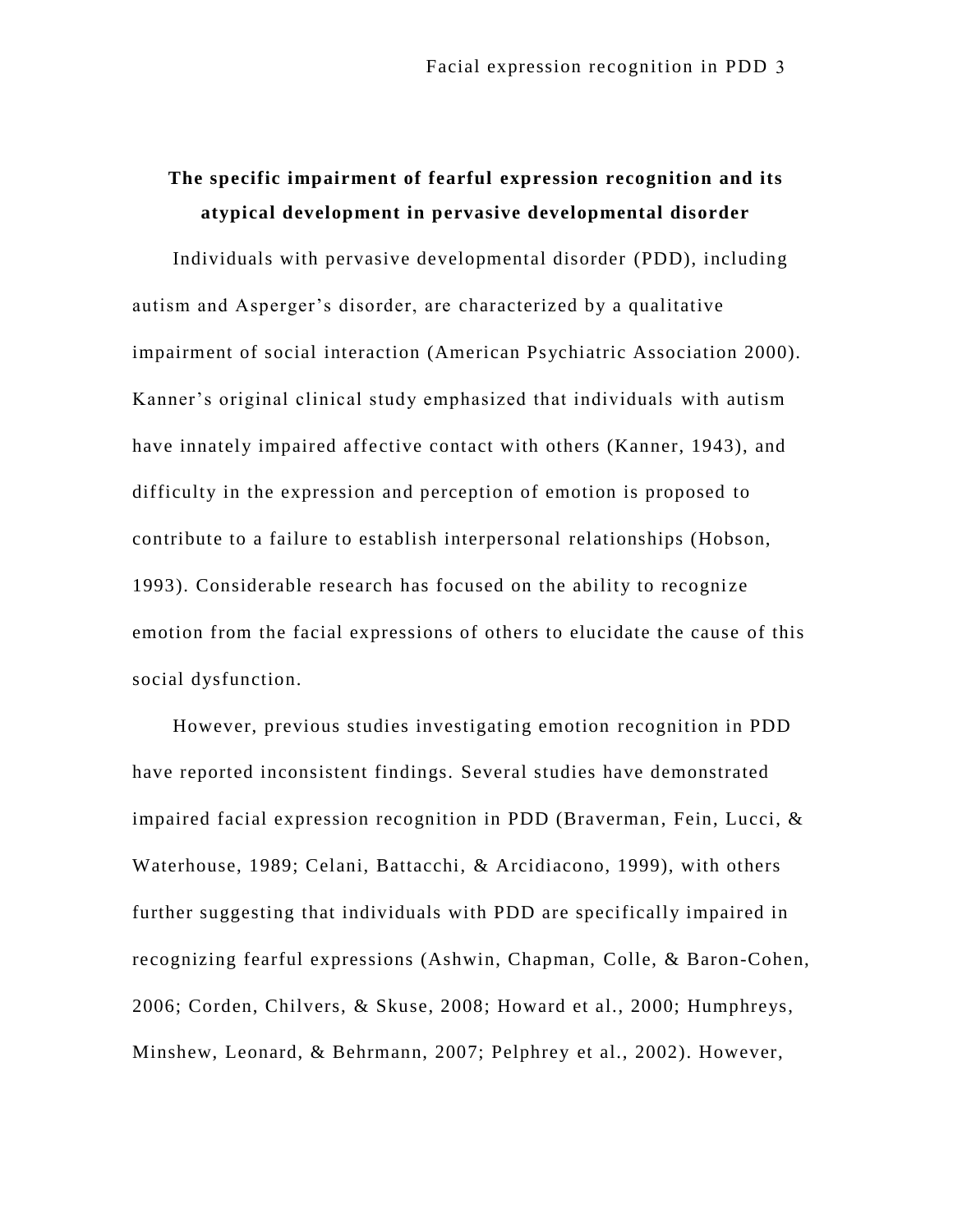some studies have reported that individuals with PDD showed no impairment in facial expression recognition (Adolphs, Sears, & Piven, 2001; Castelli, 2005; Grossman, Klin, Carter, & Volkmar, 2000).

These inconsistent findings regarding facial expression recognition in PDD may be due to a number of potential factors. First, the majority of the previous studies lacked a developmental perspective for facial expression recognition in individuals with PDD. The ability to recognize facial expressions improves with age during childhood and adolescence in typically developing individuals (for review, see Herba & Phillips, 2004), but little is known about the development of facial expression recognition in individuals with PDD. However, the review described above suggests atypical development of facial expression recognition in individuals with PDD (for a review, see also Harms, Martin, & Wallace, 2010). Recent studies with a large number of participants have shown deficits in the recognition of facial expressions, specifically fear, in adults (Ashwin et al., 2006; Corden et al., 2008; Humphreys, Minshew, et al., 2007), but not children, with PDD (Castelli, 2005; Grossman et al., 2000). Given that the ability to recognize faces improves with age in typically developing individuals, these data suggest that the ability to recognize facial expressions does not improve with age in individuals with PDD.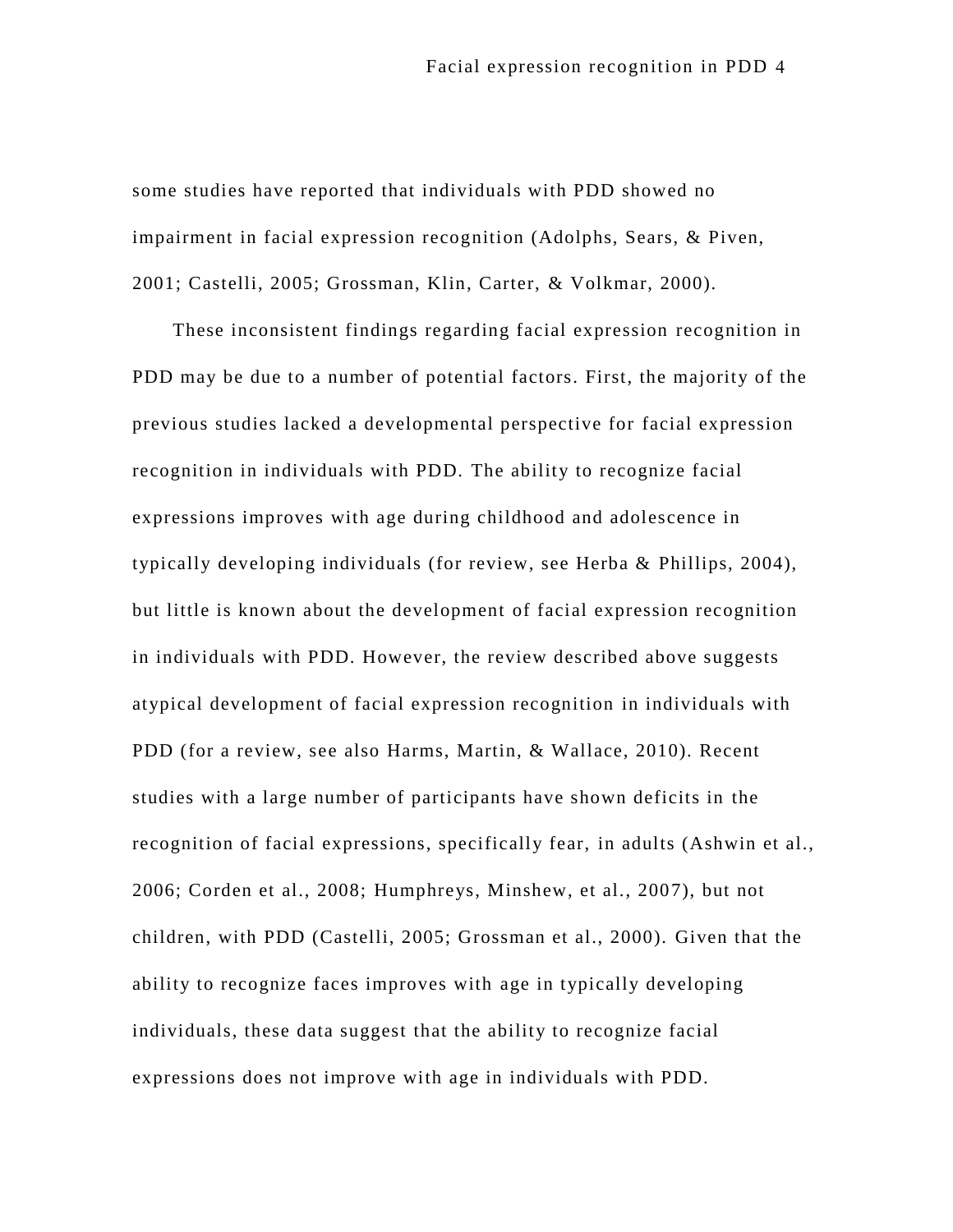Second, previous studies did not examine the effects of the ability to perceive faces on facial expression recognition. Theoretical cognitive psychological studies have proposed that emotional facial recognition occurs through the basic visual processing of faces (e.g., Bruce & Young, 1986). This notion is supported by experimental studies showing that the face-recognition skill involving perceptual matching was positively correlated with the ability to recognize others' emotions (e.g., Bruce et al., 2000; Williams, Wishart, Pitcairn, & Willis, 2005). Neuropsychological studies have shown that individuals with prosopagnosia, who have difficulty in perceptually discriminating faces, have impaired emotion recognition (e.g., de Gelder, Pourtois, Vroomen, & Bachoud-Levi, 2000; Humphreys, Avidan, & Behrmann, 2007). These data suggest that individual differences in the basic ability to perceptually process faces may explain the inconsistent findings for impairment of emotion recognition in PDD.

In typically developing individuals, face -perception ability improves with age during childhood and adolescence (Carey, Diamond, & Woods, 1980; Mondloch, Geldart, Maurer, & Le Grand, 2003). This evidence suggests that the development of face perception leads to improved facial expression recognition in typically developing controls. Face perception has been shown to be impaired in children and adolescents with PDD (e.g.,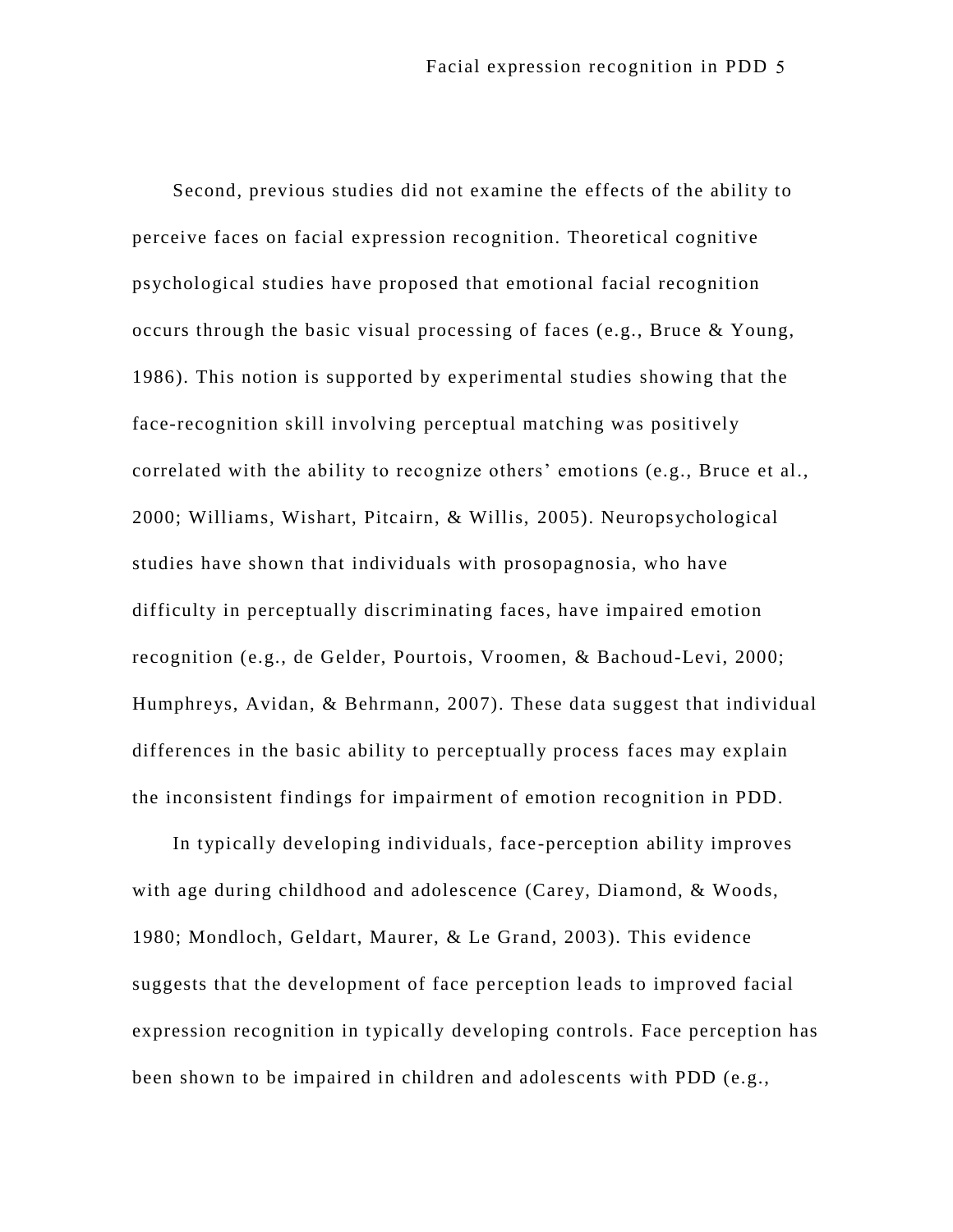Boucher, Lewis, & Collis, 1998; Klin et al., 1999), suggesting that the atypical development of face-perception skills affects facial expression recognition in individuals with PDD. Previous studies have investigated the relationship between face perception and facial expression recognition in individuals with PDD (Hefter, Manoach, & Barton, 2005; Riby, Doherty-Sneddon, & Bruce, 2008); however, the results are inconsistent. Hefter et al. demonstrated that participants with face -perception deficits recognize facial expressions as well as those with normal face-perception ability. On the other hand, Riby et al. showed that face -perception ability was positively correlated with facial expression recognition in individuals with PDD. However, these studies did not use all six basic facial expressions, and the chronological age of participants differed between studies. Thus, further studies are needed to clarify whether atypical development of face perception leads to deficits in the recognition of six basic facial expressions in individuals across a broader chronological age range.

Third, the degree of social dysfunction in individuals with PDD may relate to deficits in facial expression recognition. In normal participants, performance in face-perception tasks involving fearful faces correlates with higher social cognitive functions (e.g., theory of mind ability) (Corden, Critchley, Skuse, & Dolan, 2006; Marsh, Kozak, & Ambady, 2007).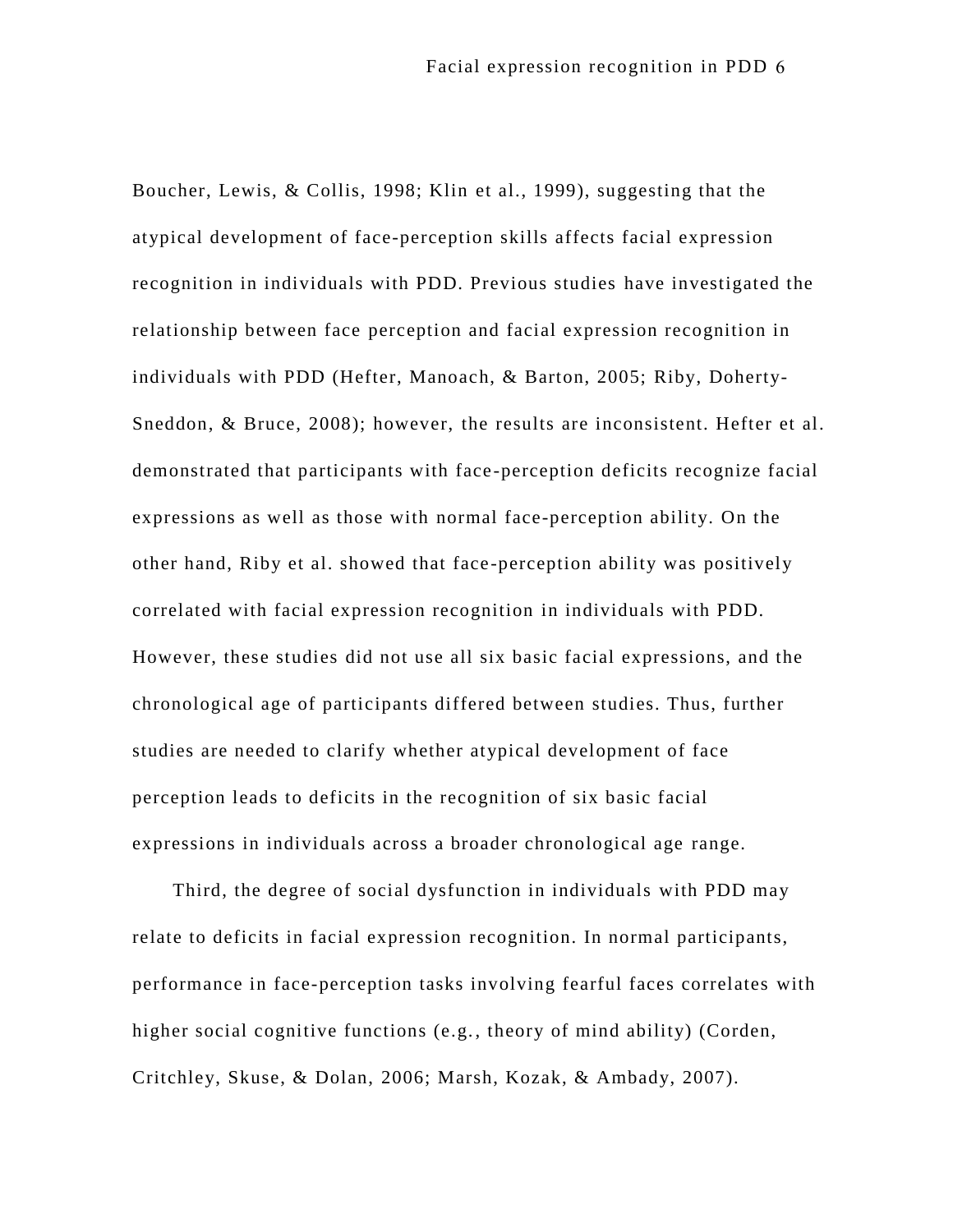Although the relationship between emotion recognition and symptom severities in individuals with PDD has been investigated (e.g., Braverman et al., 1989; Corden et al., 2008; Tardif, Lainé, Rodriguez, & Gepner, 2007), little evidence exists of a relationship between fear recognition and symptom severity (cf. Humphreys, Minshew, et al., 2007). Thus, we tested whether the degree of impairment in facial expression recognition positively correlates with social dysfunction in individuals with PDD.

We investigated facial expression recognition deficits across development in individuals with high functioning PDD and examined the recognition of facial expressions conveying the six basic emotions. We predicted that individuals with PDD would show impaired emotion recognition, particularly recognition of fearful expression. We also investigated the relationship between chronological age, face perception, and facial expression recognition. We tested the following model in typically developing controls and individuals with PDD by path analysis: (1) facial expression recognition and face perception improve with age; (2) the development of face perception leads to the improvement of facial expression recognition. Finally, we tested the relationship between impaired facial expression recognition and symptom severity in individuals with PDD. Based on the evidence described above, we predicted that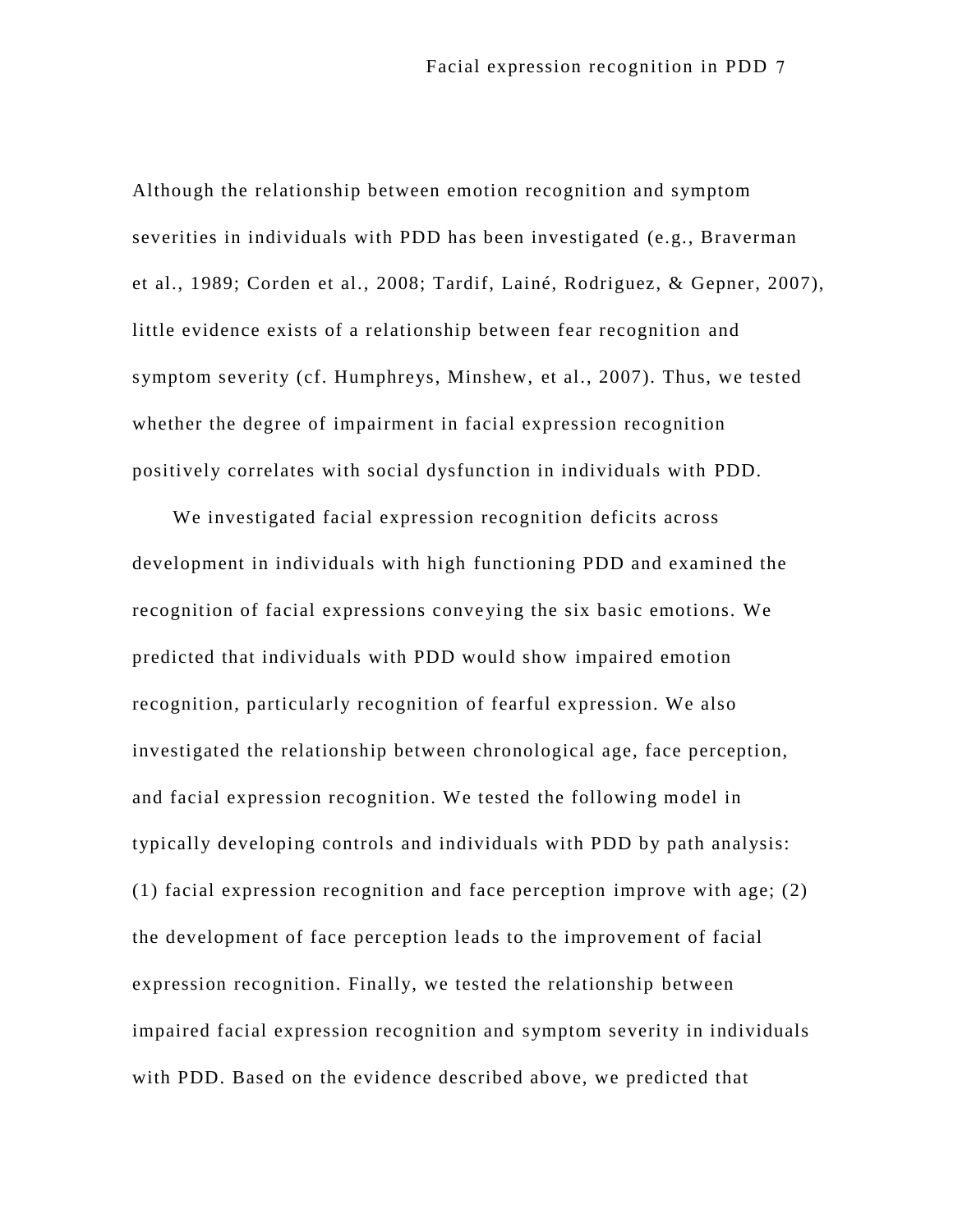recognition of fearful expressions would be negatively correlated with social dysfunction in individuals with PDD.

## **Methods**

## *Participants*

The participants were 56 Japanese individuals, 28 with PDD, and 28 typically developing controls. Table 1 summarizes the participants' demographic characteristics. The two groups (PDD and control) were matched for chronological age—PDD group:  $M \pm SD = 17.6 \pm 5.2$ , range 9–30; control:  $M \pm SD = 18.0 \pm 4.0$ , range 9–28; independent t-test, t(54) = 0.29,  $p > 0.1$ —and gender—PDD group: five females and 23 males; control: four females and 24 males; Fisher's exact test,  $p > 0.1$ . Verbal and performance IQ in the PDD group was measured by the Japanese version of the Wechsler Adult Intelligence Scale (WAIS) and Wechsler Intelligence Scale for Children (WISC). All PDD participants had IQs within the normal range (full-scale IQ:  $M = 103.3$ ,  $SD = 13.4$ ; verbal IQ:  $M = 105.2$ ,  $SD =$ 14.7; performance IQ:  $M = 100.1$ ,  $SD = 13.3$ ). All participants had normal or correctedto-normal visual acuity.

Participants in the PDD group were diagnosed with either Asperger's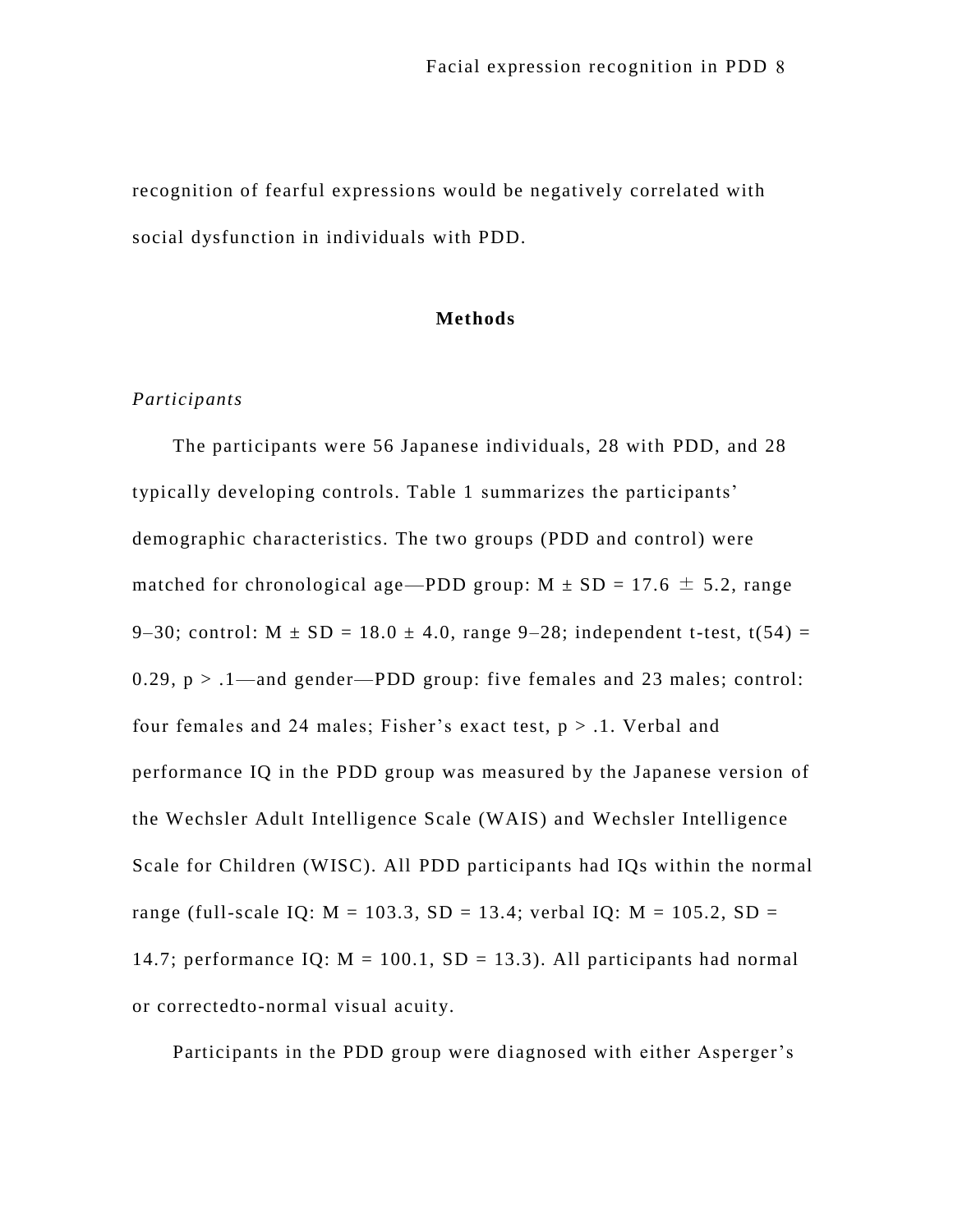disorder (12 males, three females) or pervasive developmental disorder not otherwise specified (PDD-NOS) (11 males, two females) at the time of the present study, using DSM-IV-TR (American Psychiatric Association, 2000). PDD-NOS includes heterogeneous subgroups of PDD with varying degrees of qualitative social impairment. The present study used subgroups that did not satisfy the criteria for Asperger's disorder because (1) they had similar impairment in qualitative social interaction without apparent restricted interests and stereotyped behaviors, or (2) their impairment in qualitative social interaction was milder than that observed in Asperger's disorder. Thus, our participants with PDD-NOS had milder pathologies than those with Asperger's disorder. The final diagnoses were made by a child psychiatrist (M.T.) based on the advice of clinical psychologists, interviews with each subject, information from each subject's parents or teachers, and childhood clinical records (when available). Participants in the PDD group were outpatients who had been referred to Kyoto University Hospital or the Faculty of Human Health Science of Kyoto University Graduate School of Medicine because of their social maladaptation. The participants were referred from a variety of sources, and we found no systematic referral source bias between younger and older participants. They were all free of neurological or psychiatric problems other than PDD, and none were taking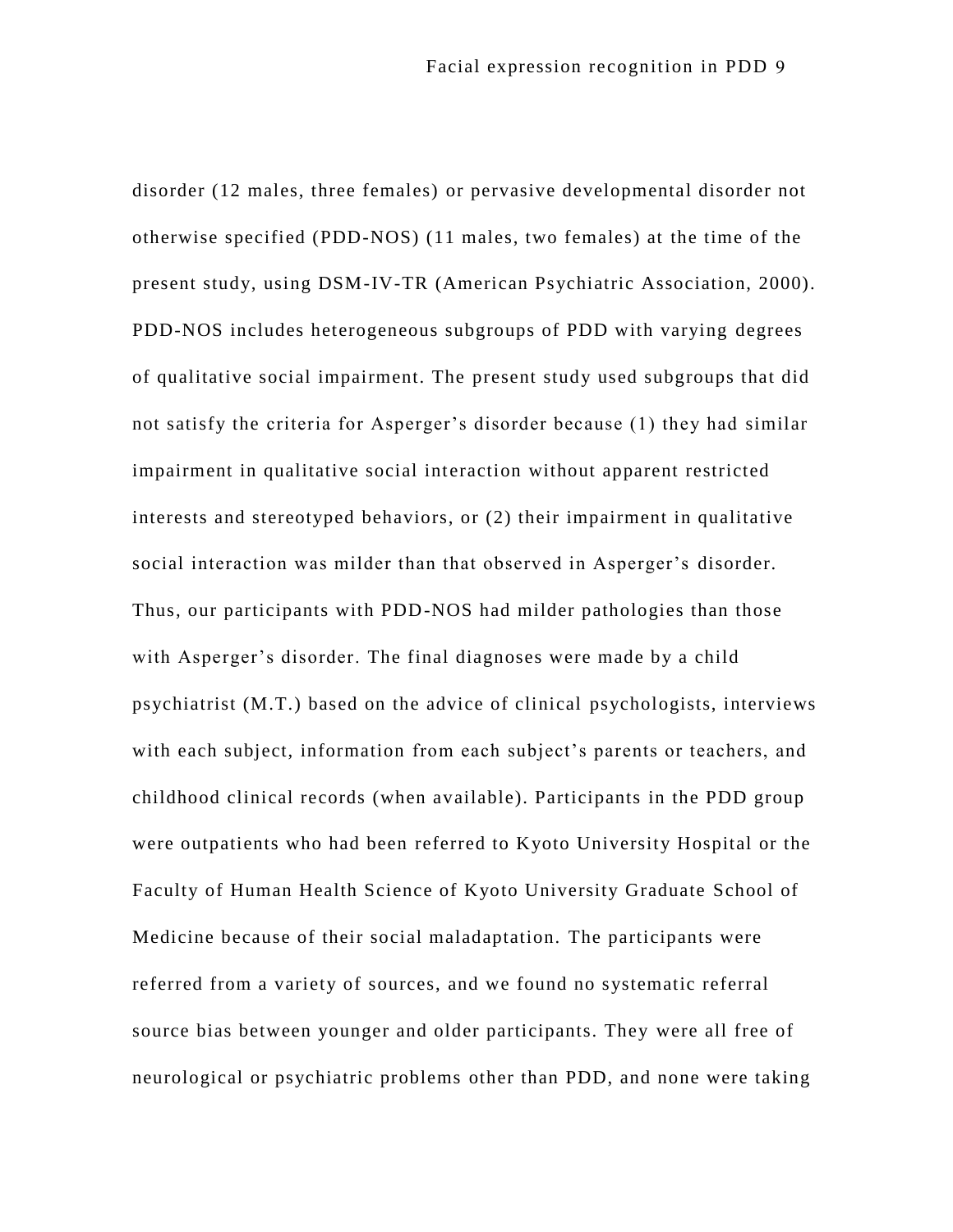any medication. All participants aged 18 years and older and the parents of participants aged younger than 18 years provided written, informed consent to participate in this study, which was approved by the local ethics committee.

The level of symptom severity in individuals with PDD was assessed with the Childhood Autism Rating Scale (CARS) (Schopler, Reichler, & Renner, 1986) administered by a psychiatrist (M.T.). The CARS has been shown to be an effective tool for diagnosing autism in adolescents, adults, and children (Mesibov, Schopler, Schaffer, & Michal, 1989). The CARS includes 14 items assessing autism-related behavior and one item rating general impressions of autistic symptoms. Each item is rated on a scale of 1 to 4. A higher rating indicates more severe impairment. Total scores ranged from 15 to 60. The CARS scores (range 18–25.5) of all participants in the PDD group were below the cutoff score (27) for a diagnosis of autism (cf.Mesibov et al., 1989), indicating that symptom severity in the PDD group was milder than that of individuals with autism.

To investigate age differences in the PDD group according IQ and sex, we divided participants into younger ( $n = 14$ ) and older ( $n = 14$ ) groups. The results showed no significant differences in the distributions of IQ,  $t(26)$  < 1.6, p > .1, or of men and women (Fisher's exact test, p > .1) in the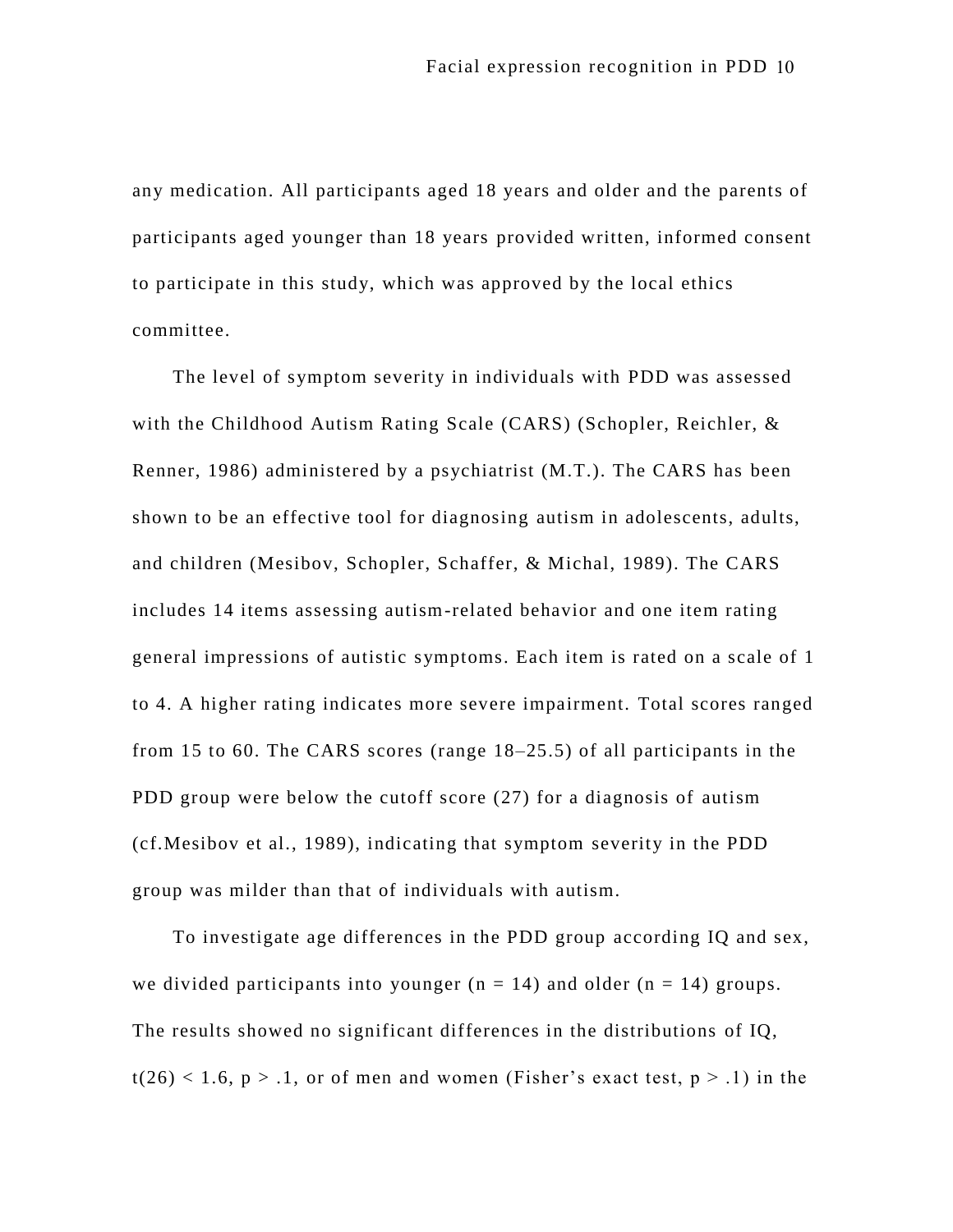younger and older PDD groups.

One participant in the PDD group scored below the cutoff score for face perception, as described below. However, we found no difference between analyses that included and those that excluded this individual; thus, we included this participant in all analyses.

## *Stimuli and Procedures*

## *Expression Recognition Task.*

A total of 48 photographs of facial expressions depicting six basic emotions (anger, disgust, fear, happiness, sadness, and surprise) were used as stimuli. Half of these were pictures of Caucasian models, and the remaining half were pictures of Japanese models. These pictures were chosen from standardized photograph sets (Ekman & Friesen, 1976; Matsumoto & Ekman, 1988). A label-matching paradigm previously used by Sato et al. (2002) was employed to assess participants' recognition of emotional facial expressions. Pictures of people whose faces expressed various emotions were presented on the monitor one by one in a random order. Verbal labels identifying the six basic emotions were presented next to each photograph. Participants were asked to select the label that best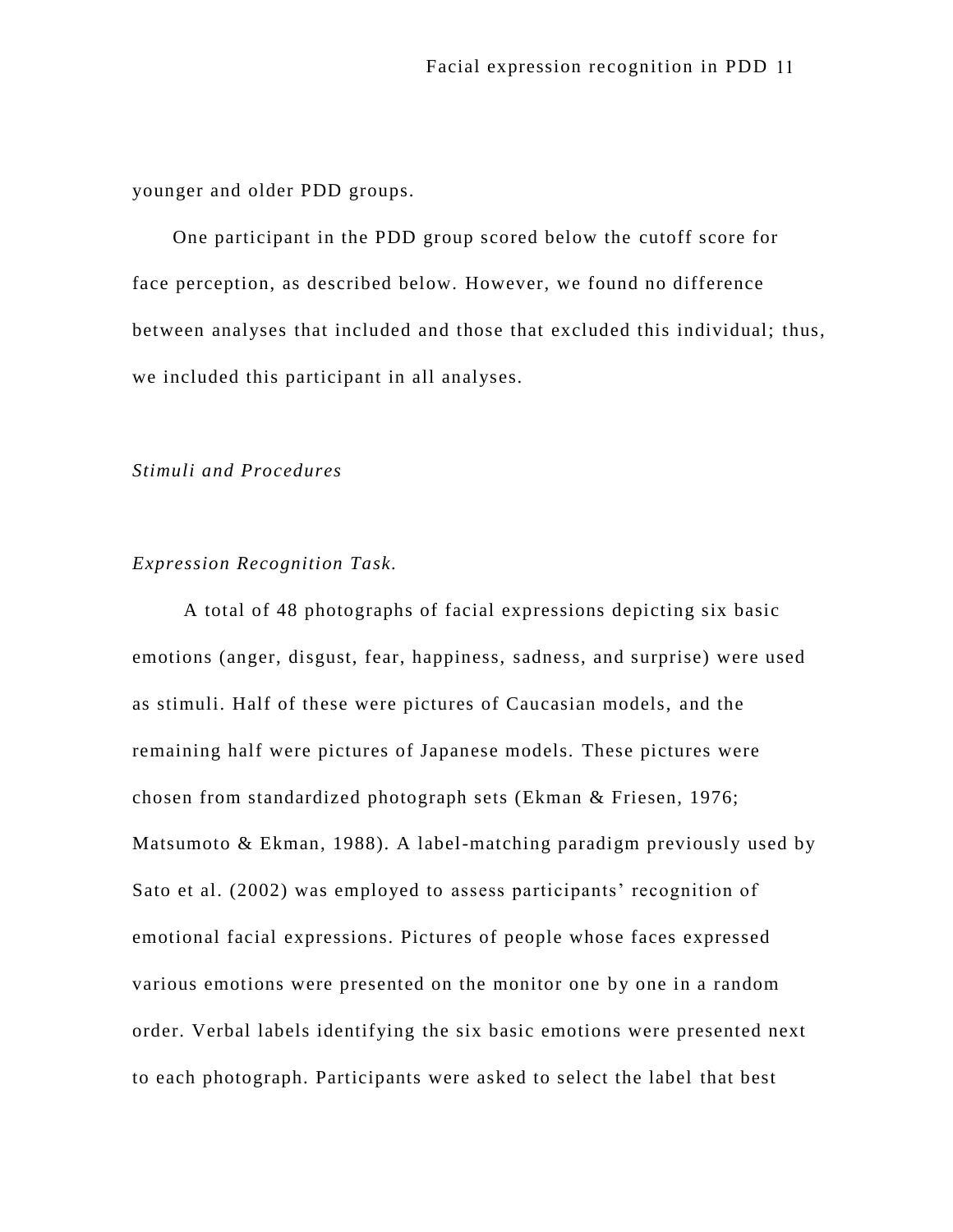described the emotion shown in each photograph. They were instructed to consider all six alternatives carefully before responding. No time limits were set, and no feedback was provided about performance. Participants saw each emotional expression eight times, resulting in a total of 48 trials for each participant. Prior to the experiment, we established that all participants understood the meaning of the emotional label and the task instructions, and participants were given two training trials to become familiar with the procedure. After ensuring that participants understood the task requirements, the experimental trials were initiated.

## *Face-perception Task.*

The shortened version (13 items) of the Benton Facial Recognition Test (Benton, Sivan, Hamsher, Varney, & Spreen, 1994) was conducted. Performance on this test is based on perceptual factors and re flects basic visual face-processing mechanisms (e.g., Bentin, Deouell, & Soroker, 1999). Caucasian models were used for all of the face stimuli. Participants were required to match a target face with one picture or with up to three pictures of the same person (with different orientation and lighting) presented in a six stimulus array of faces. No time limits were set, and no feedback was provided regarding performance.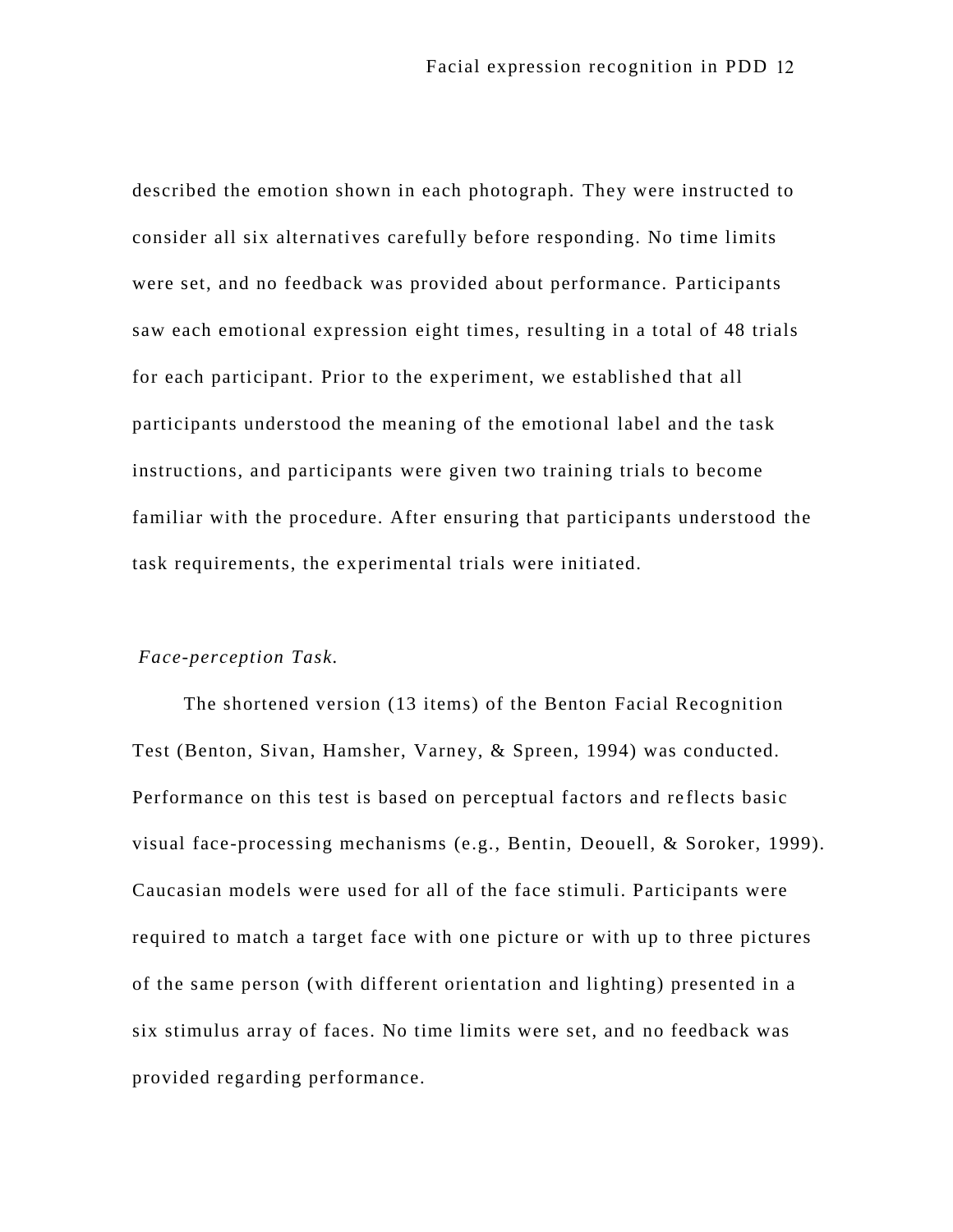## *Apparatus*

The events were controlled by SuperLab Pro 2.0 (Cedrus, San Pedro, CA, USA) implemented on a Windows computer (HP xw4300 Workstation, Hewlett-Packard, Palo Alto, CA, USA). Stimuli were presented on a 19 -inch CRT monitor (HM704UC, Iiyama, Tokyo, Japan; screen resolution  $1024 \times$ 768 pixels; refresh rate 100 Hz).

## *Data Analysis*

The t-tests, analyses of variance (ANOVAs) and the follow-up tests, and correlation analyses were conducted with SPSS 10.0J (SPSS, Tokyo, Japan). Randomization tests were conducted with programs developed by Edgington and Onghena (2007). Path analyses were conducted with XLSTAT-PLSPM (Addinsoft, New York, NY, USA).

Accuracy percentages for the expression recognition task were tested for difference from chance (i.e., 16.7%), using one-sample t-tests (twotailed). The accuracy data were then subjected to a 2 (group)  $\times$  6 (facial emotion) repeated-measures ANOVA. Significant interactions were followed up by simple effects analyses (cf. Kirk, 1995). Additionally, we conducted randomization tests using the same designs to confirm the results without parametric assumptions (cf. Edgington & Onghena, 2007). Because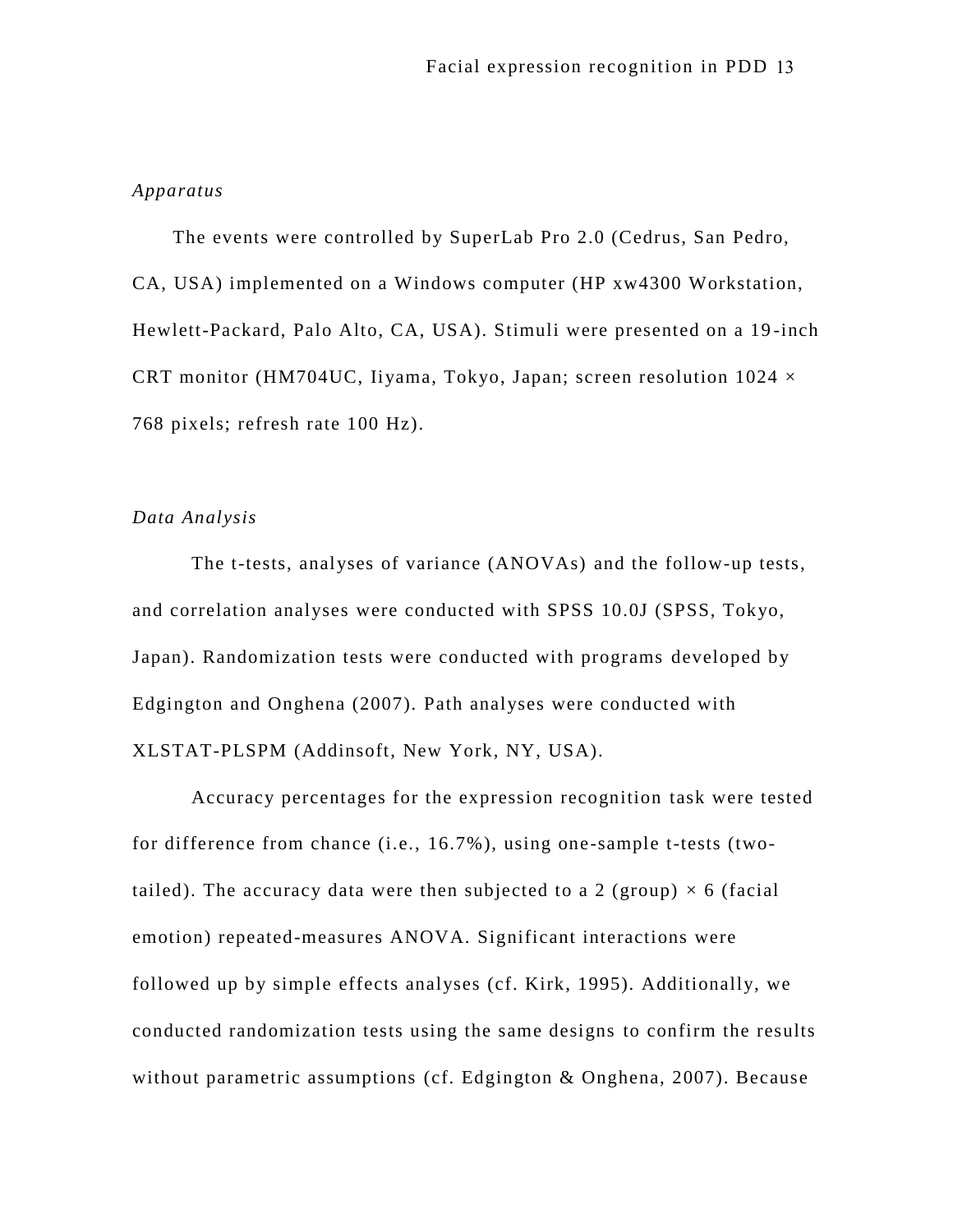a debate about testing interaction terms by randomization persists (cf. Anderson & ter Braak, 2003), we tested only main and simple main effects. We further tested the effects of stimulus-face ethnicity and PDD subtypes by t-tests. Correlations with IQ scores were calculated for the relationship between IQ and the impairment of facial expression recognition in the PDD group.

For the face-perception task, the total number of correct responses was calculated for each participant. The mean score difference between groups was analyzed by a t-test (two-tailed). We further tested the effects of PDD subtypes with t-tests. Correlations were calculated between faceperception performance and IQ scores.

To analyze the relationships between expression recognition, age, and face perception, Pearson's product-moment correlations between these variables were calculated for each group. We preliminarily confirmed that non-parametric correlation analysis (Spearman's rank coefficient correlation) produced identical results. Based on the results of the ANOVA for facial expression recognition, the results from the fearful expression task were used as a measure of facial expression recognition. Differences in the correlation coefficients between the PDD and control groups were also tested with the chi-square test.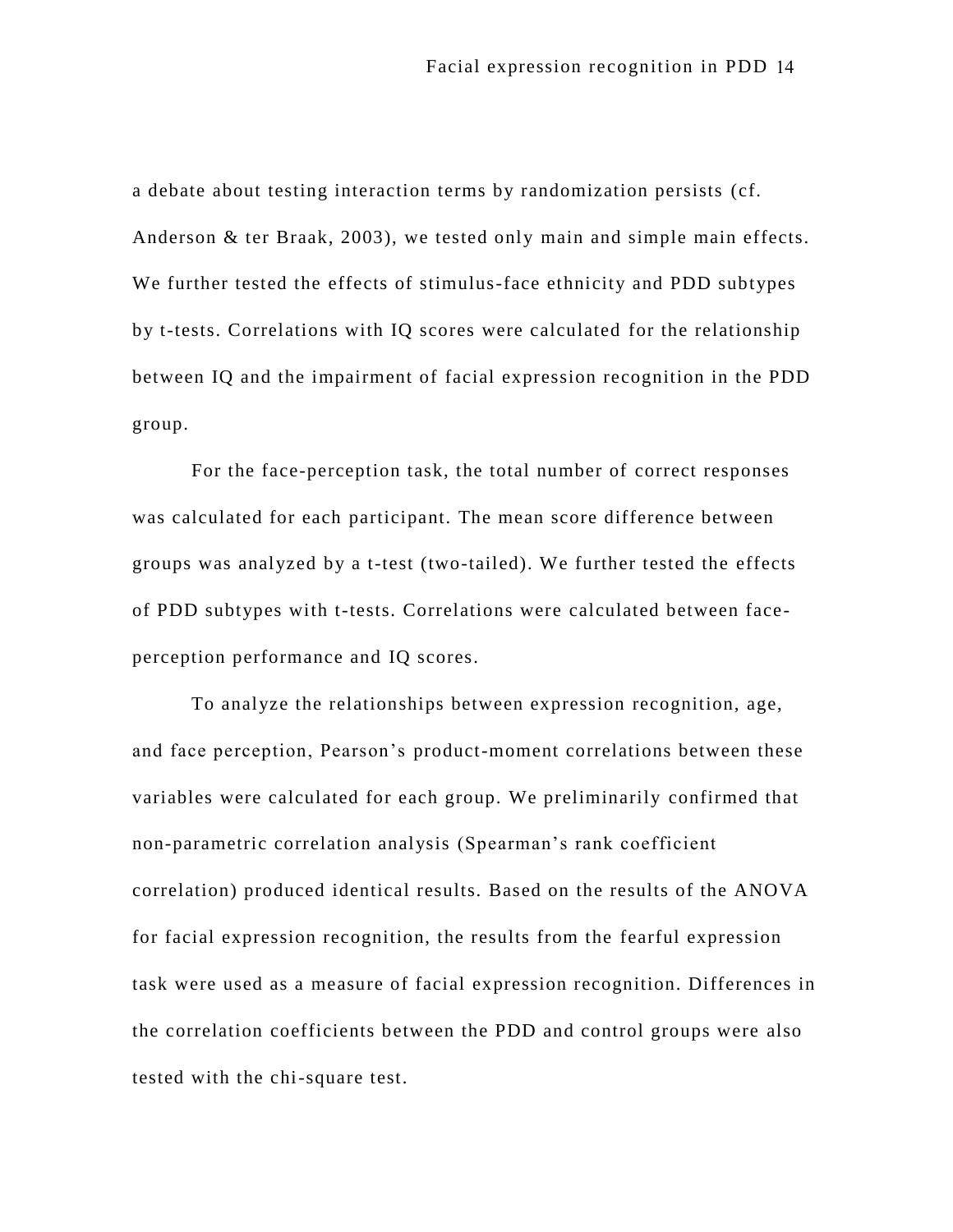Furthermore, path analyses were conducted for each group. Path analysis assesses the direct and indirect effects of explanatory variables on dependent variables; this cannot be ac complished with correlational analyses (Kothari, 1990). Based on our prediction of a relationship between chronological age, face perception, and facial expression recognition, our model hypothesized that chronological age would have direct and indirect effects on emotion recognition via the development of face perception. Path analyses were conducted with structural equation modeling (SEM), using partial least squares (PLS). Compared with the widely used covariance based approach for SEM, the variance-based PLS approach is a powerful method for analyzing data from small samples (Chin & Newsted, 1999; Falk, & Miller, 1992). Analyses in unity mode were conducted in which latent variables associated with a single manifest variable were created (cf. Ziersch, 2005). Path coefficients were also tested for a difference from zero using bootstrap analyses (two-tailed) (Efron & Tibishirani, 1993). We analyzed whether the path coefficients of the control group were larger than those of the PDD group in each path, using randomization tests.

The CARS (Schopler et al., 1986) was used to assess the level of social dysfunction in individuals with PDD. Although the CARS factors are structured, the items included in the social functioning construct have been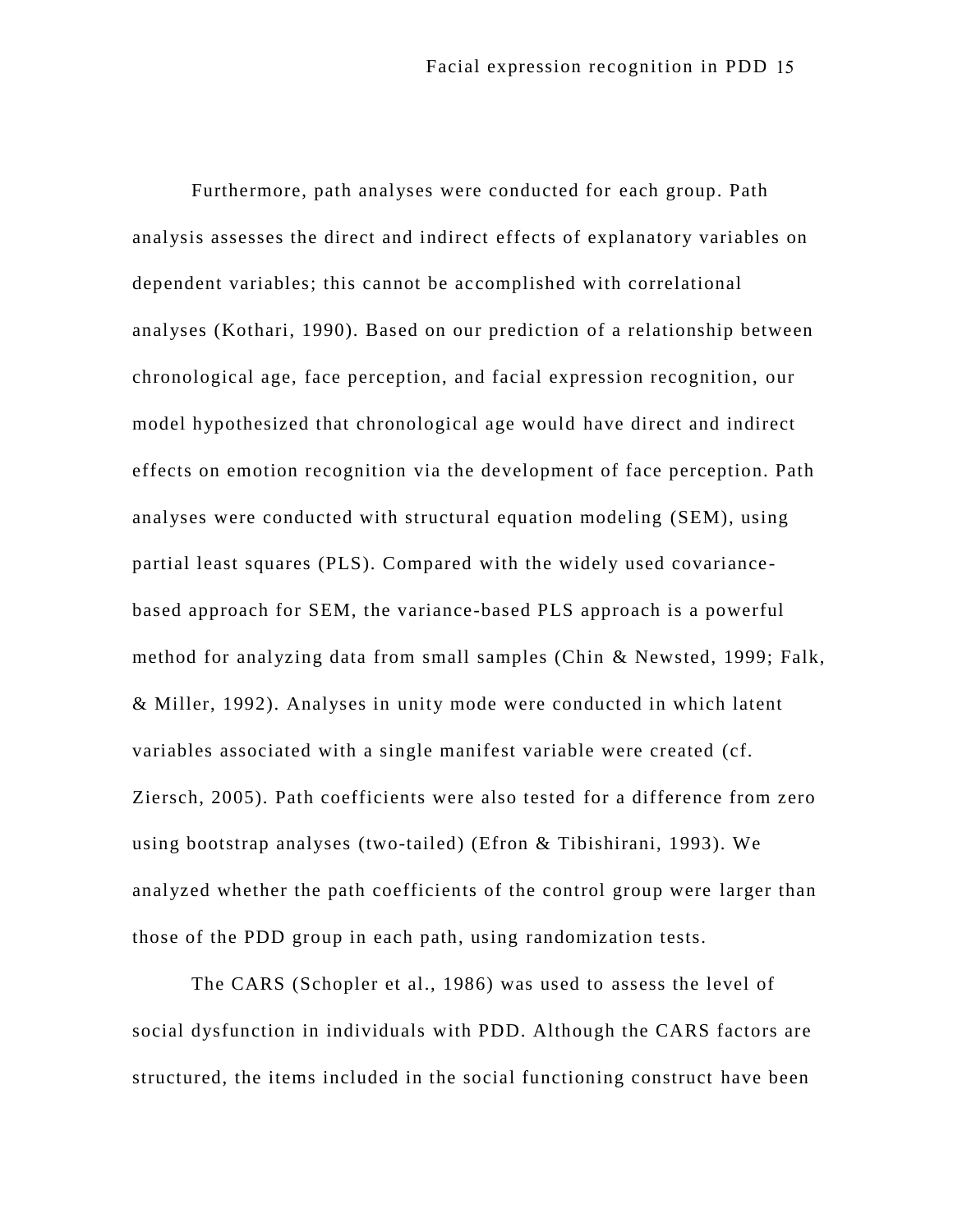inconsistent among studies (Dilalla & Rogers, 1994; Magyar & Pandolfi, 2007; Stella, Mundy, & Tuchman, 1999). Therefore, we used the CARS items that were commonly classified as elements of the social functioning construct in all previous studies (cf. Magyar & Pandolfi, 2007 ). In the present study, we used the items "imitation," "nonverbal communication," "relationship to people," "verbal communication," and "visual response," and calculated the average score for these items. We calculated Pearson's correlation coefficients to investigate the relationship between impaired recognition of fearful expressions and symptom severity related to social domains.

The number of participants in the present study was relatively small for a correlational analysis; thus, we further analyzed whether outliers affected the results. In each correlational analysis, the Mahalanobis distance for each case was calculated to identify outliers (probability of group membership:  $p < .05$ ). However, the results of the correlational analyses including outliers did not differ from those excluding them; thus, all participants were included in the analyses.

#### **Results**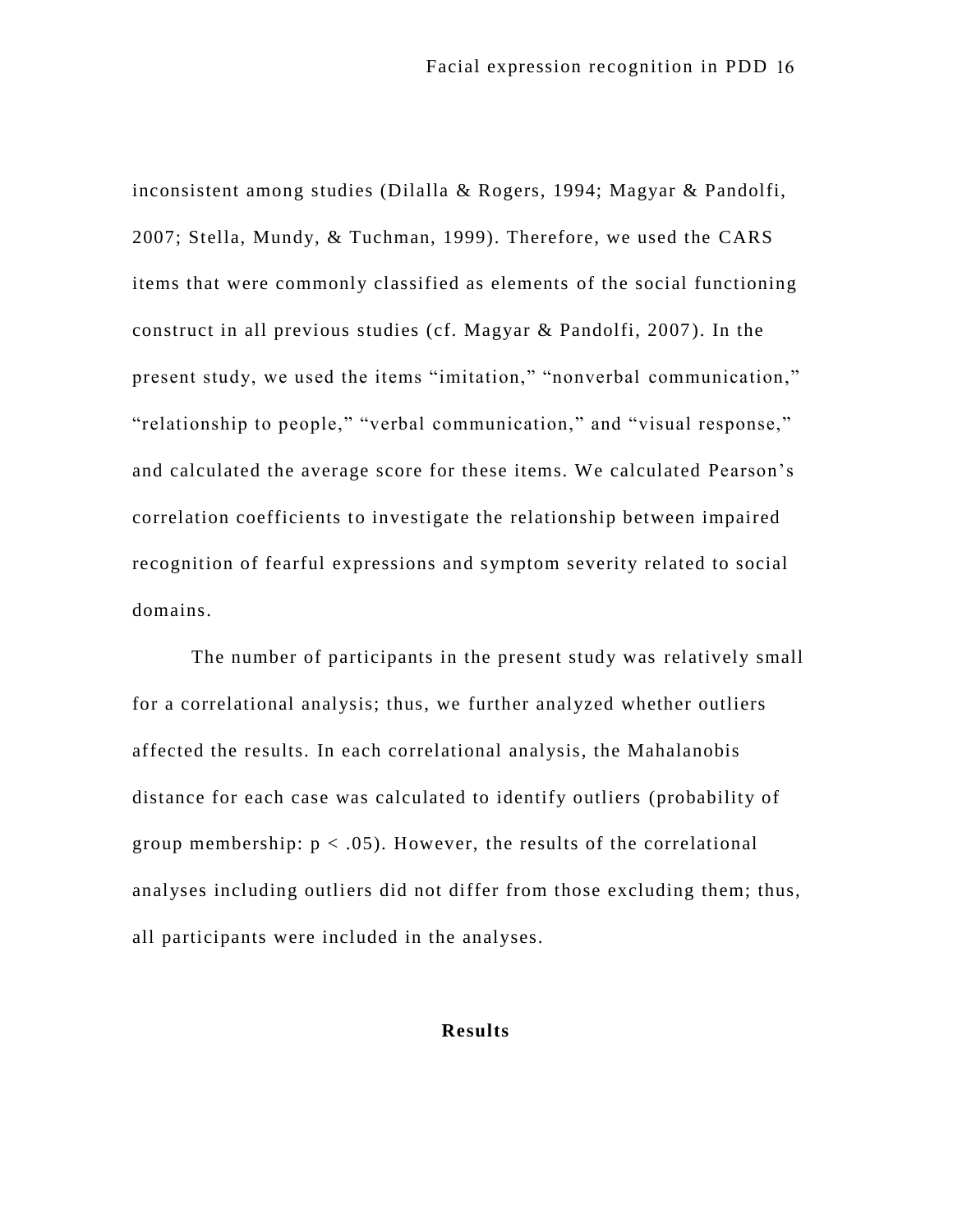### *Expression-recognition Task*

One-sample t-tests showed that the accuracy percentage of expression recognition for each emotion category was greater than chance in both groups,  $t(27) > 36.2$ ,  $p < .001$ .

The ANOVA for the accuracy percentages (Figure 1 and Table 2) revealed a significant interaction of group  $\times$  facial emotion, F(5, 270) = 4.16,  $p < .05$ . A significant main effect of facial emotion,  $F(5, 270) =$ 114.10,  $p < .001$ , was also found. The main effect of group was not significant,  $F(1, 54) = 1.14$ . Follow-up analyses of the interaction revealed that the simple main effects of group, indicating less accurate recognition of emotional expressions in PDD subjects than in control group, were significant only for the fearful facial expressions,  $F(1, 324) = 16.18$ , p  $< 0.005$ .

Our preliminary analyses revealed that the normal distribution assumptions were not met for some conditions (Kolmogorov–Smirnov tests, p < .05 for the recognition of happy and surprised expressions in both control and PDD groups); thus, we reanalyzed the accuracy percentage data, using randomization tests. The results showed that, as in the case of the aforementioned parametric analyses, the main effect of facial emotion and the simple main effect of group in response to fearful expressions were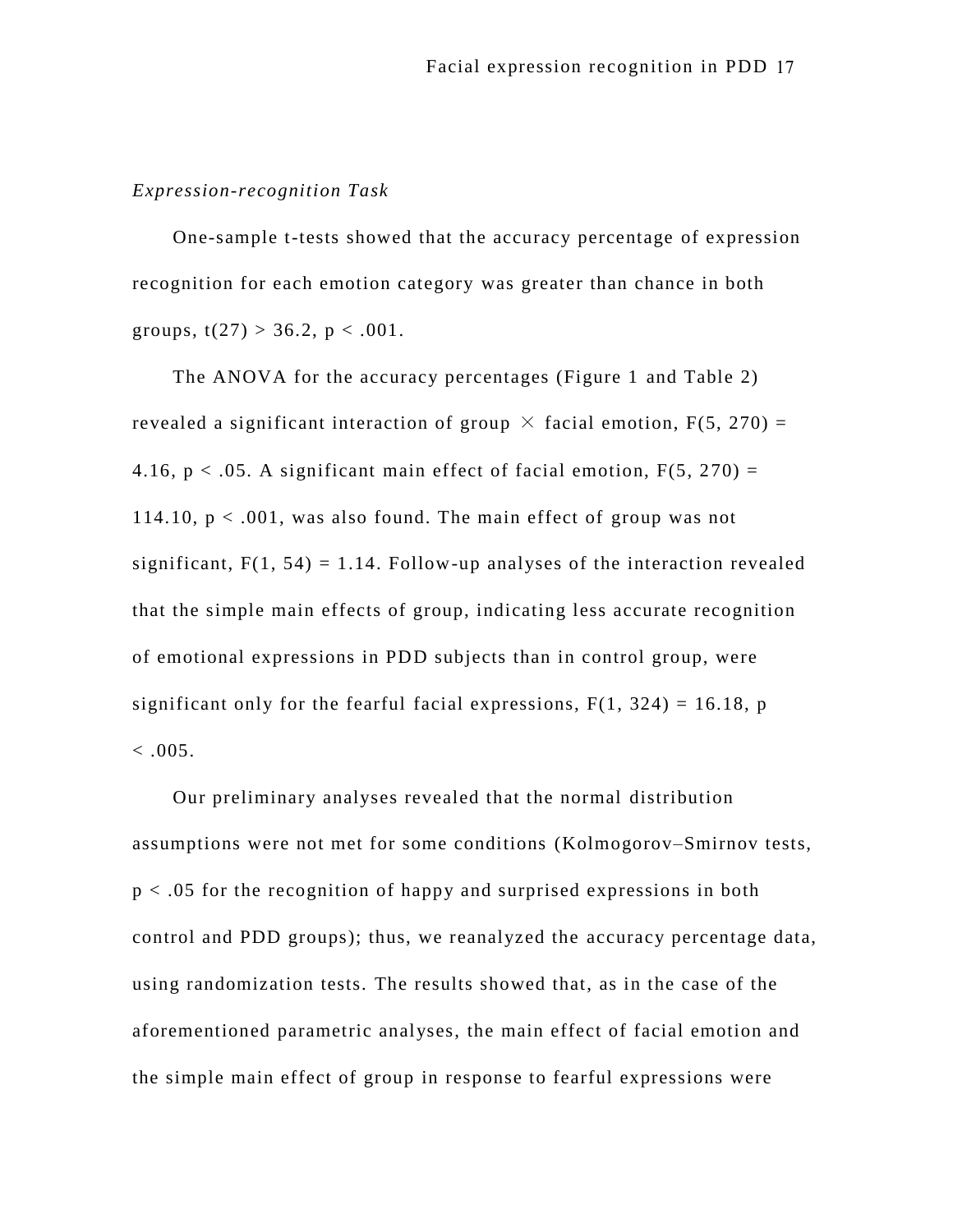significant ( $p < .05$ ).

To investigate the possibility that impairment of fear recognition in the PDD group resulted from difficulty in recognizing cross-race faces (cf. Elfenbein & Ambady, 2002), we conducted a between -group comparison of fear recognition for each ethnicity. The results revealed that the recognition of fearful faces was less accurate in individuals with PDD than in typically developing controls irrespective of ethnicity— Caucasian:  $t(54) = 2.06$ , p  $<$  0.05; Japanese: t(54) = 3.15, p  $<$  0.05.

We further investigated whether PDD subtypes (Asperger's disorder and PDD-NOS) affected fear recognition differently. The results revealed that fear recognition was not significantly different between the PDD subtypes,  $t(26) = 0.25$ ,  $p > 0.1$ . Recognition of fearful faces was less accurate in both PDD subtype groups compared with typically developing controls— Asperger's disorder:  $t(41) = 2.51$ ,  $p < .05$ ; PDD-NOS:  $t(39) =$ 3.08,  $p < .01$ .

No significant correlations between the accuracy of fearful expression recognition and IQ scores were found in the PDD group ( $r = -0.07$ , .02, and −.22 for full-scale, verbal, and performance IQs, respectively; ps > .1). Even when the influence of chronological age was factored out, the results were identical ( $r = -0.07$ , .12, and  $-0.21$  for full-scale, verbal, and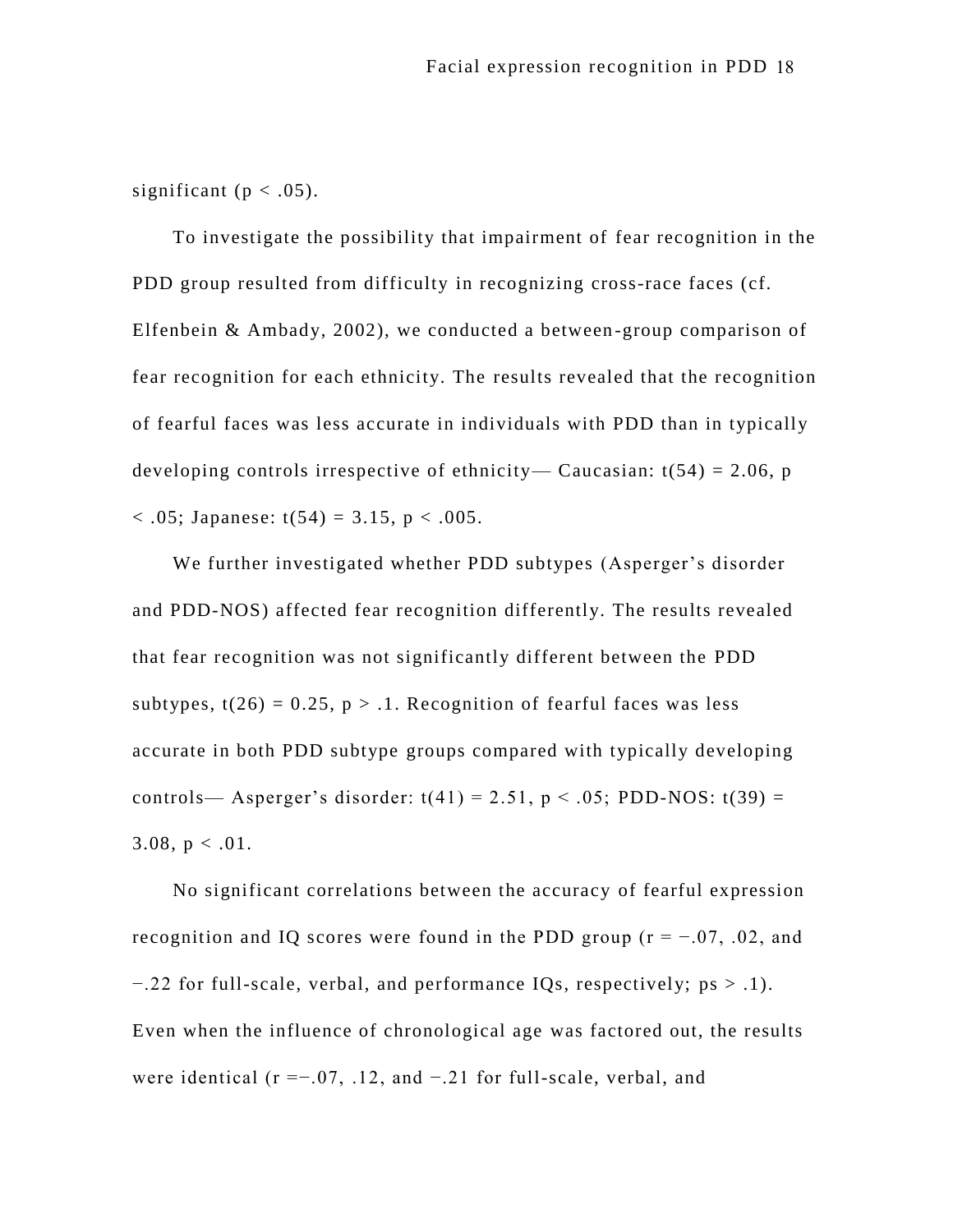performance IQs, respectively;  $ps > .1$ ).

## *Face-perception Task*

Benton Facial Recognition Task performance was less accurate in the PDD group than in the control group,  $t(54) = 2.95$ ,  $p < .05$  (M  $\pm$  SE = 22.09)  $\pm$  2.39 and 23.57  $\pm$  1.53 for PDD and control, respectively). The performance of all participants in both groups was above the cutoff score (18/27) (Benton et al., 1994) for impaired face perception, except for one participant in the PDD group.

We further analyzed whether PDD subtypes (Asperger's disorder and PDD-NOS) affected the performance of face perception. The results revealed that face perception was not significantly different between the PDD subtypes,  $t(26) = 0.31$ ,  $p > 0.1$ . Both PDD groups showed less accurate face perception than typically developing controls—Asperger's disorder:  $t(41) = 2.39$ ,  $p < .05$ ; PDD-NOS:  $t(39) = 2.82$ ,  $p < .01$ .

No significant correlations between face-perception scores and IQ scores were found in the PDD group ( $r = -10, -0.02$ , and  $-17$  for full-scale, verbal, and performance IOs, respectively;  $ps > .1$ ). Even when the influence of chronological age was factored out, the results were identical  $(r = -11, -0.07,$  and  $-1.12$ , for full-scale, verbal, and performance IQs,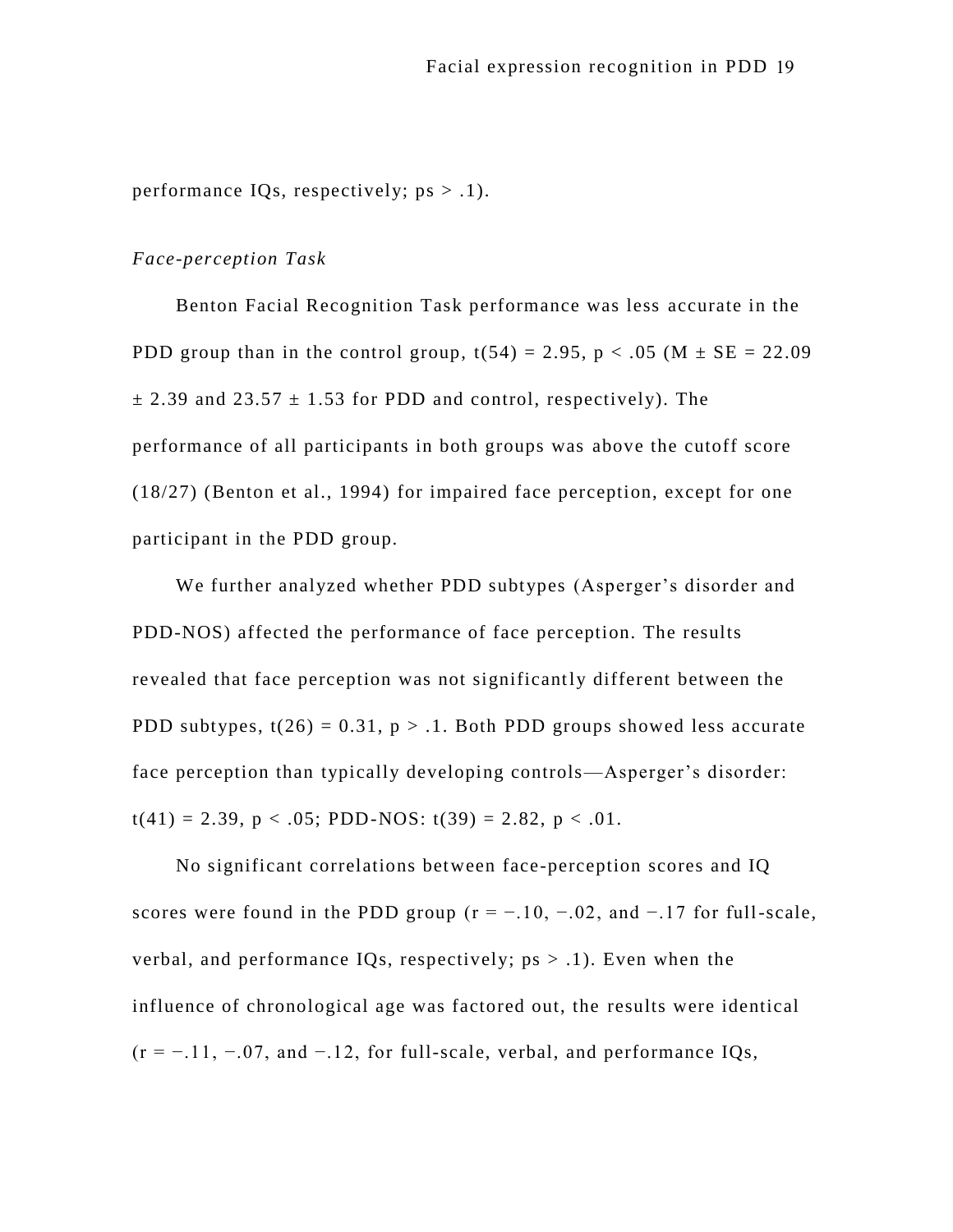respectively;  $ps > .1$ ).

*Relationships among Fearful Expression Recognition, Age, and Face Perception*

Fearful expression recognition showed a significant positive correlation with chronological age in the control group,  $r = .51$ ,  $p < .01$ , but not in the PDD group,  $r = .07$ ,  $p > .1$  (Figure 2A). The correlation between face-perception performance and chronological age showed a nonsignificant trend in both the control,  $r = .37$ ,  $p < .1$ , and PDD groups,  $r = .33$ ,  $p < .1$ (Figure 2B).

The correlation between fearful expression recognition and faceperception performance was significant in the control group,  $r = .53$ ,  $p$  $<$  0.005, but showed a nonsignificant trend in the PDD group,  $r = .35$ ,  $p < .1$ (Figure 2C).

Differences between the control and PDD group correlation coefficients were tested by the chi-square test. The results revealed that the between-group difference was marginally significant for the Age–Fear relationship ( $\chi$ 2 = 3.03, p < .1) but was not significant for the Age–Face ( $\chi$ 2  $= 0.03$ ,  $p > .1$ ) and Face–Fear ( $\chi$ 2 = 0.63,  $p > .1$ ) relationships.

Path analyses were conducted for each group to further examine the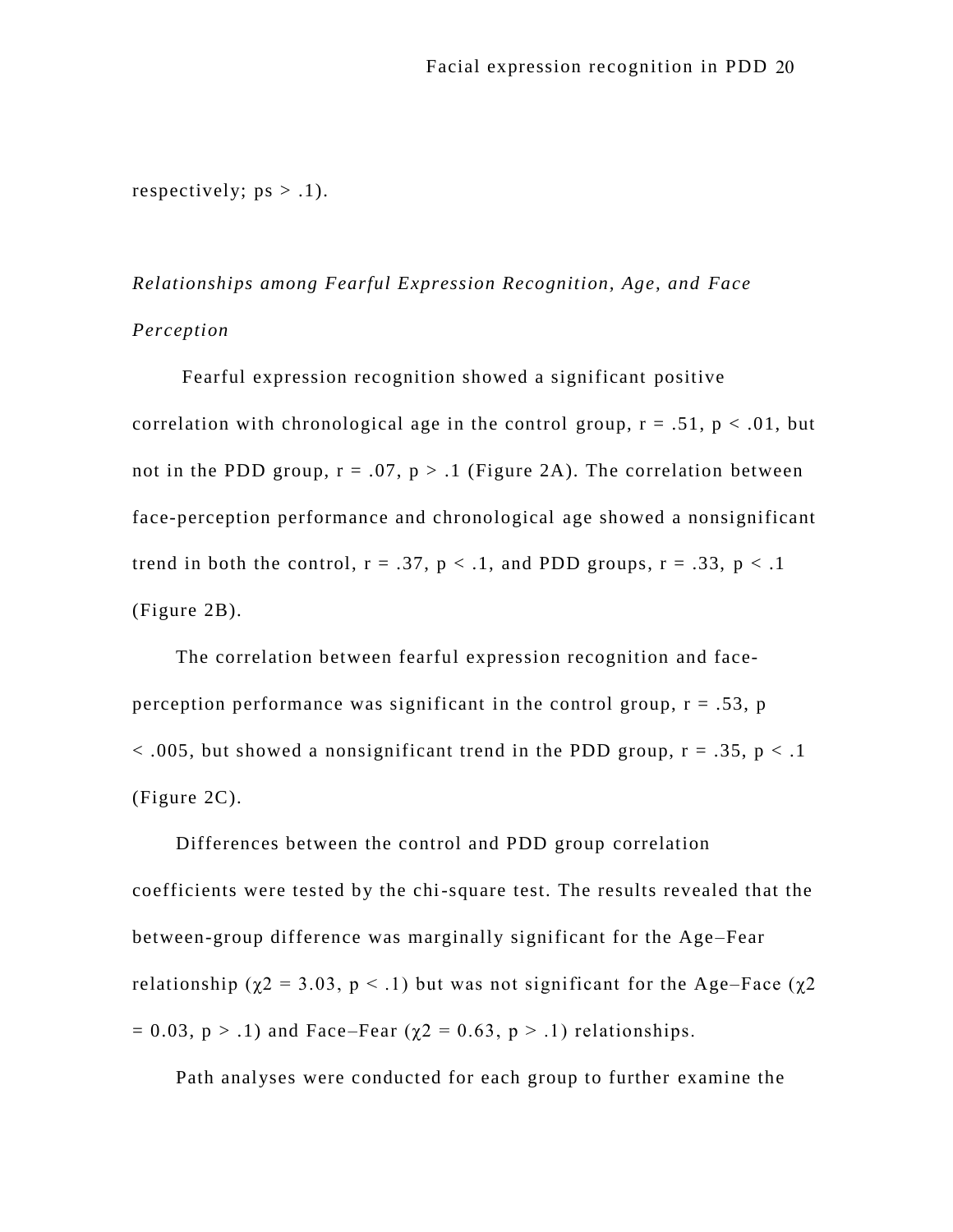relationships among these variables. Based on the previous results in typically developing participants, the analyzed model assumed that age has positive effects on recognition of emotional expressions, both directly and indirectly via the development of face perception. The hypothesized model is presented in Figure 3.

For the control group, tests of path coefficients confirmed that all paths in the hypothesized model were significant (from age to expression recognition, from age to face perception, and from face perception to expression recognition; standardized coefficient = .37, .37, and .39, respectively; all  $p < .05$ ).

The path coefficient tests revealed that no paths in the hypothesized model reached significance in the PDD group (from age to expression recognition, from age to face perception, and from face perception to expression recognition; standardized coefficient = .06, .33, and .31, respectively;  $ps > .1$ ).

We conducted group comparisons in each path, using randomization tests. The results revealed that the control group path coefficients were significantly larger than those of PDD group in the Age–Fear path  $(p < .05)$ but not in the Age–Face and Face–Fear paths ( $ps > .1$ ).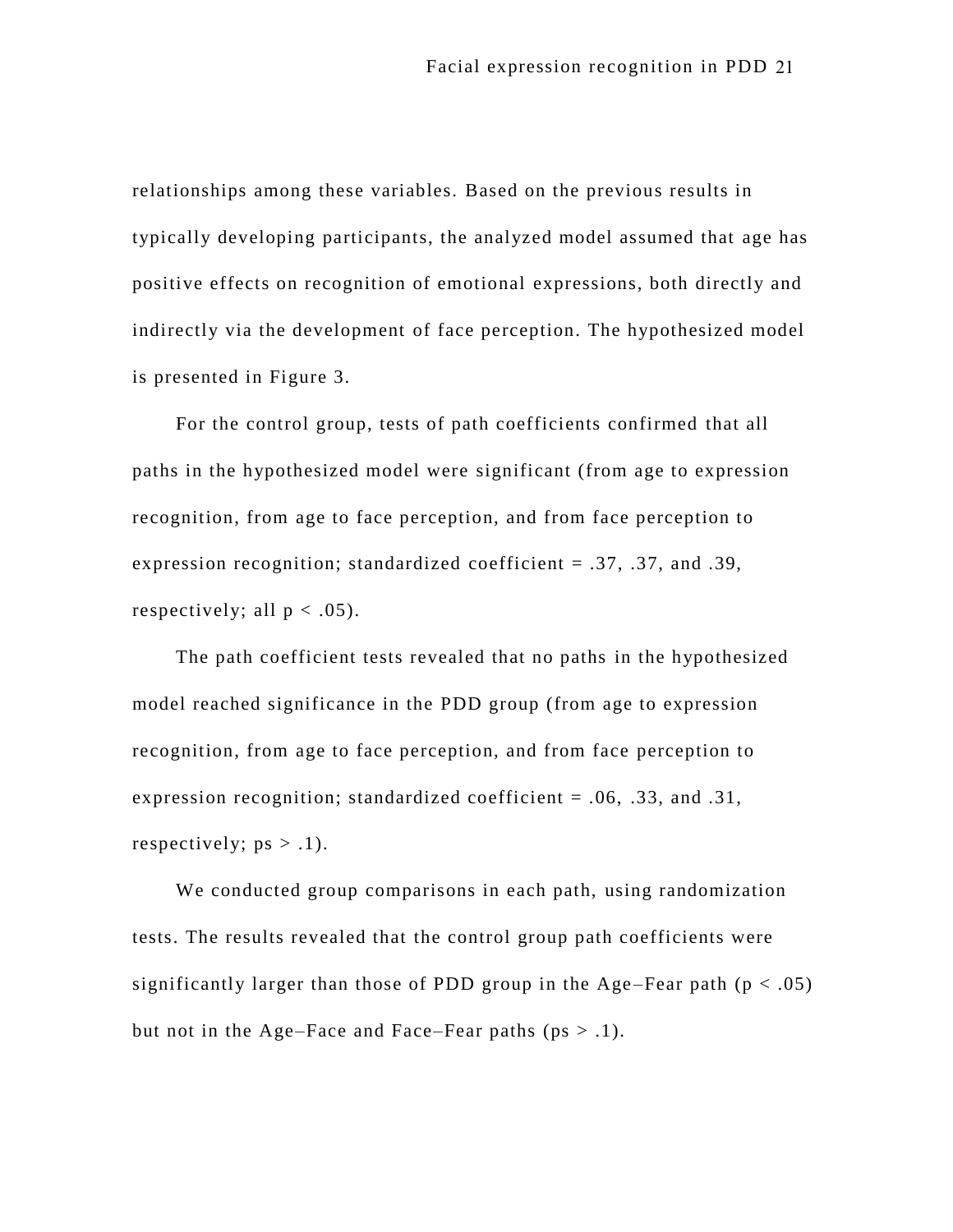*The Relationship between Impaired Fearful Expression Recognition and Symptom Severity*

The average score of four items used as indices of social dysfunction ranged from 1.3 to 2.2. Correlation analyses revealed that fearful expression recognition in the PDD group was negatively and significantly correlated with social dysfunction,  $r = -.51$ ,  $p < .005$ . Thus, individuals with PDD who showed worse recognition of fearful expressions had more severe symptoms in social domains (Figure 4). Even when the influence of chronological age, verbal IQ, and perfo rmance IQ was factored out, the correlation remained significant,  $r = -0.57$ ,  $p < 0.005$ .

#### **Discussion**

The present study revealed that individuals with PDD were less accurate in recognizing fearful facial expressions than were typically developing controls. Consistent with our data, recent studies have shown impaired facial expression recognition, particularly of fearful faces in subjects with PDD (Ashwin et al., 2006; Corden et al., 2008; Humphreys, Minshew, et al., 2007). Although some reports have documented general impairment of facial expression recognition, the impairment of fear recognition was found irrespective of face ethnicity and PDD subtype in the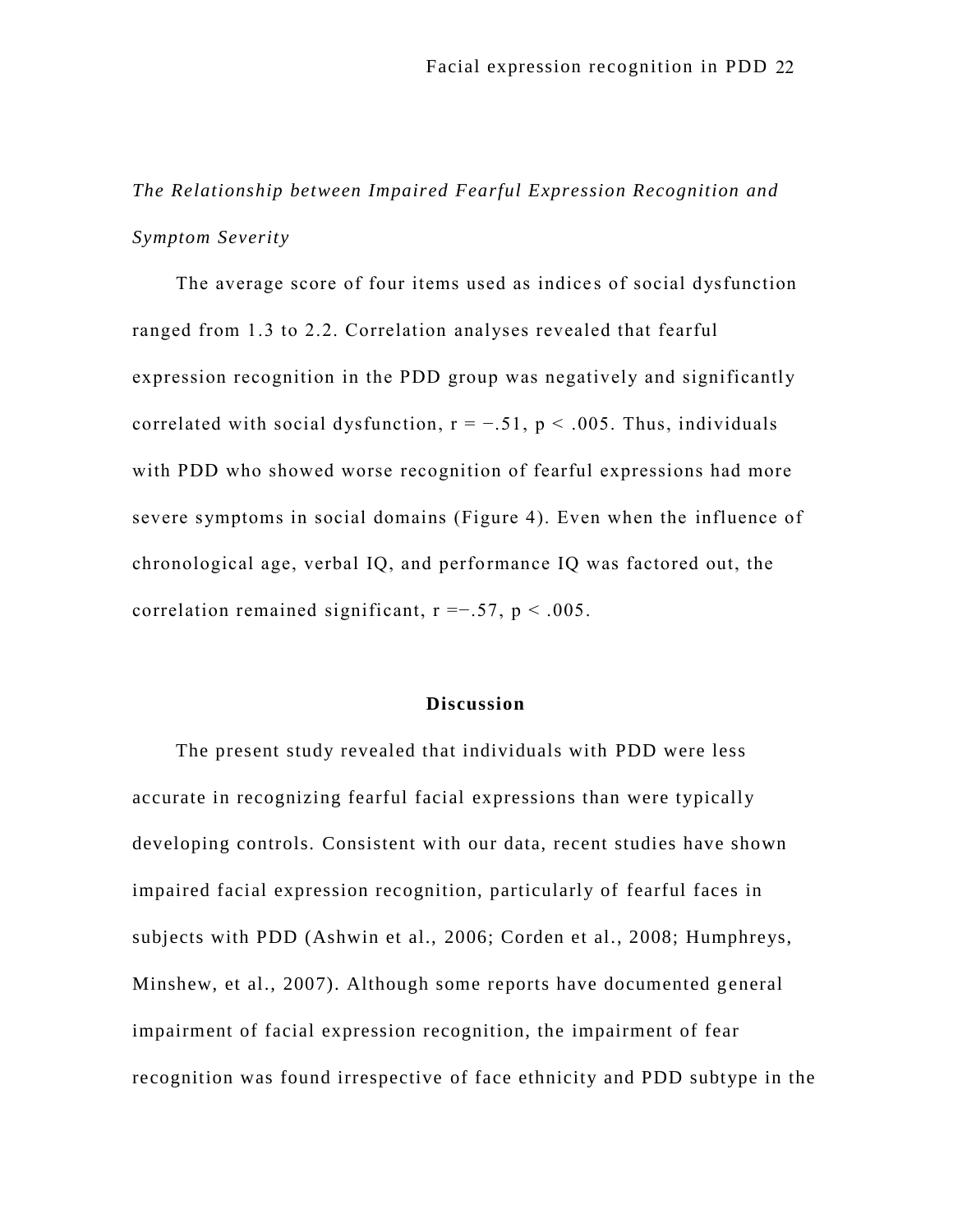present study. Our findings suggest that individuals with PDD have a greater tendency to show impaired fe arful expression recognition compared to other facial expressions.

Our results also show that the ability to recognize fearful facial expressions improves with age in typically developing controls, but not in PDD subjects; hence, the impairment of fearful face recognition in the PDD group manifested in adult subjects. Consistent with these data, recent studies have shown impaired fearful face recognition in adults (Ashwin et al., 2006; Corden et al., 2008; Humphreys, Minshew, et al., 2007), but not in children with PDD (Castelli, 2005; Grossman et al., 2000). However, these findings do not imply normal emotion processing in children with PDD. For example, Dawson, Webb, Carver, Panagiotides, and McPartland (2004) demonstrated that children with PDD aged 3–5 years show atypical brain responses to fearful faces, suggesting that individuals with PDD have impaired fearful face processing during childhood. Developmental psychology studies have shown that the accurate recognition of fearful expressions emerges later than that for other emotions, except for disgust, even in typically developing children (Holder & Kirkpatrick, 1991; Vicari, Reilly, Pasqualetti, Vizzotto, & Caltagirone, 2000). Based on these findings, the paradigm used here, that is, matching facial photographs with the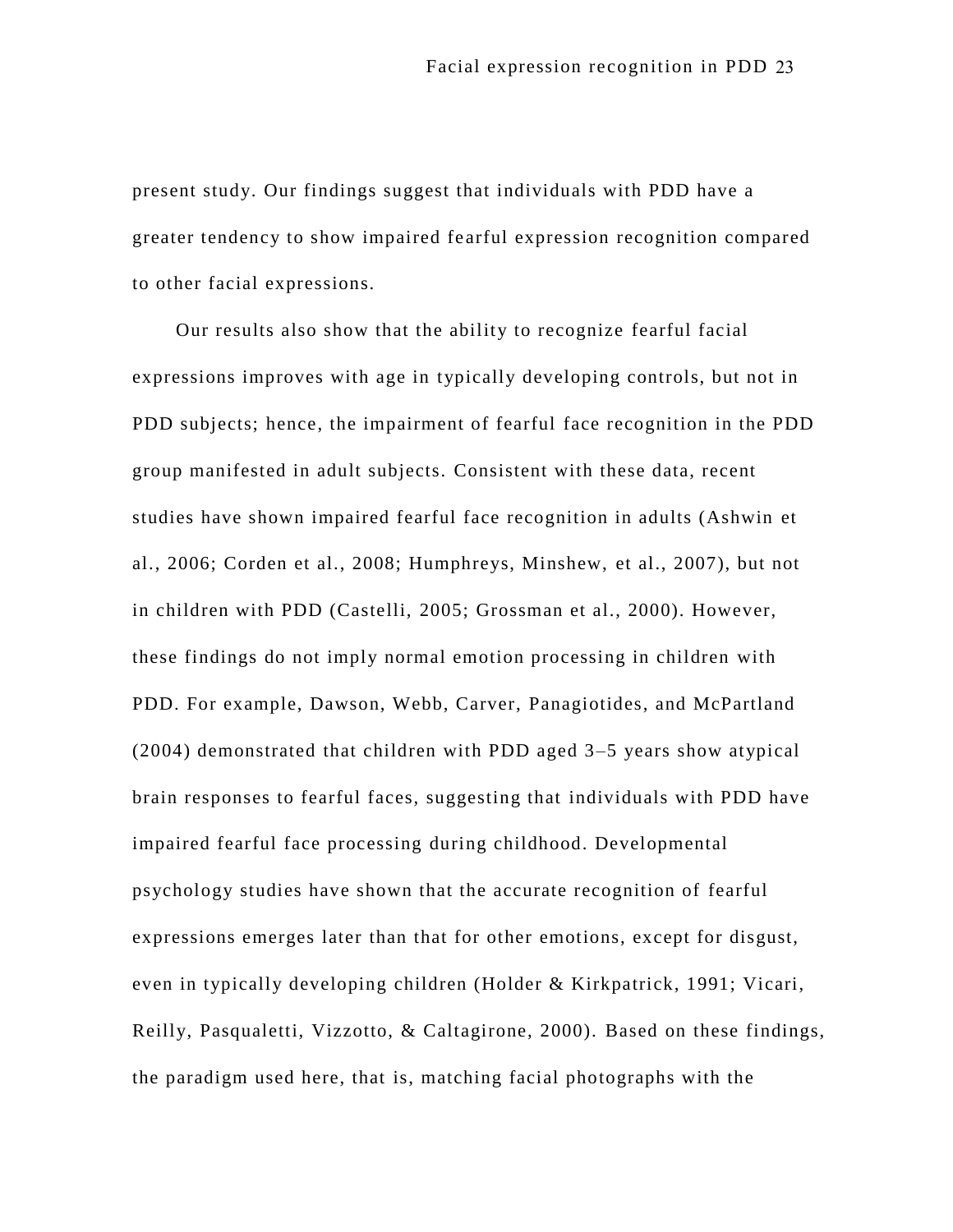appropriate verbal label, may be less sensitive to group differences in fearful expression recognition in childhood.

The path analysis revealed that face -perception ability improves with age in controls, but not in PDD subjects. Furthermore, typically developing controls, but not individuals with PDD, showed a significant positive relationship between face perception and fearful expression recognition. Hefter et al. (2005) showed that face-perception performance does not positively correlate with facial expression recognition in individuals with PDD, and previous studies have shown that face perception (for a review, see Maurer, Le Grand, & Mondloch, 2002) and facial expression recognition (Calder, Young, Keane, & Dean, 2000; Durand, Gallay, Seigneuric, Robichon, & Baudouin, 2007) rely on facial configuration processing in typically developing individuals. The detection of subtle changes in facial configuration (e.g., in the eye region) is required to discriminate between fearful and surpris ed faces (Ekman, 2003; Skuse, 2003). These findings suggest that the development of perceptual face processing facilitates fearful expression recognition in typically developing controls, but not in individuals with PDD.

The results revealed that ability to recognize fearful expressions did not improve with age in the PDD group independent of face -perception skill.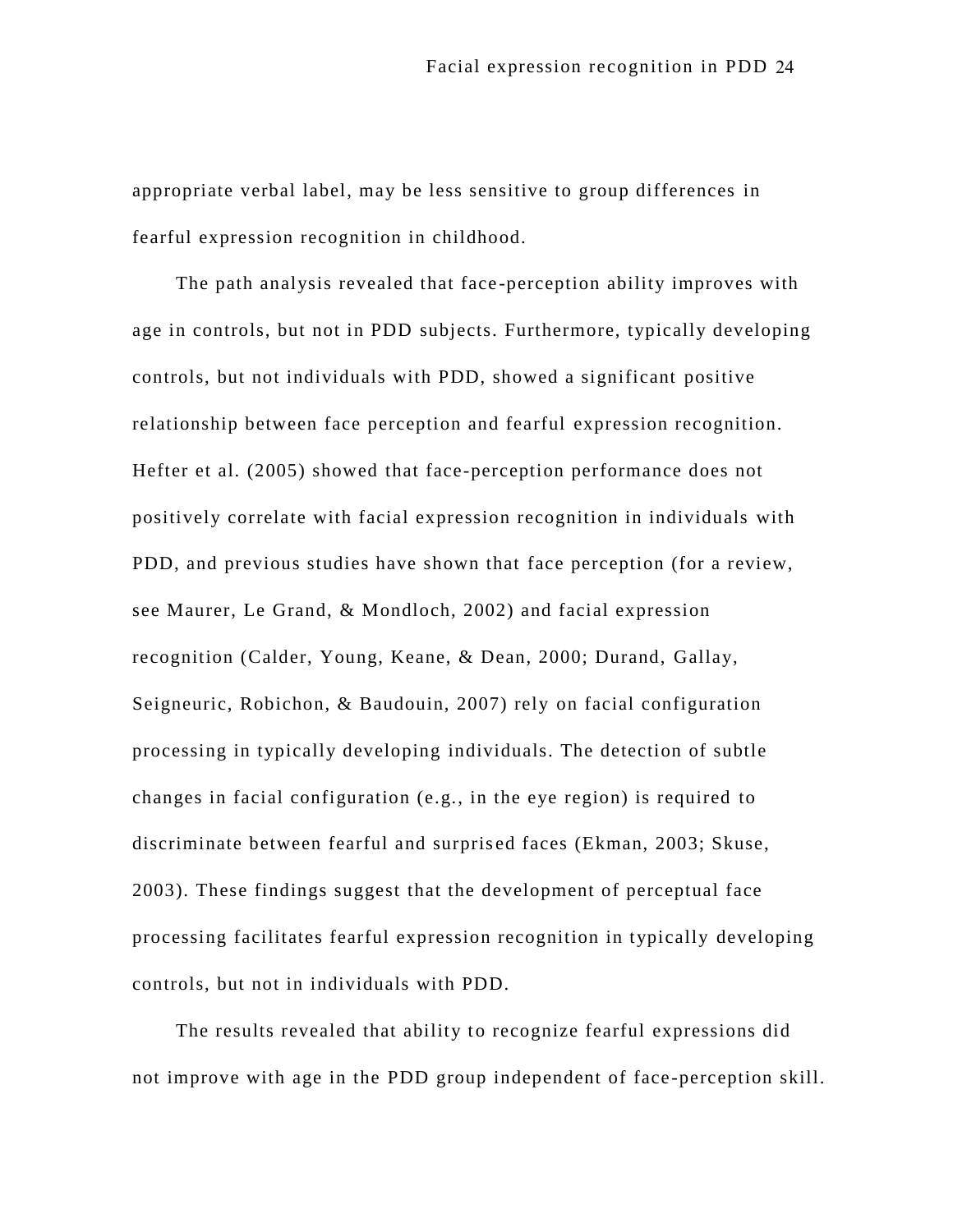Othe components of facial expression processing may influence the performance of fear recognition in individuals with PDD. The finding of a group difference in the Age–Fear path, but not in the Age–Face and Face– Fear paths, suggests that deficits in emotion processing play an important role in impaired fearful expression recognition. Several researchers have proposed that emotional reactions in response to the facial expressions of others contribute to accurate facial expression recognition (e.g., Adolphs, 2002). Consistent with this theory, studies have suggested that a callous, unemotional trait (e.g., lack of empathy) specifically relates to impaired fearful face recognition (for a review, see Marsh & Blair, 2008). Minio-Paluello, Baron-Cohen, Avenanti, Walsh, and Aglioti (2009) found that individuals with PDD did not show empathetic bodily responses, and McIntosh, Reichmann-Decker, Winkielman, and Wilbarger (2006) reported that individuals with PDD did not exhibit spontaneous facial mimicry of other people's emotional expressions. Although individuals with PDD generally show high anxiety (e.g., Muris, Steerneman, Merckelbach, Holdrinet, & Meesters, 1998), an observational study suggested that their emotional response did not change in response to others' emotion (Corona, Dissanayake, Arbelle, Wellington, & Sigman, 1998). Taken together, these findings suggest that atypical emotional responses may explain poor fear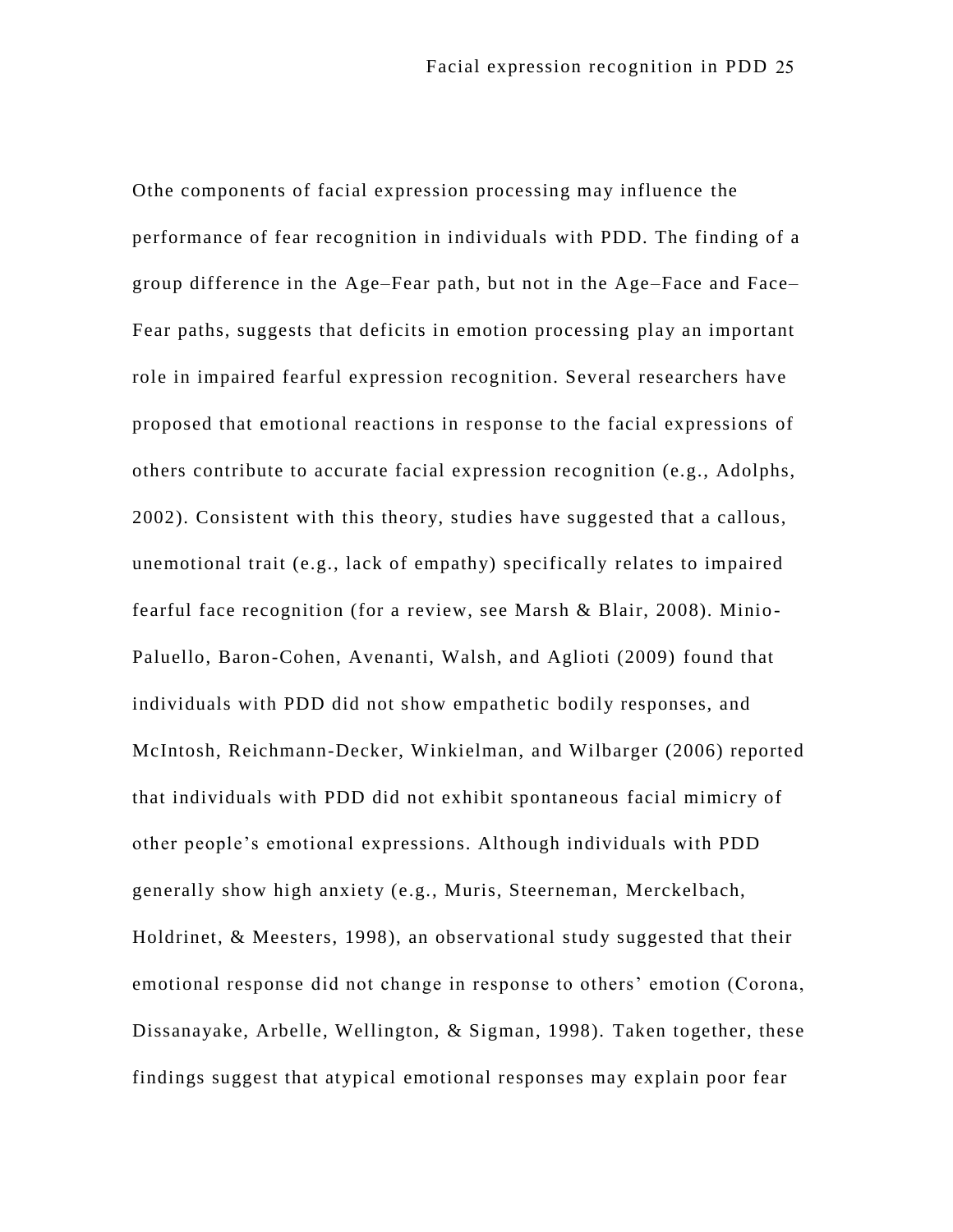recognition in individuals with PDD.

An alternative interpretation is that impaired face and emotion recognition is the result of reduced eye gaze fixation in individuals with PDD (for a review, see Senju & Johnson, 2009). For example, Corden et al. (2008) demonstrated that reduced fixation on others' gaze predicted the degree of impairment in fear recognition shown by individuals with PDD. Similarly, our study found that the averaged CARS score involving attention to other individuals (" relationship to people" and "visual response") was negatively correlated with the impairment of fear recognition ( $r = -.40$ ,  $p < .05$ ). However, other studies have reported that individuals with PDD did not show gaze avoidance while observing others' emotional (Rutherford & Towns, 2008) and non-emotional faces (van der Geest, Kemner, Verbaten, & van Engeland, 2002). Bal et al. (2010) showed that children with PDD were not less accurate in recognizing fearful facial expressions, though they show less fixation on eye gaze when they observe fearful faces. We did not track the participants' eye movements and cannot comment on this issue. The gaze-avoidance hypothesis of emotion recognition impairment is intriguing and warrants future investigation. The presence of confounding factors, such as chronological age and anxiety level, that may have contributed to inconsistent findings in previous studies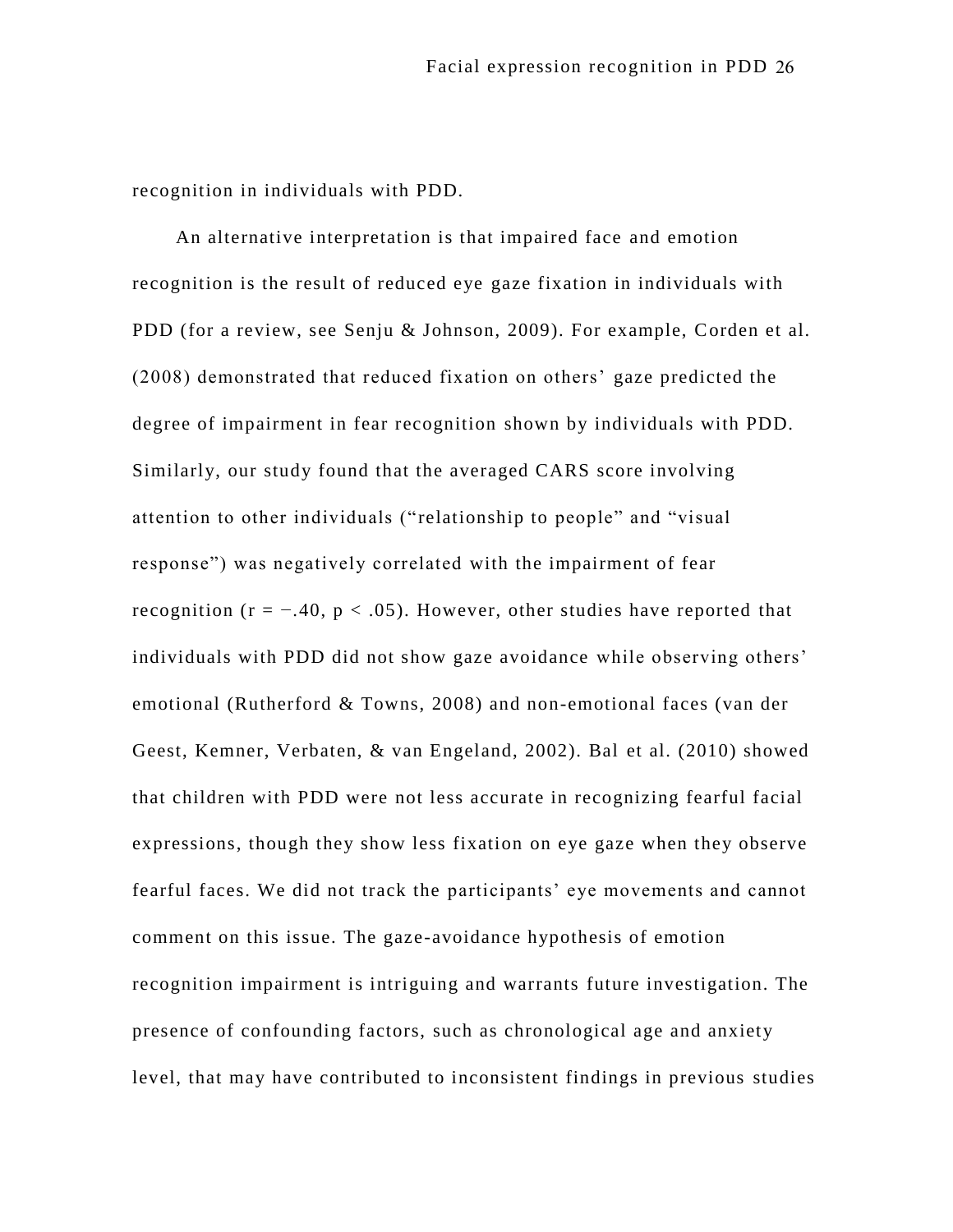make further studies necessary to clarify this issue.

Finally, we showed that impaired fearful expression recognition was related to social dysfunction in individuals with PDD. Consistent with this finding, previous studies have shown that accurate recognition of fearful faces is positively correlated with the theory of mind in typically developing individuals (Corden et al., 2006). Recognition of fearful faces is proposed to be important for the development of social cognitive function (such as theory of mind); fearful faces signal a threat and facilitate the interpretation of the other person's thoughts (Skuse, 2003). These findings suggest that fearful face recognition may contribute to the development of several social cognitive functions. Furthermore, our results suggest that previous inconsistent findings can be partially accounted for by the severity of social dysfunction in individuals with PDD.

A potential neural substrate for impaired recognition of fearful expressions in individuals with PDD is the amygdala. Previous neuropsychological studies have demonstrated that the amygdala plays an important role in fearful expression recognition (e.g., Sato et al., 2002). A recent functional magnetic resonance imaging (fMRI) study reported that the amygdala showed less activation to fearful faces in individuals with PDD (Ashwin, Baron-Cohen, Wheelwright, O'Riordan, & Bullmore, 2007).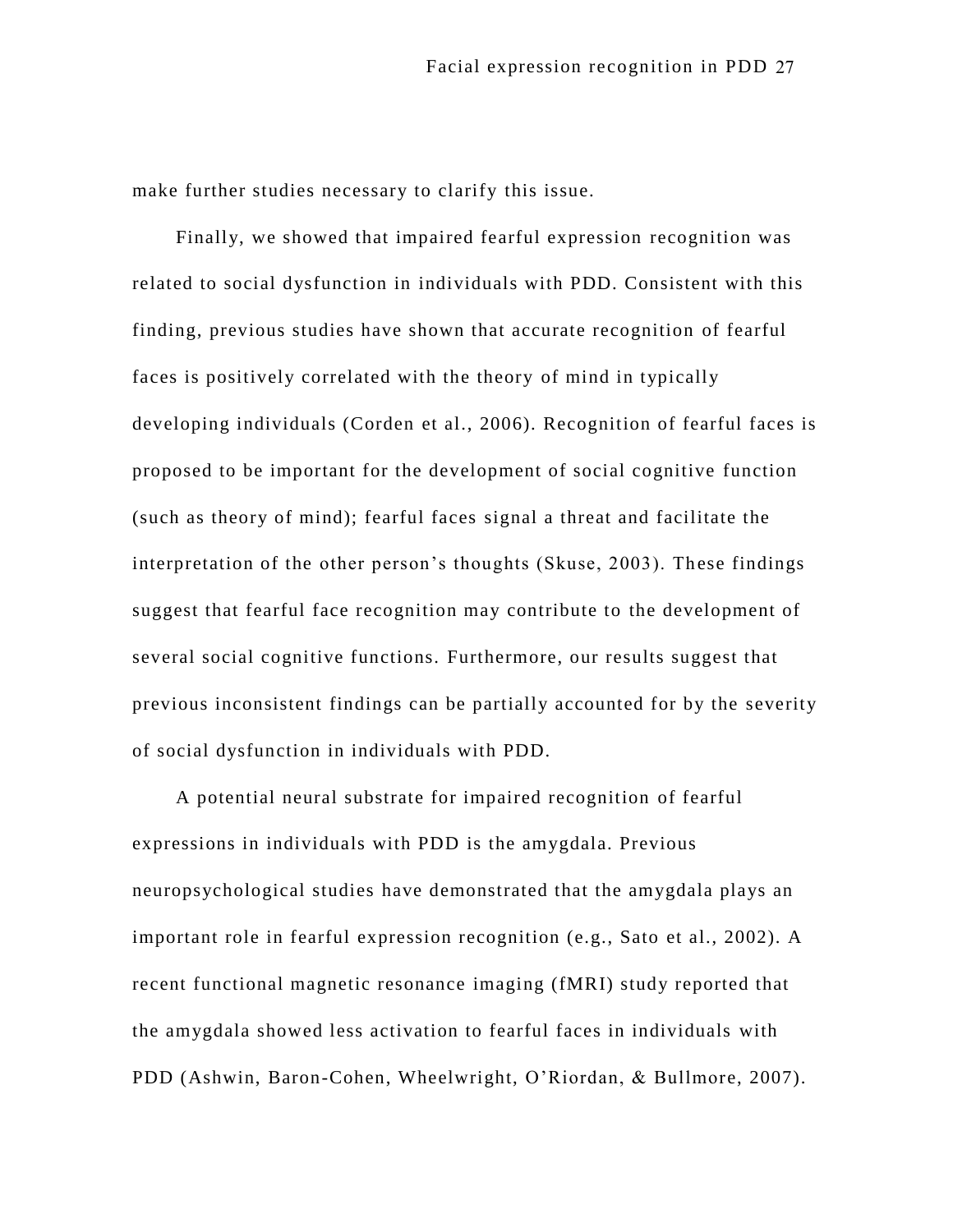Furthermore, in line with the finding that fear recognition improved with age in controls, but not in individuals with PDD, structural MRI studies have found that the amygdala volume increased from childhood to adulthood in normal controls, but not in individuals with PDD (Nacewicz et al., 2006; Schumann et al., 2004). These data suggest that abnormal amygdala development may contribute to impaired fearful expression recognition in individuals with PDD.

The fusiform gyrus, a region that shows face specific responses (e.g., Kanwisher, McDermott, & Chun, 1997), is a possible candidate for the abnormal development of face-perception skills in PDD. Some neuroimaging studies have found less fusiform gyrus activation to face stimuli in adults and adolescents (11–14 years old) with PDD (Pierce, Müller, Ambrose, Allen, & Courchesne, 2001; Scherf, Luna, Minshew, & Behrmann, 2010; Schultz et al., 2000). Consistent with the finding that face-perception ability increases with age in normal subjects, studies have demonstrated that the fusiform gyrus shows increasing face-specific activity across development (Aylward et al., 2005; Golalrai et al., 2007). Furthermore, fMRI studies have suggested that the fusiform gyrus shows less activation to emotional facial expre ssions in individuals with PDD (Hall, Szechtman, & Nahmias, 2003;Wang, Dapretto, Hariri, Sigman, &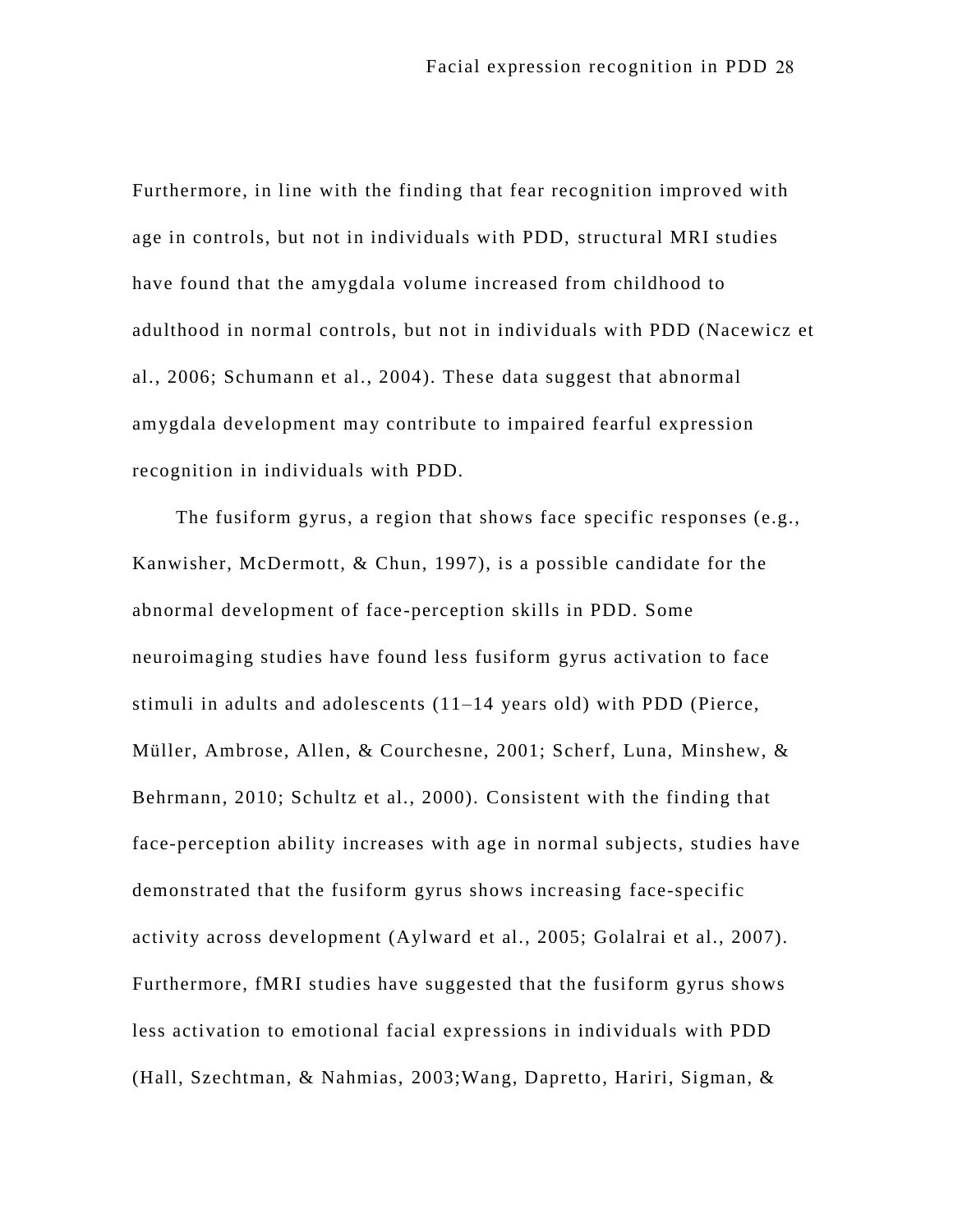Bookheimer, 2004). These results indicate that abnormal development of the functional integrity of the fusiform gyrus may play an important role in not only face perception but also facial expression recognition in individuals with PDD.

Some limitations of the present study should be noted. First, no time limits for stimulus presentation and subject responses were set. In the real world, rapid understanding of other people's emotions is critical for undertaking appropriate behaviors. More rapid stimulus presentation in the facial expression recognition task might result in impaired recognition of other emotional facial expressions in individuals with PDD. Second, face perception and facial expression recognition in younger participants should be investigated further, as social dysfunction in PDD appears in the first year of life (Osterling, Dawson, & Munson, 2002; Ozonoff et al., 2010).

Third, we used only Caucasian faces in the face-perception task. Studies have suggested that typically developing individuals have difficulty in recognizing the faces of other races (other-race effect) (Elfenbein& Ambady, 2002). The other-race effect may explain the impairment in face perception and emotion recognition and the lack of a relationship with facial expression recognition in PDD. However, our results are not consistent with a race effect because the individuals with PDD had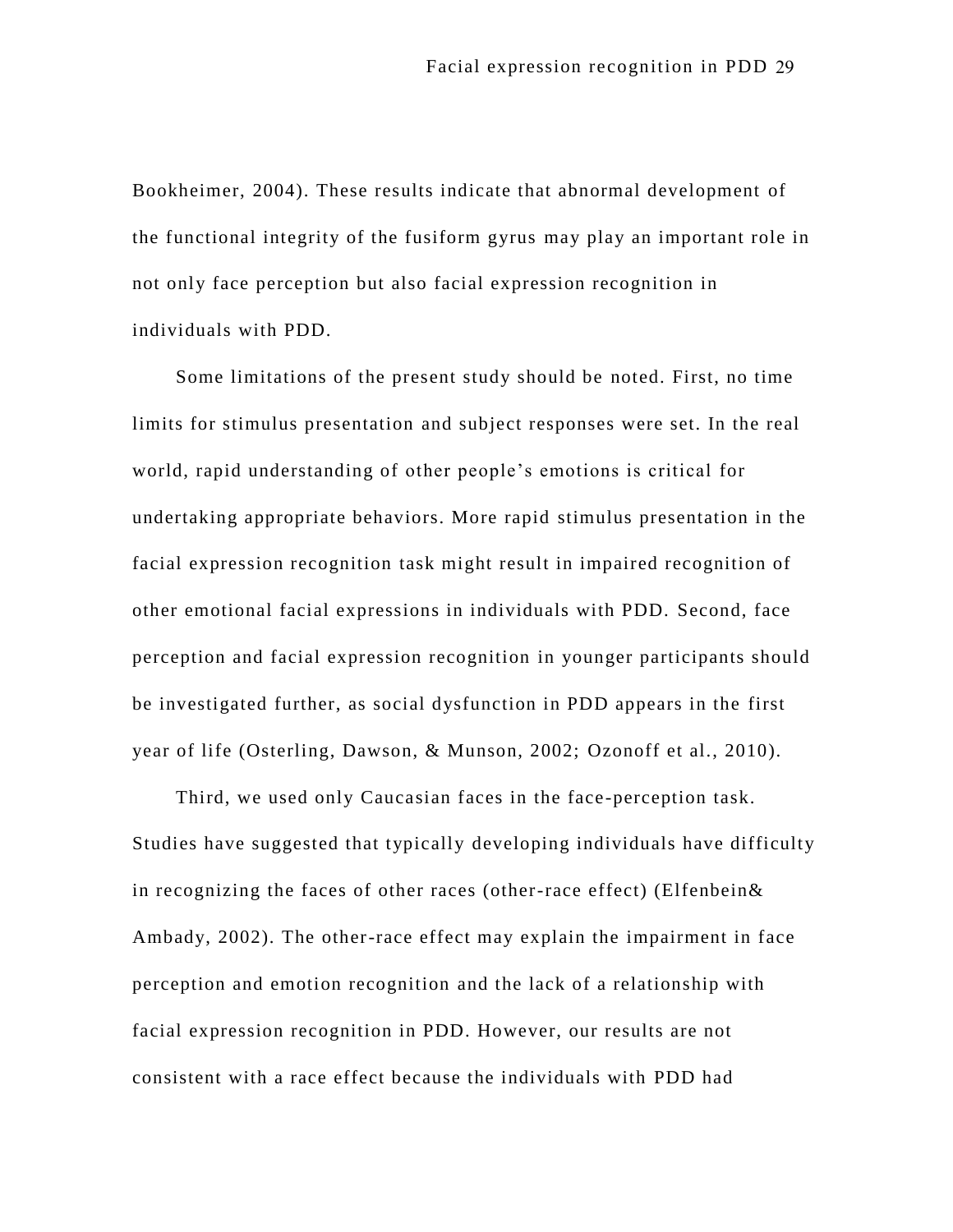difficulty in recognizing fear in other- and same-race faces. A preliminary study has suggested that individuals with PDD show a reduced other-race effect in a face-memory task (Sasson, 2007). Given that the other-race effect appears at 6 months of age (Kelly et al., 2007), it is intriguing, considering the diagnosis, to ask whether individuals with PDD show the other-race effect.

Fourth, IQ and CARS scores were assessed only in individuals with PDD. The present data suggest that the impairment in fear recognition among individuals with PDD cannot be explained by general intellectual abilities alone, because the mean IQ of individuals in the PDD group was in the normal range, and IQ was not correlated with fear recognition. Furthermore, no differences were found between typically developing individuals and those with PDD in terms of the ability to recognize facial emotions depicting anger, disgust, and fear; and we also found no differences between those with PDD and typically developing individuals in the ability to recognize anger and disgust (Figure 1 and Table 2). However, Harms et al. (2010) reviewed previous studies and indicated that the IQ profiles of PDD and control groups may affect performance on emotionrecognition tasks. Thus, further studies are needed to investigate the effect of IQ profiles on emotion recognition by individuals with PDD. The CARS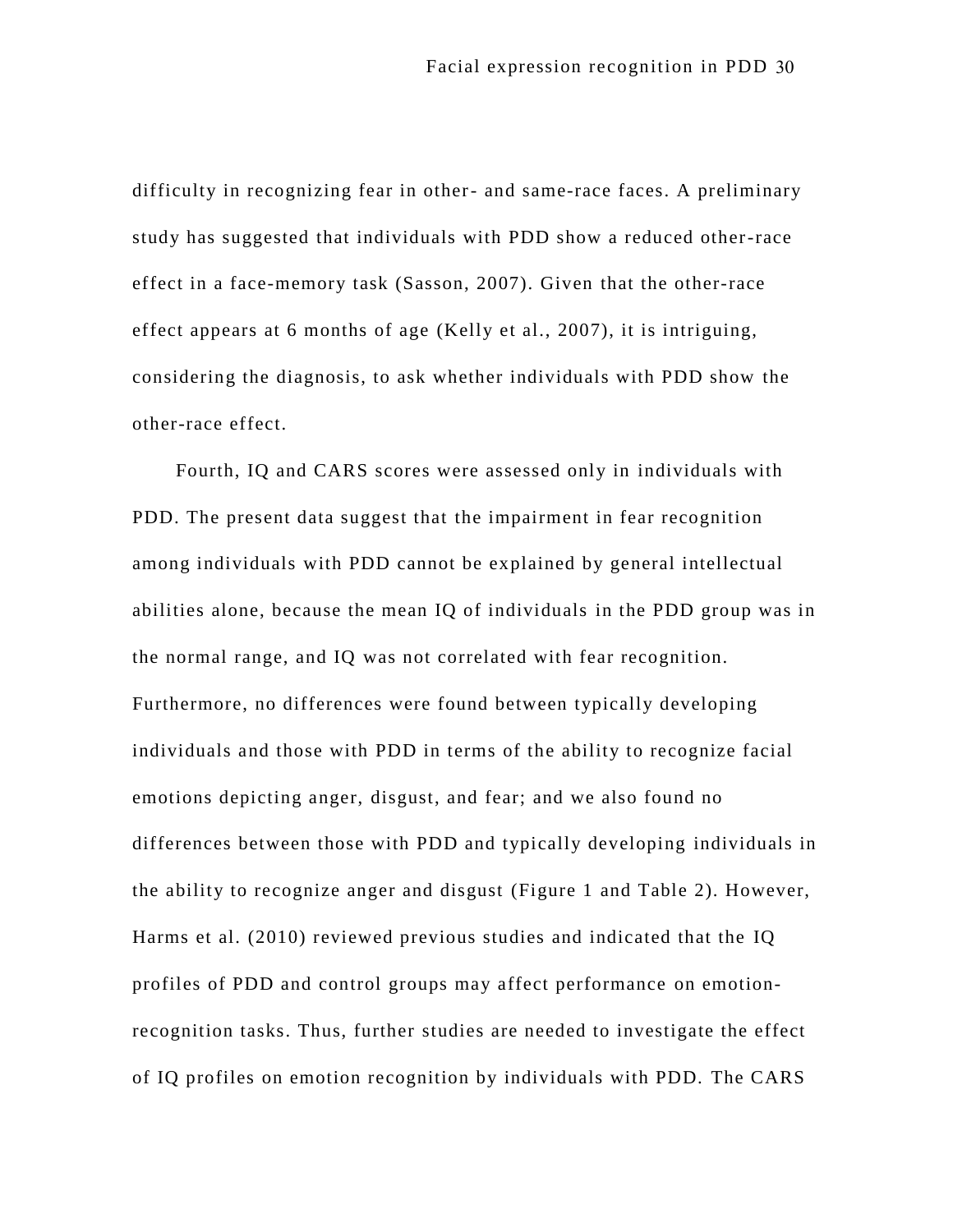is not an appropriate test for the assessment of social functioning in typically developing individuals, because even individuals with Asperger's disorder and PDD-NOS showed relatively low social dysfunction scores. Scales that could assess social function in both groups would be useful to investigate individual differences in face- and emotion-recognition tasks.

In summary, our results show that the recognition of fearful faces was specifically impaired in individuals with PDD compared to controls. Fearful expression recognition improved with age in the control group, but not in the PDD group. Furthermore, fearful expression recognition was also facilitated by face-perception ability in the control, but not in the PDD group. These results reveal atypical development of facial expression recognition in PDD. In addition, impaired recognition of fearful expressions in the PDD group was related to symptom severity, suggesting a close relationship between impaired fearful expression recognition and social dysfunction in the real world.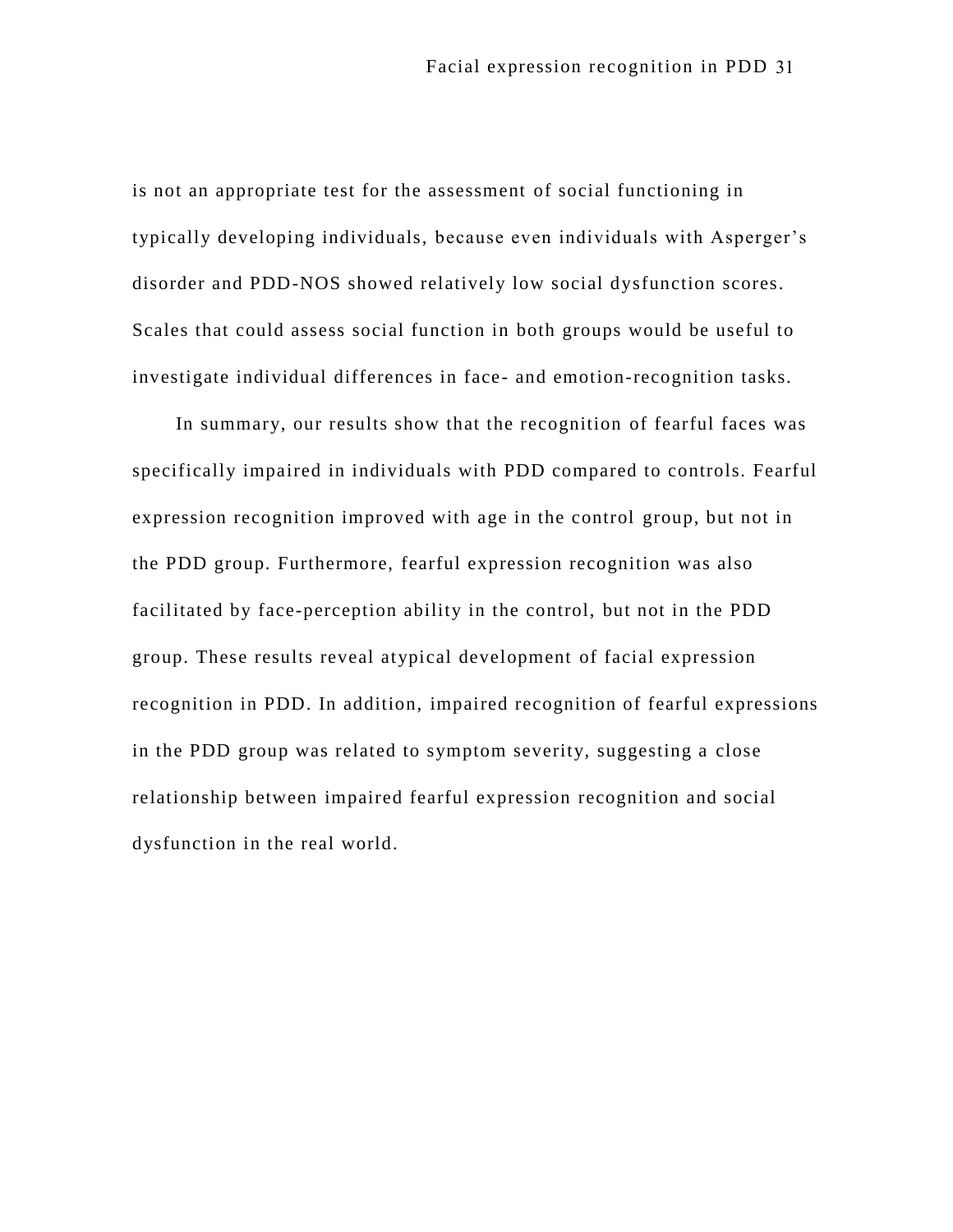## **References**

- Adolphs, R. (2002). Neural systems for recognizing emotion. Current Opinion in Neurobiology, 12, 169–177.
- Adolphs, R., Sears, L., & Piven, J. (2001). Abnormal processing of social information from faces in autism. Journal of Cognitive Neuroscience, 13, 232–240.
- American Psychiatric Association (2000). Diagnostic and statistical manual of mental disorders (DSM-IV-TR). Washington, DC: Author.
- Anderson, M. J., & ter Braak, C. J. F. (2003). Permutation tests for multi-factorial analysis of variance. Journal of Statistical Computation and Simulation, 73, 85–113.
- Ashwin, C., Baron-Cohen, S., Wheelwright, S., O'Riordan, M., & Bullmore, E.T. (2007). Differential activation of the amygdala and the 'social brain' during fearful faceprocessing in Asperger syndrome. Neuropsychologia, 45, 2–14.
- Ashwin, C., Chapman, E., Colle, L., & Baron-Cohen, S. (2006). Impaired recognition of negative basic emotions in autism: A test of the amygdala theory. Social Neuroscience, 1, 349–363.
- Aylward, E. H., Park, J. E., Field, K. M., Parsons, A. C., Richards, T. L., Cramer, S. C., et al. (2005). Brain activation during face perception: Evidence of a developmental change. Journal of Cognitive Neuroscience, 17, 308–319.
- Bal, E., Harden, E., Lamb, D., Van Hecke, A. V., Denver, J. W., & Porges, S. W. (2010). Emotion recognition in children with autism spectrum disorders: Relations to eye gaze and autonomic state. Journal of Autism and Developmental Disorders, 40, 358–370.

Bentin, S., Deouell, L. Y., & Soroker, N. (1999). Selective visual streaming in face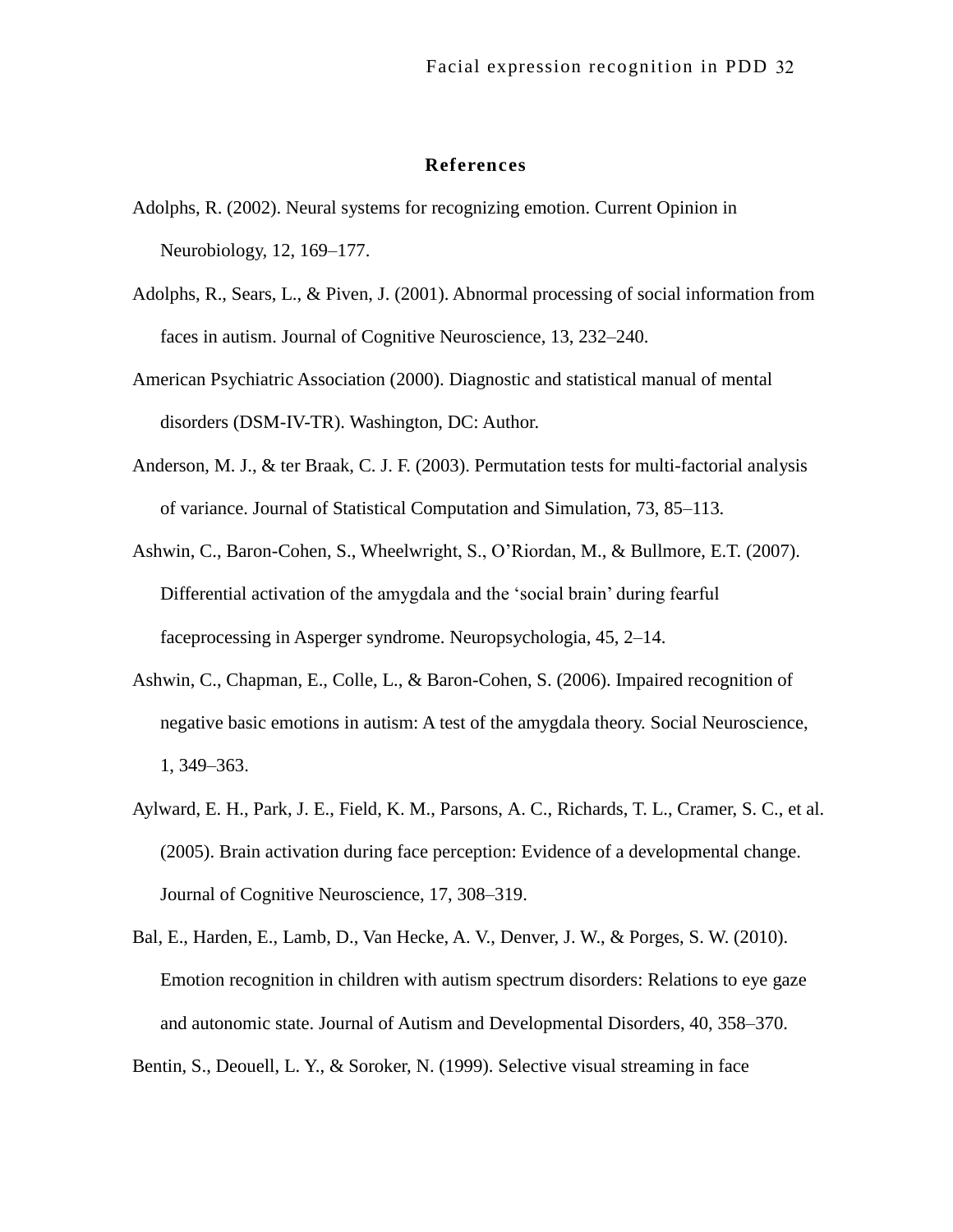recognition: Evidence from developmental prosopagnosia. Neuroreport, 10, 823–827.

- Benton, A. L., Sivan, A. B., Hamsher, K., Varney, N. R., & Spreen, O. (1994). Contributions to neuropsychological assessment. New York, NY: Oxford University Press.
- Boucher, J., Lewis, V., & Collis, G. (1998). Familiar face and voice matching and recognition in children with autism. Journal of Child Psychology and Psychiatry, 39, 171–181.
- Braverman, M., Fein, D., Lucci, D., & Waterhouse, L. (1989). Affect comprehension in children with pervasive developmental disorders. Journal of Autism and Developmental Disorders, 19, 301–316.
- Bruce, V., Campbell, R. N., Doherty-Sneddon, G., Import, A. Langton, S., McAuley, S., et al. (2000). Testing face processing skills in children. British Journal of Developmental Psychology, 18, 319–333.
- Bruce, V., & Young, A. (1986). Understanding face recognition. British Journal of Psychology, 77, 305–327.
- Calder, A. J., Young, A. W., Keane, J., & Dean, M. (2000). Configural information in facial expression perception. Journal of Experimental Psychology: Human Perception and Performance, 26, 527–551.
- Carey, S., Diamond, R., & Woods, B. (1980). The development of face recognition—a maturational component. Developmental Psychology, 16, 257–269.
- Castelli, F. (2005). Understanding emotions from standardized facial expressions in autism and normal development. Autism, 9, 428–449.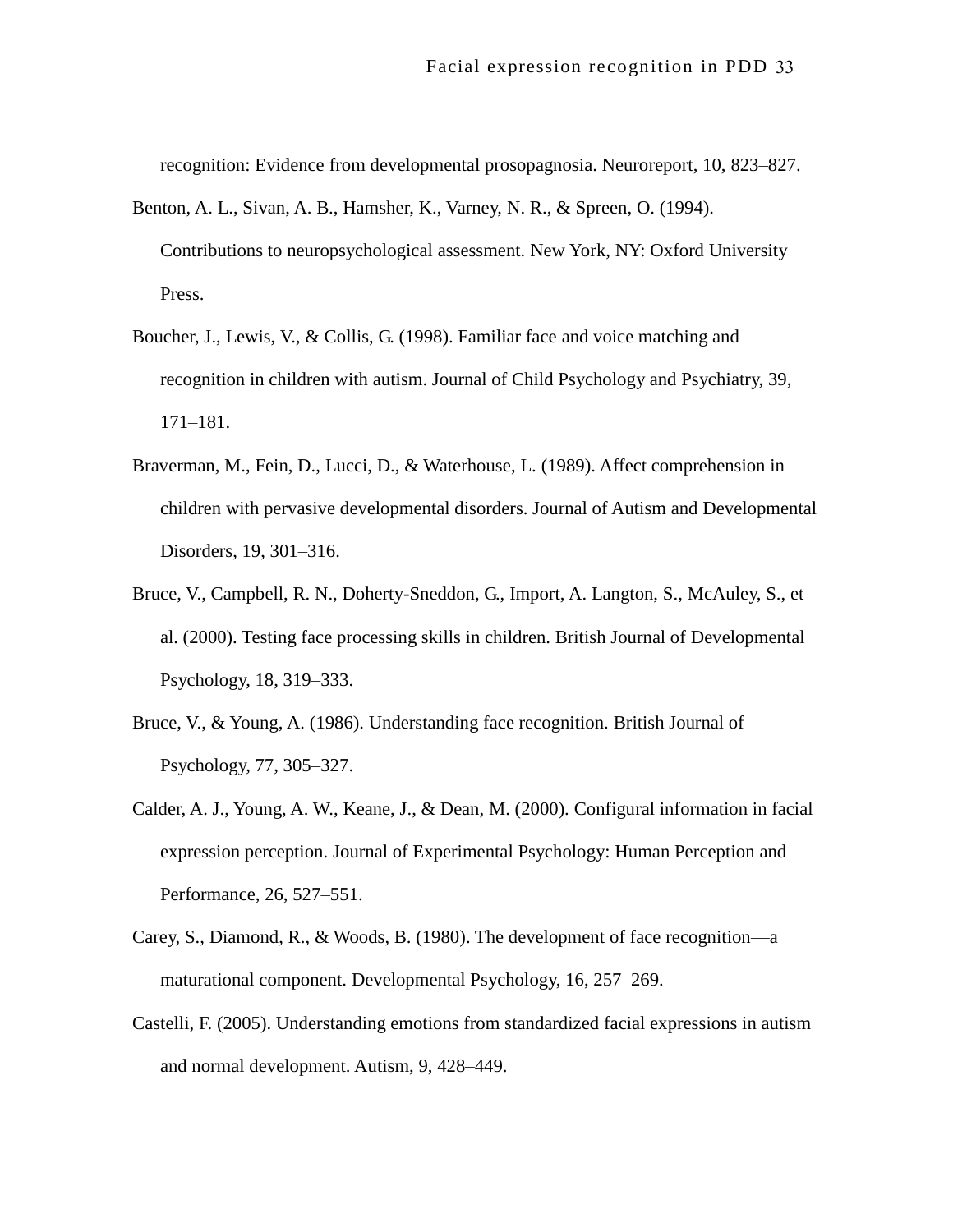- Celani, G., Battacchi, M. W., & Arcidiacono, L. (1999). The understanding of the emotional meaning of facial expressions in people with autism. Journal of Autism and Developmental Disorders, 29, 57–66.
- Chin, W. W., & Newsted, P. R. (1999). Structural equation modeling analysis with small samples using partial least squares. In R. E. Hoyle (Ed.), Statistical strategies for small sample research (pp. 307–341). Thousand Oaks, CA: Sage.
- Corden, B., Chilvers, R., & Skuse, D. (2008). Avoidance of emotionally arousing stimuli predicts social-perceptual impairment in Asperger's syndrome. Neuropsychologia, 46, 137–147.
- Corden, B., Critchley, H. D., Skuse, D., & Dolan, R. J. (2006). Fear recognition ability predicts differences in social cognitive and neural functioning in men. Journal of Cognitive Neuroscience, 18, 889–897.
- Corona, R., Dissanayake, C., Arbelle, S., Wellington, P., & Sigman, M. (1998). Is affect aversive to young children with autism? Behavioral and cardiac responses to experimenter distress. Child Development, 69, 1494–1502.
- Dawson, G., Webb, S. J., Carver, L., Panagiotides, H., & McPartland, J. (2004). Young children with autism show atypical brain responses to fearful versus neutral facial expressions of emotion. Developmental Science, 7, 340–359.
- de Gelder, B., Pourtois, G., Vroomen, J., Bachoud-Levi, A. C. (2000). Covert processing of faces in prosopagnosia is restricted to facial expressions: Evidence from crossmodal bias. Brain and Cognition, 44, 425–444.

DiLalla, D. L., & Rogers, S. J. (1994). Domains of the Childhood Autism Rating Scale: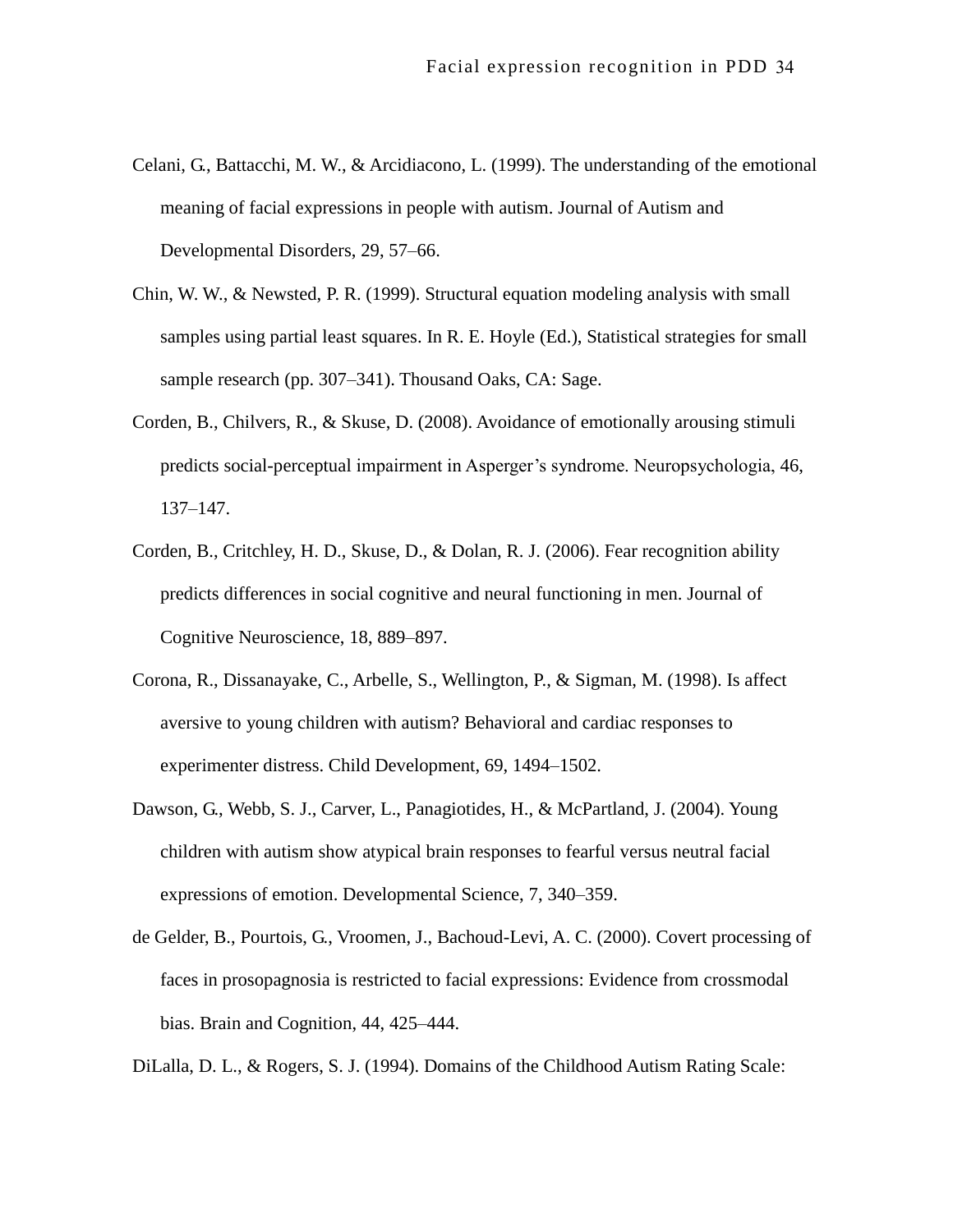Relevance for diagnosis and treatment. Journal of Autism and Developmental Disorders, 24, 115–128.

- Durand, K., Gallay, M., Seigneuric, A., Robichon, F., & Baudouin, J. Y. (2007). The development of facial emotion recognition: The role of configural information. Journal of Experimental Child Psychology, 97, 14–27.
- Edgington, O., & Onghena, P. (2007). Randomization tests (4th ed.). Boca Raton, FL: Chapman & Hall/CRC.
- Efron, B., & Tibishirani, R. J. (1993). An introduction to the bootstrap. New York, NY: Chapman & Hall.
- Ekman, P. (2003). Emotions revealed. NewYork, NY: Times Books.
- Ekman, P., & Friesen, W. V. (1976). Pictures of facial affect. Palo Alto, CA: Consulting Psychologists Press.
- Elfenbein, H. A., & Ambady, N. (2002). On the universality and cultural specificity of emotion recognition: A metaanalysis. Psychological Bulletin, 128, 203–235.
- Falk, R. F., & Miller, N. B. (1992). A primer for soft modeling. Akron, OH: University of Akron Press.
- Golarai, G., Ghahremani, D. G., Whitfield-Gabrieli, S., Reiss, A., Eberhardt, J. L., Gabrieli, J. D., et al. (2007). Differential development of high-level visual cortex correlates with category-specific recognition memory. Nature Neuroscience, 10, 512–522.
- Grossman, J. B., Klin, A., Carter, A. S., & Volkmar, F. R. (2000). Verbal bias in recognition of facial emotions in children with Asperger syndrome. Journal of Child Psychology and Psychiatry, 41, 369–379.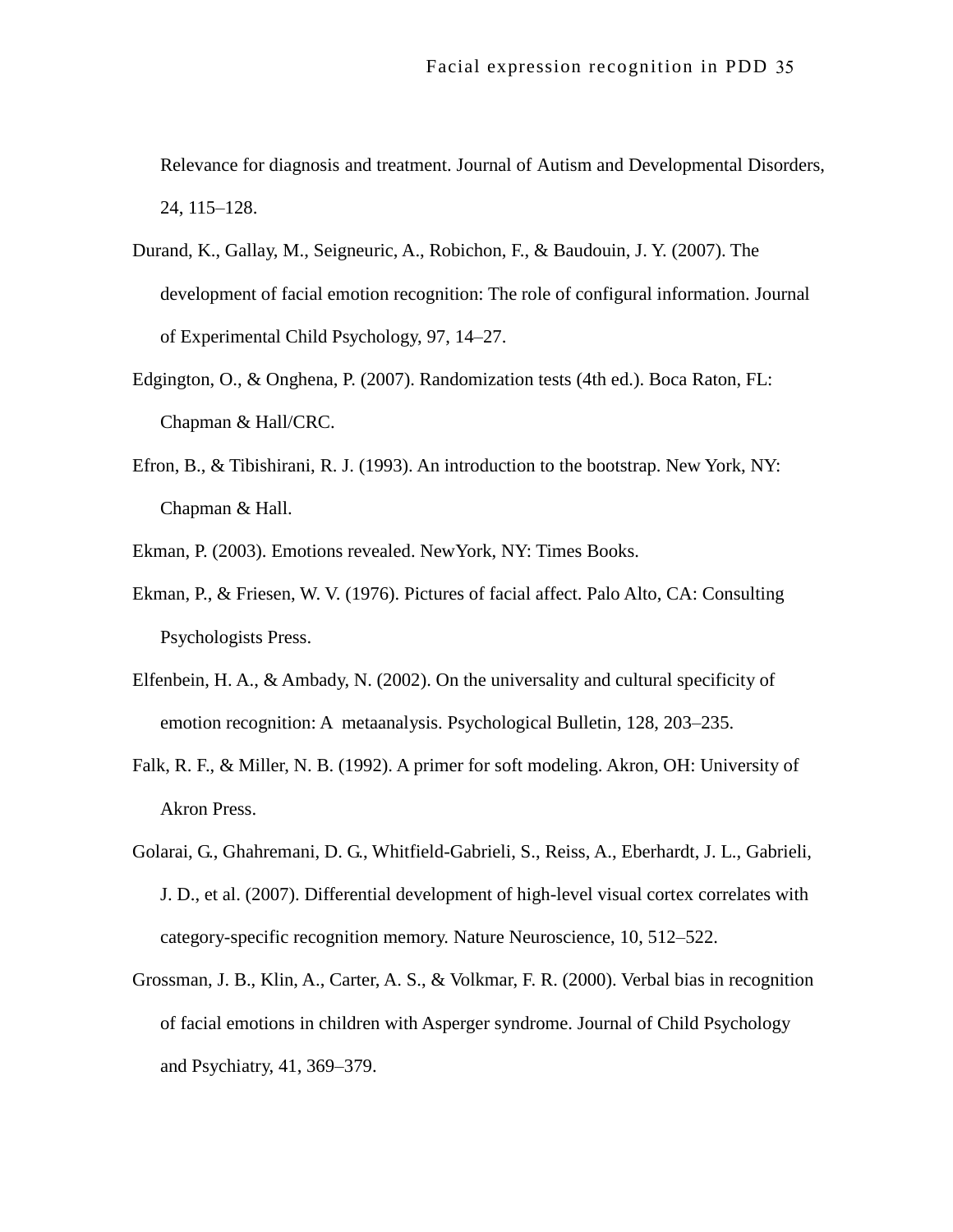- Hall, G. B., Szechtman, H., & Nahmias, C. (2003). Enhanced salience and emotion recognition in autism: A PET study. American Journal of Psychiatry, 160, 1439–1441.
- Harms, M. B., Martin, A., & Wallace, G. L. (2010). Facial emotion recognition in autism spectrum disorders: A review of behavioral and neuroimaging studies. Neuropsychology Review, 20, 290–322.
- Hefter, R. L., Manoach, D. S., & Barton, J. J. (2005). Perception of facial expression and facial identity in subjects with social developmental disorders. Neurology, 65, 1620– 1625.
- Herba, C., & Phillips, M. (2004). Annotation: Development of facial expression recognition from childhood to adolescence: Behavioural and neurological perspectives. Journal of Child Psychology and Psychiatry, 45, 1185–1198.
- Hobson, R. P. (1993). Autism and the development of mind. Hove, UK: Lawrence Erlbaum Associates Ltd.
- Holder, H. B., & Kirkpatrick, S. W. (1991). Interpretation of emotion from facial expressions in children with and without learning disabilities. Journal of Learning Disabilities, 24, 170–177.
- Howard, M. A., Cowell, P. E., Boucher, J., Broks, P., Mayes, A., Farrant, A., et al. (2000). Convergent neuroanatomical and behavioural evidence of an amygdala hypothesis of autism. Neuroreport, 11, 2931–2935.
- Humphreys, K., Avidan, G., & Behrmann, M. (2007). A detailed investigation of facial expression processing in congenital prosopagnosia as compared to acquired prosopagnosia. Experimental Brain Research, 176, 356–373.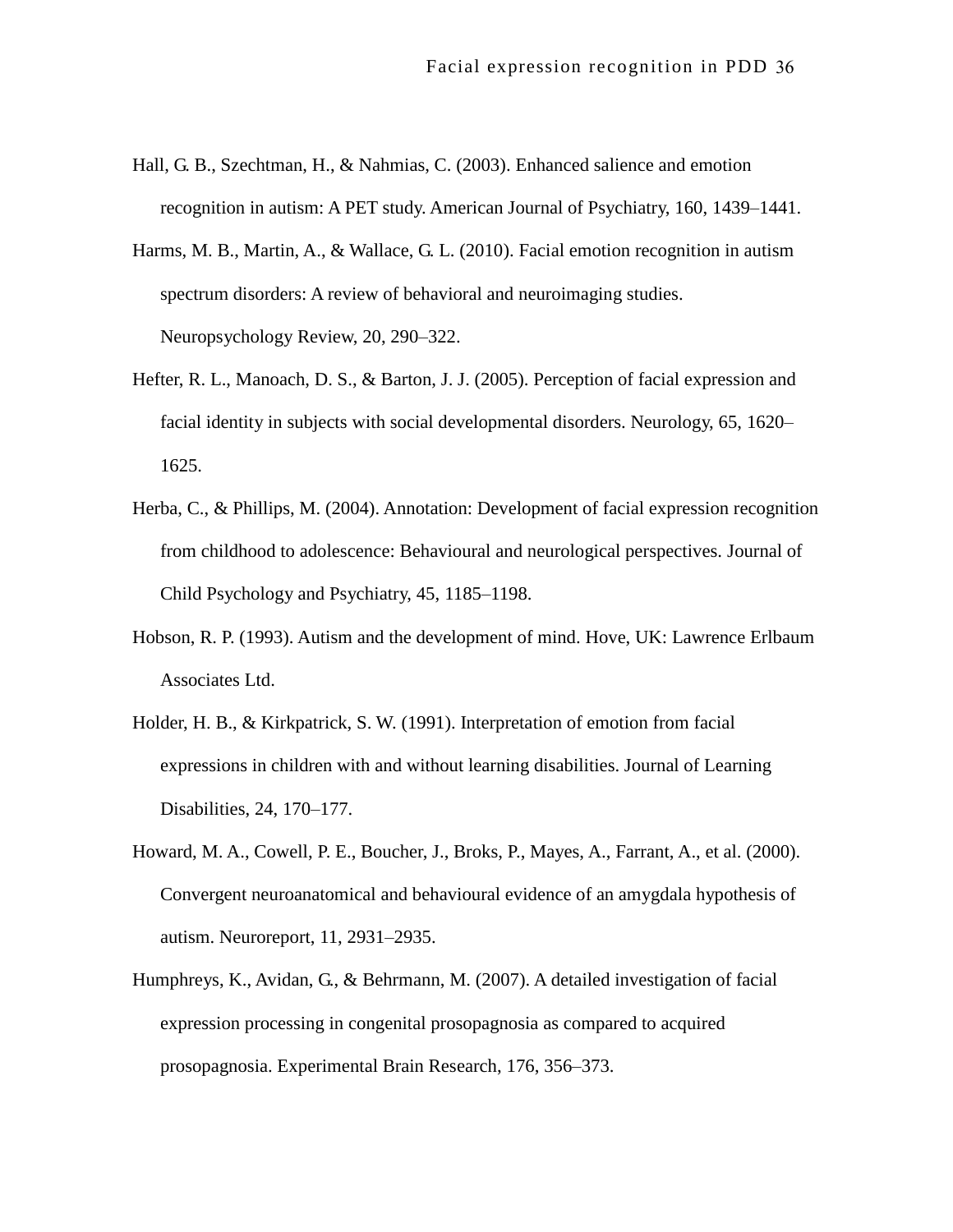Humphreys, K., Minshew, N., Leonard, G. L., & Behrmann, M. (2007). A fine-grained analysis of facial expression processing in high-functioning adults with autism. Neuropsychologia, 45, 685–695.

Kanner, L. (1943). Autistic disturbances of affective contact. Nervous Child, 2, 217–250.

- Kanwisher, N., McDermott, J., & Chun, M. M. (1997). The fusiform face area: A module in human extrastriate cortex specialized for face perception. Journal of Neuroscience, 17, 4302–4311.
- Kelly, D. J., Quinn, P. C., Slater, A. M., Lee, K., Ge, L., & Pascalis, O. (2007). The otherrace effect develops during infancy: Evidence of perceptual narrowing. Psychological Science, 18, 1084–1089.
- Kirk, R. E. (1995). Experimental design: Procedures for the behavioral sciences. Pacific Grove, CA: Brooks-Cole.
- Klin, A., Sparrow, S. S., de Bildt, A., Cicchetti, D. V., Cohen, D. J., & Volkmar, F. R. (1999). A normed study of face recognition in autism and related disorders. Journal of Autism and Developmental Disorders, 29, 499–508.
- Kothari, C. R. (1990). Research methodology: Methods and techniques (2nd ed.). New Delhi India: Wiley Eastern.
- Magyar, C. I., & Pandolfi, V. (2007). Factor structure evaluation of the Childhood Autism Rating Scale. Journal of Autism and Developmental Disorders, 37, 1787–1794.
- Marsh, A. A., & Blair, R. J. (2008). Deficits in facial affect recognition among antisocial populations: A metaanalysis. Neuroscience and Biobehavioral Reviews, 32, 454–465.

Marsh, A. A., Kozak,M. N., & Ambady, N. (2007). Accurate identification of fear facial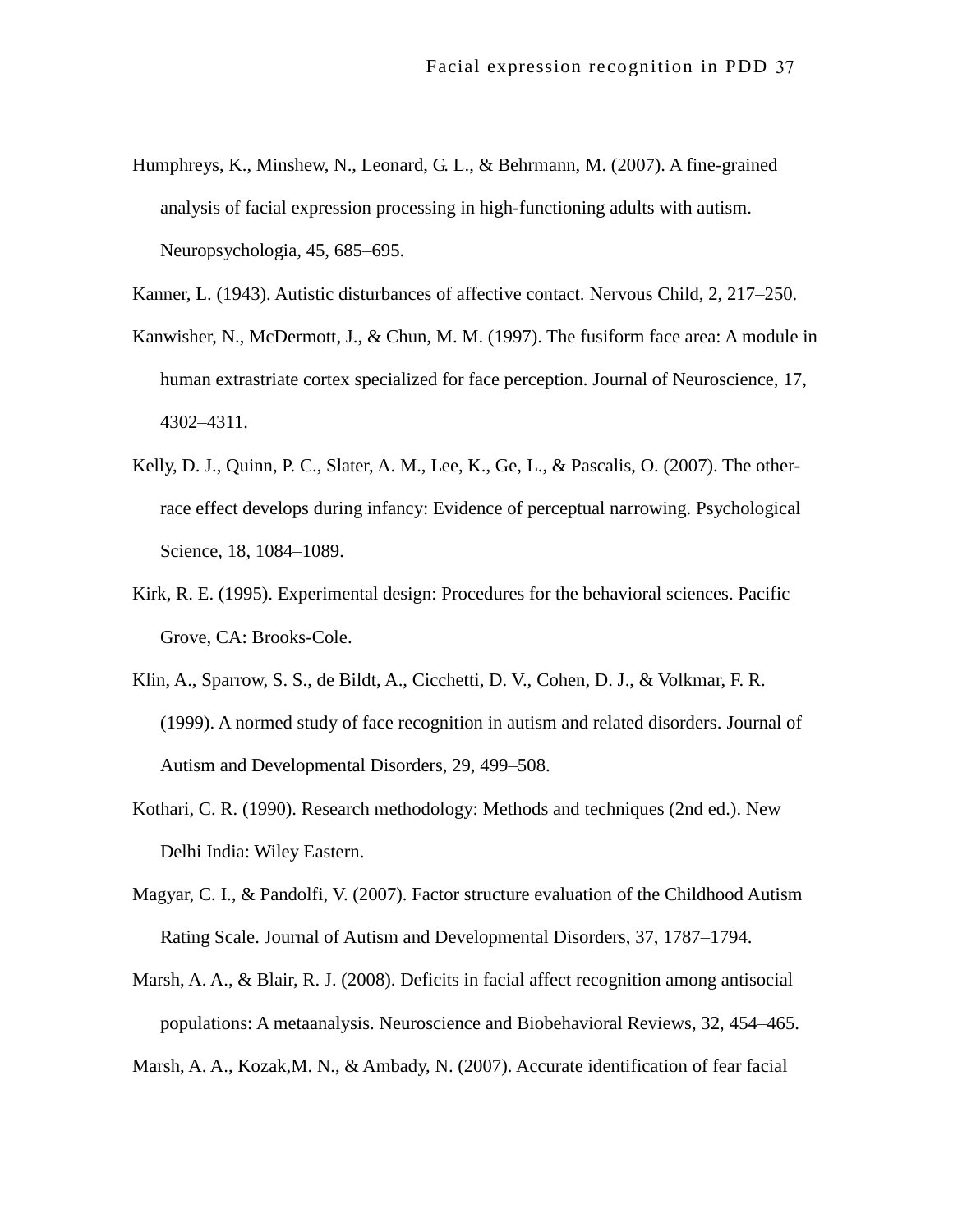expressions predicts prosocial behavior. Emotion, 7, 239–251.

- Matsumoto, D., & Ekman, P. (1988). Japanese and Caucasian facial expressions of emotion. San Francisco, CA: Intercultural and Emotion Research Laboratory, Department of Psychology, San Francisco State University.
- Maurer, D., Le Grand, R., & Mondloch, C. J. (2002). The many faces of configural processing. Trends in Cognitive Sciences, 6, 255–260.
- McIntosh, D. N., Reichmann-Decker, A., Winkielman, P., & Wilbarger, J. L. (2006). When the social mirror breaks: Deficits in automatic, but not voluntary, mimicry of emotional facial expressions in autism. Developmental Science, 9, 295–302.
- Mesibov, G. B., Schopler, E., Schaffer, B., & Michal, N. (1989). Use of the Childhood Autism Rating Scale with autistic adolescents and adults. Journal of the American Academy of Childhood and Adolescent Psychiatry, 28, 538–541.
- Minio-Paluello, I., Baron-Cohen, S., Avenanti, A., Walsh, V., & Aglioti, S. M. (2009). Absence of embodied empathy during pain observation in Asperger syndrome. Biological Psychiatry, 65, 55–62.
- Mondloch, C. J., Geldart, S., Maurer, D., & Le Grand, R. (2003). Developmental changes in face processing skills. Journal of Experimental Child Psychology, 86, 67–84.
- Muris, P., Steerneman, P., Merckelbach, H., Holdrinet, I., & Meesters, C. (1998). Comorbid anxiety symptoms in children with pervasive developmental disorders. Journal of Anxiety Disorders, 12, 387–393.
- Nacewicz, B. M., Dalton, K. M., Johnstone, T., Long, M. T., McAuliff, E. M., Oakes, T. R., et al. (2006). Amygdala volume and nonverbal social impairment in adolescent and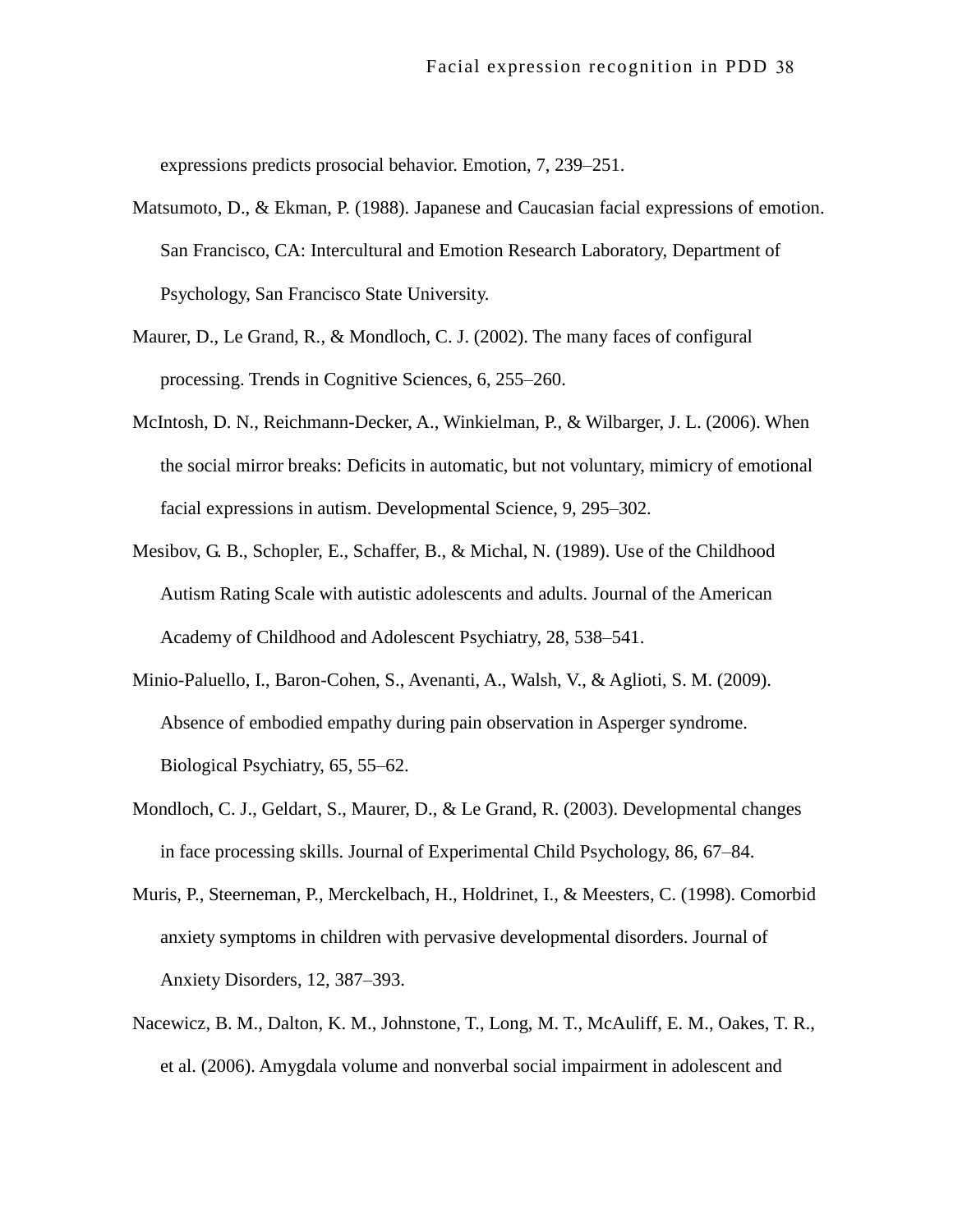adult males with autism. Archives of General Psychiatry, 63, 1417–1428.

- Osterling, J. A., Dawson, G., & Munson, J. A. (2002). Early recognition of 1-year-old infants with autism spectrum disorder versus mental retardation. Development and Psychopathology, 14, 239–251.
- Ozonoff, S., Iosif, A. M., Baguio, F., Cook, I. C., Hill, M. M., Hutman, T., et al. (2010). A prospective study of the emergence of early behavioral signs of autism. Journal of the American Academy of Child and Adolescent Psychiatry, 49, 256–266.
- Pelphrey, K. A., Sasson, N. J., Reznick, J. S., Paul, G., Goldman, B. D., & Piven, J. (2002). Visual scanning of faces in autism. Journal of Autism and Developmental Disorders, 32, 249–261.
- Pierce, K., Müller, R. A., Ambrose, J., Allen, G., & Courchesne, E. (2001). Face processing occurs outside the fusiform 'face area' in autism: Evidence from functional MRI. Brain, 124, 2059–2073.
- Riby, D. M., Doherty-Sneddon, G., & Bruce, V. (2008). Exploring face perception in disorders of development: Evidence from Williams syndrome and autism. Journal of Neuropsychology, 2, 47–64.
- Rutherford, M. D., & Towns, A. M. (2008). Scan path differences and similarities during emotion perception in those with and without autism spectrum disorders. Journal of Autism and Developmental Disorders, 38, 1371–1381.
- Sasson, N. (2007). Face processing and the own-race bias: A study of typical development and autism. Saarbrücken, Germany: VDM Verlag Dr. Müller.

Sato, W., Kubota, Y., Okada, T., Murai, T., Yoshikawa, S., & Sengoku, A. (2002). Seeing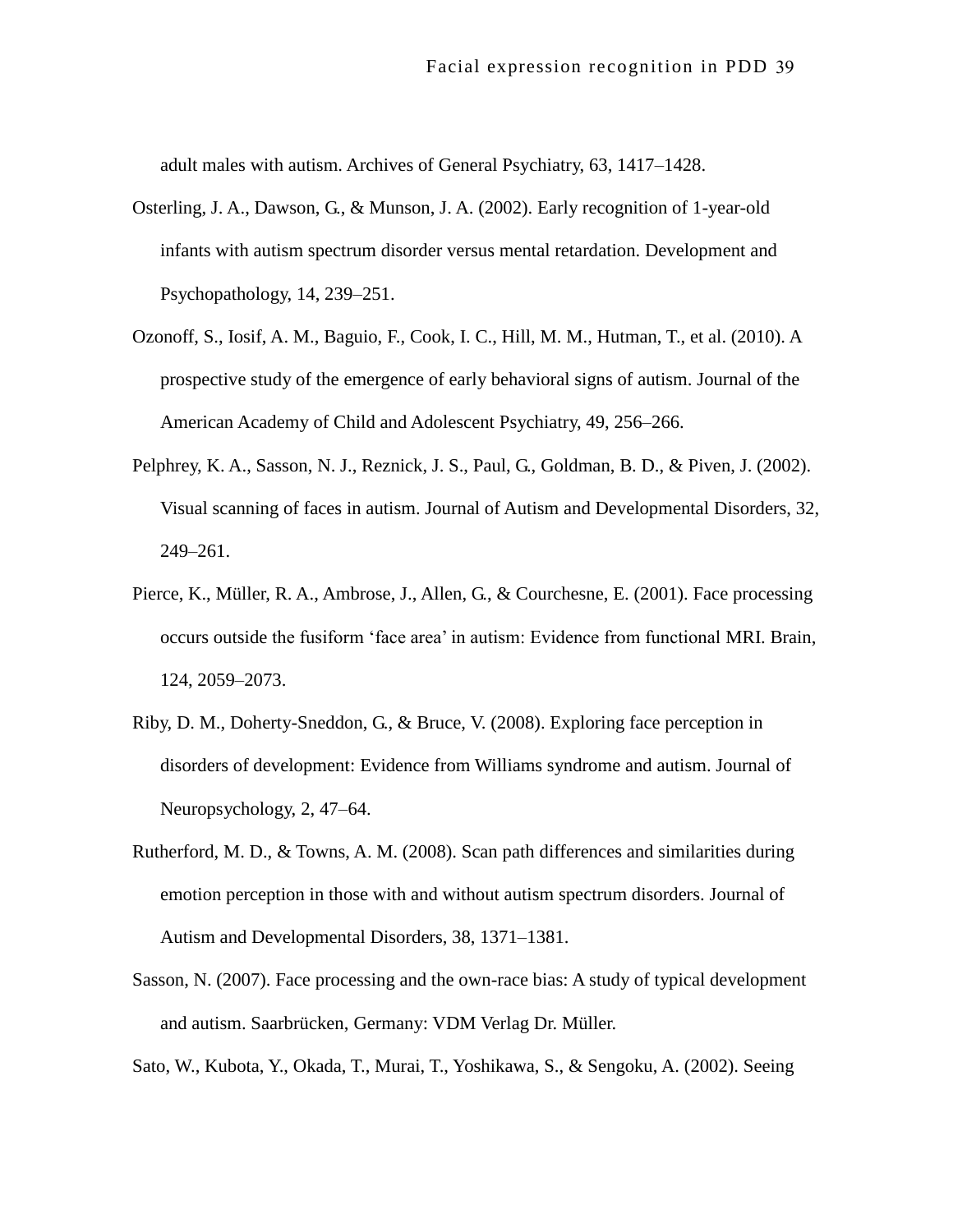happy emotion in fearful and angry faces: Qualitative analysis of the facial expression recognition in a bilateral amygdala damaged patient. Cortex, 38, 727–742.

- Scherf, K. S., Luna, B., Minshew, N., & Behrmann, M. (2010). Location, location, location: Alterations in the functional topography of face- but not object- or place-related cortex in adolescents with autism. Frontiers in Human Neuroscience, 4, 2–16.
- Schopler, E, Reichler, R. J., & Renner, B. R. (1986). The Childhood Autism Rating Scale (CARS) for diagnostic screening and classification of autism. New York, NY: Irvington.
- Schultz, R. T., Gauthier, I., Klin, A., Fulbright, R. K., Anderson, A. W., Volkmar, F., et al. (2000). Abnormal ventral temporal cortical activity during face discrimination among individuals with autism and Asperger syndrome. Archives of General Psychiatry, 57, 331–340.
- Schumann, C. M., Hamstra, J., Goodlin-Jones, B. L., Lotspeich, L. J., Kwon, H., Buonocore, M. H., et al. (2004). The amygdala is enlarged in children but not adolescents with autism; the hippocampus is enlarged at all ages. Journal of Neuroscience, 24, 6392–6401.
- Senju, A., & Johnson, M.H. (2009). Atypical eye contact in autism: Models, mechanisms and development. Neuroscience and Behavioral Reviews, 33, 1204–1214.
- Skuse, D. (2003). Fear recognition and the neural basis of social cognition. Child and Adolescent Mental Health, 8, 50–60.
- Stella, J., Mundy, P., & Tuchman, R. (1999). Social and nonsocial factors in the Childhood Autism Rating Scale. Journal of Autism and Developmental Disorders, 29, 307–317.

Tardif, C., Lainé, F., Rodriguez, M., & Gepner, B. (2007). Slowing down presentation of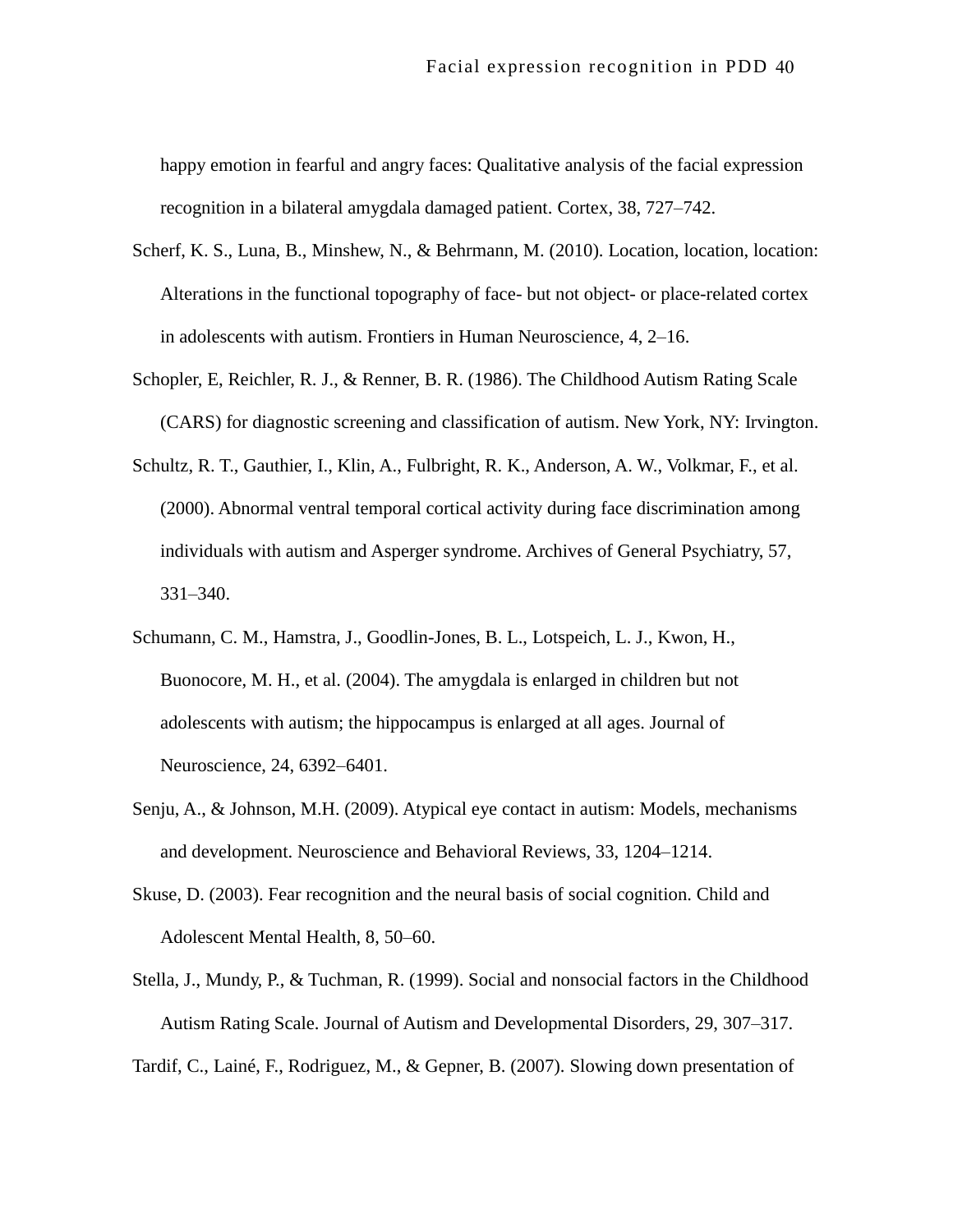facial movements and vocal sounds enhances facial expression recognition and induces facial-vocal imitation in children with autism. Journal of Autism and Developmental Disorders, 37, 1469–1484.

- van der Geest, J. N., Kemner, C., Verbaten, M. N., & van Engeland, H. (2002). Gaze behavior of children with pervasive developmental disorder toward human faces: A fixation time study. Journal of Child Psychology and Psychiatry, 43, 669–678.
- Vicari, J., Reilly, J. S., Pasqualetti, P., Vizzotto, A., & Caltagirone, C. (2000). Recognition of facial expressions of emotions in school-age children: The intersection of perceptual and semantic categories. Acta Paediatrica, 89, 836–845.
- Wang, A. T., Dapretto, M., Hariri, A. R., Sigman, M., & Bookheimer, S. Y. (2004). Neural correlates of facial affect processing in children and adolescents with autism spectrum disorder. Journal of the American Academy of Child and Adolescent Psychiatry, 43, 481–490.
- Williams, K. R., Wishart, J. G., Pitcairn, T. K., & Willis, D. S., (2005). Emotion recognition by children with Down syndrome: Investigation of specific impairments and error patterns. American Journal on Mental Retardation, 110, 378–392.
- Ziersch, A. M. (2005). Health implications of access to social capital: Findings from an Australian study. Social Science & Medicine, 61, 2119–2131.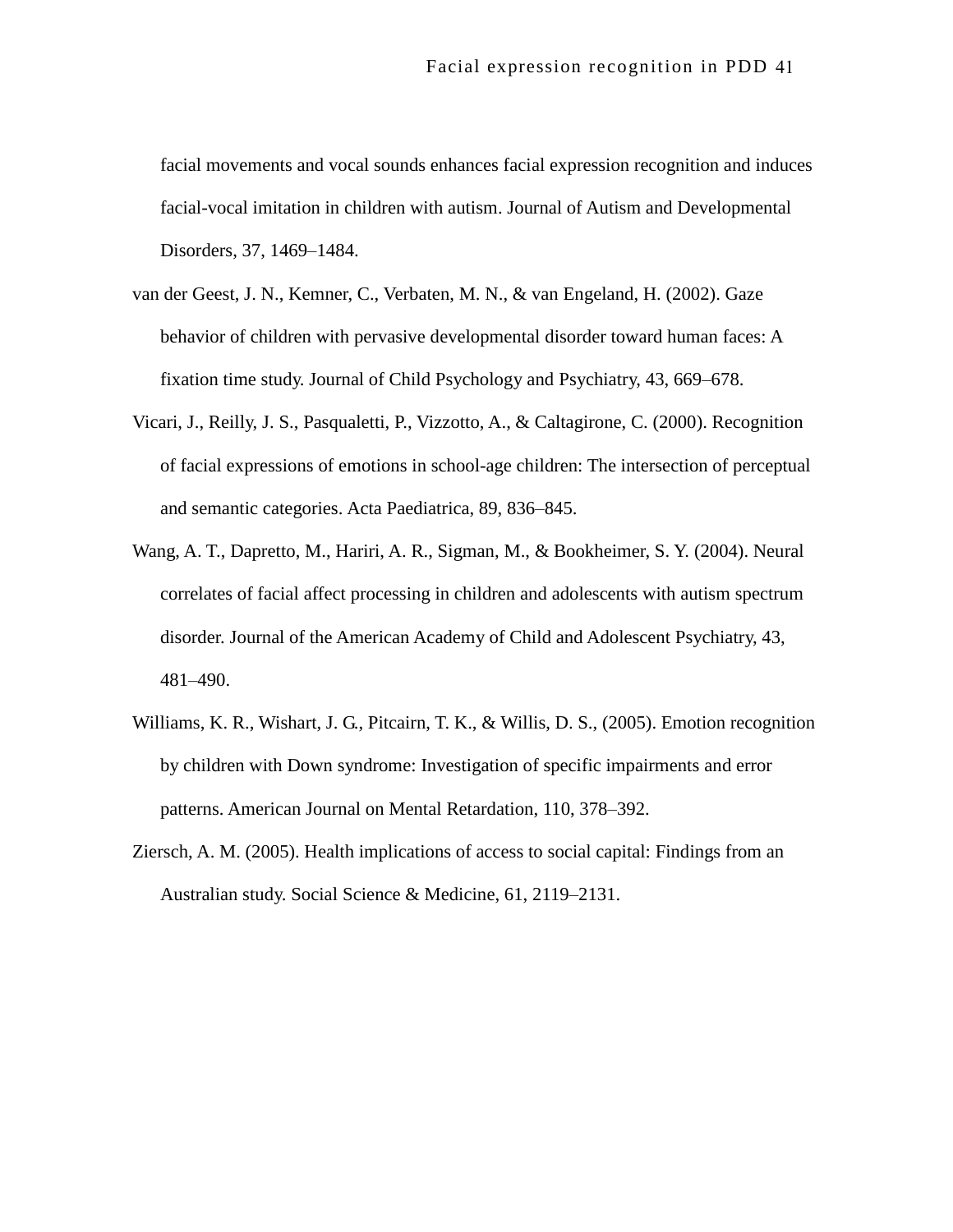## **Acknowledgements**

This study was supported by a Grant-in-Aid for JSPS Fellows, JSPS Funding Program for Next Generation World-Leading Researchers, and the Benesse Corporation. We would like to thank Yukari Ise, M.A. for technical support. We are grateful to the volunteers who participated in the research and their parents.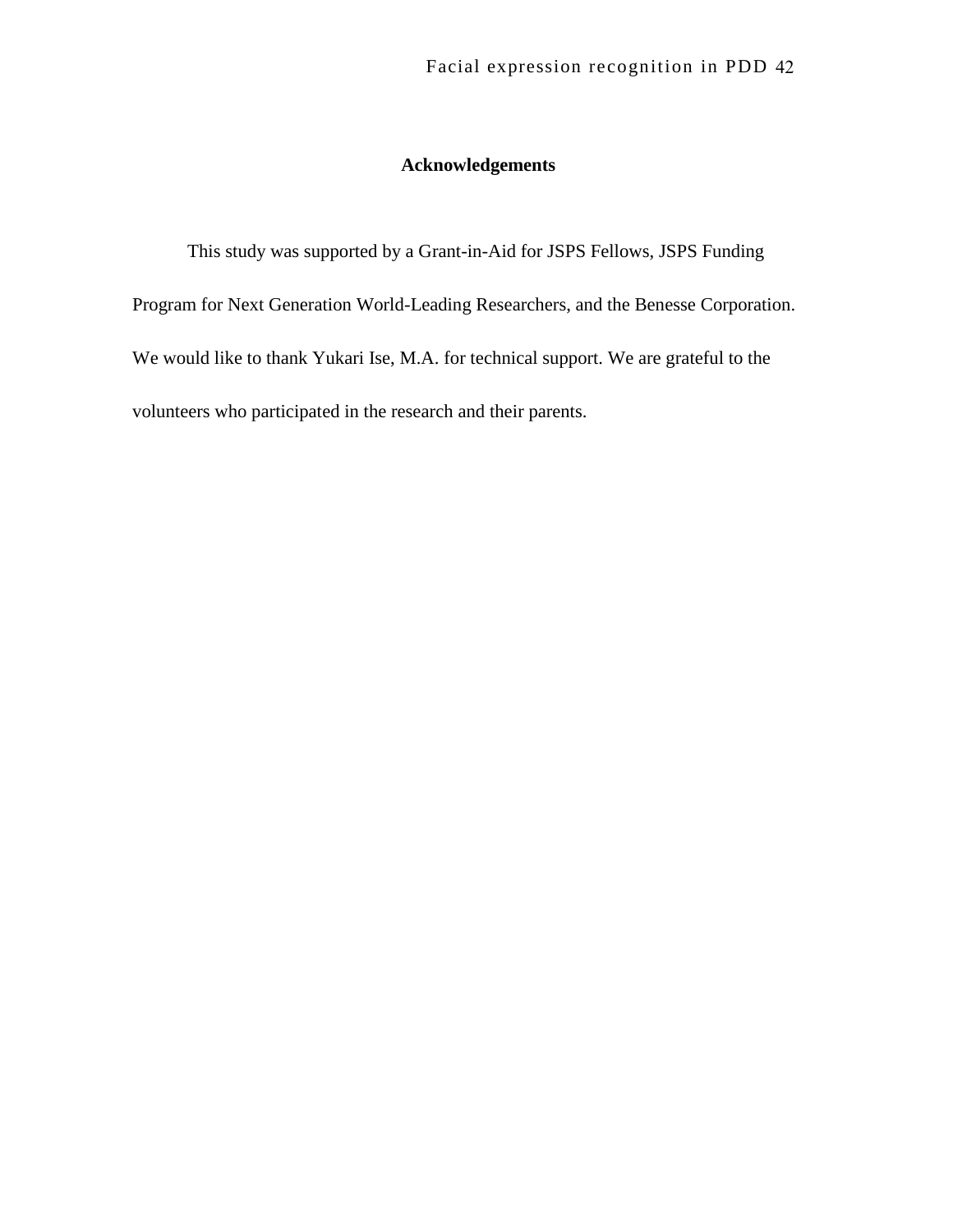| $\circ$           |                | o              |  |  |
|-------------------|----------------|----------------|--|--|
|                   | PDD $(N = 28)$ | $CON (N = 28)$ |  |  |
| Male: Female      | 23:5           | 24:4           |  |  |
| Age range         | $9 - 30$       | $9 - 28$       |  |  |
| Asperger: PDD-NOS | 15:13          |                |  |  |
|                   |                |                |  |  |
|                   | Mean $(SD)$    | Mean $(SD)$    |  |  |
| Age               | 17.6(5.2)      | 18.0(4.0)      |  |  |
| Verbal IQ         | 105.5(14.7)    |                |  |  |
| Performance IQ    | 100.1 (13.3)   |                |  |  |
| Full-scale IQ     | 103.3(13.1)    |                |  |  |
| <b>CARS</b>       | 21.3(2.7)      |                |  |  |

Table 1. Subjects demographics in PDD and control groups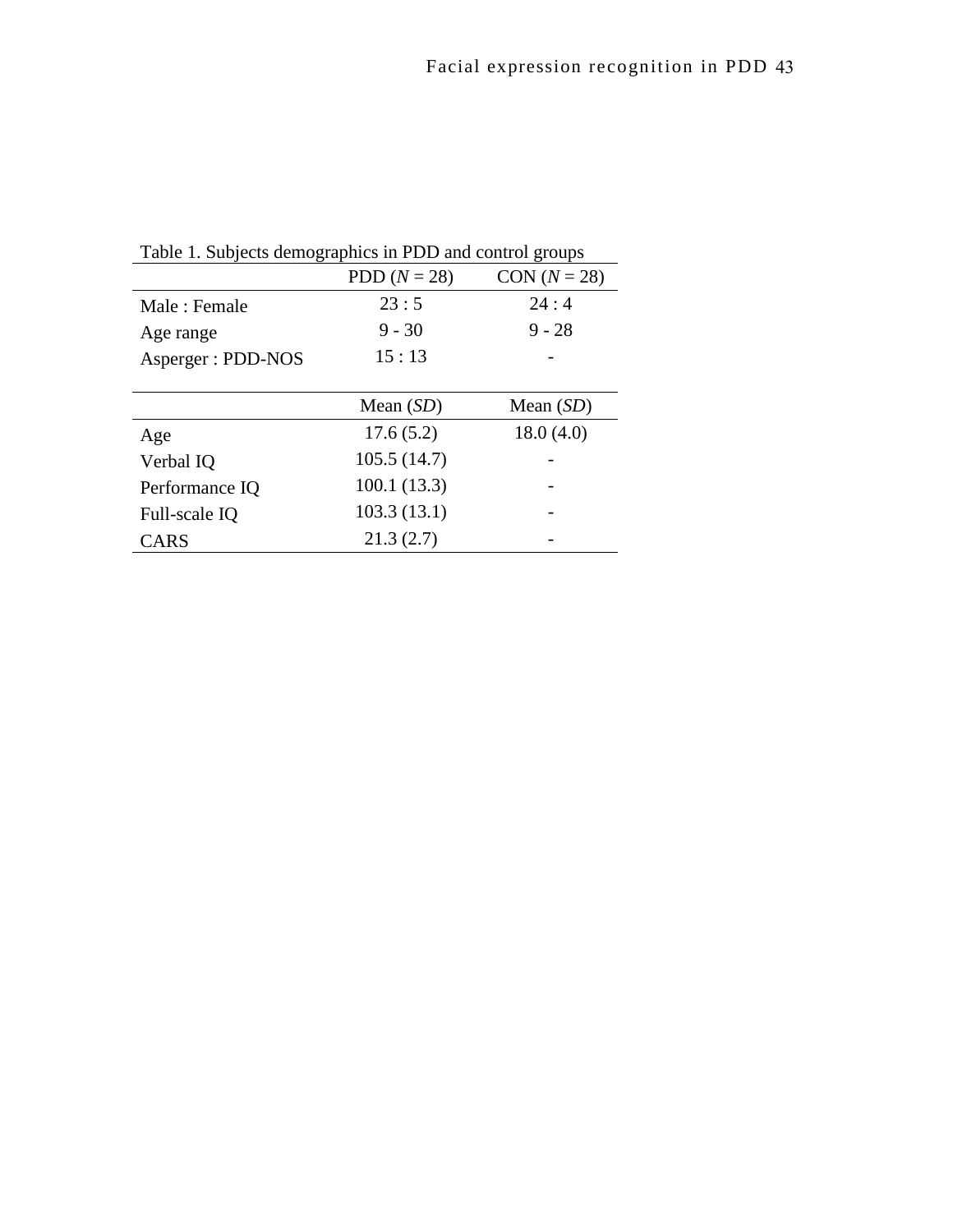|            |      | <b>Benton</b> |       | <b>Emotion Recognition</b> |       |       |       |       |       |  |
|------------|------|---------------|-------|----------------------------|-------|-------|-------|-------|-------|--|
| Group      |      |               | AN    | DI                         | FE    | HA    | SA    | SU    | ALL   |  |
| <b>CON</b> | Mean | 23.6          | 53.8  | 46.4                       | 51.8  | 98.2  | 76.3  | 94.2  | 70.1  |  |
|            | (SE) | (1.5)         | (4.3) | (4.3)                      | (3.7) | (0.9) | (3.7) | (1.7) | (1.5) |  |
| <b>PDD</b> | Mean | 22.1          | 60.7  | 39.3                       | 32.1  | 98.7  | 79.9  | 95.3  | 67.7  |  |
|            | (SE) | (2.3)         | (4.1) | (4.6)                      | (5.0) | (0.8) | (3.2) | (1.9) | (1.6) |  |

Table 2. Mean (with *SE*) scores of face perception task and mean (with *SE*) percentages of accurate emotion recognition

 $AN = anger; DI = disgust; FE = fear; HA = happy; SA = sad: SU = surprise; ALL = the mean of all conditions$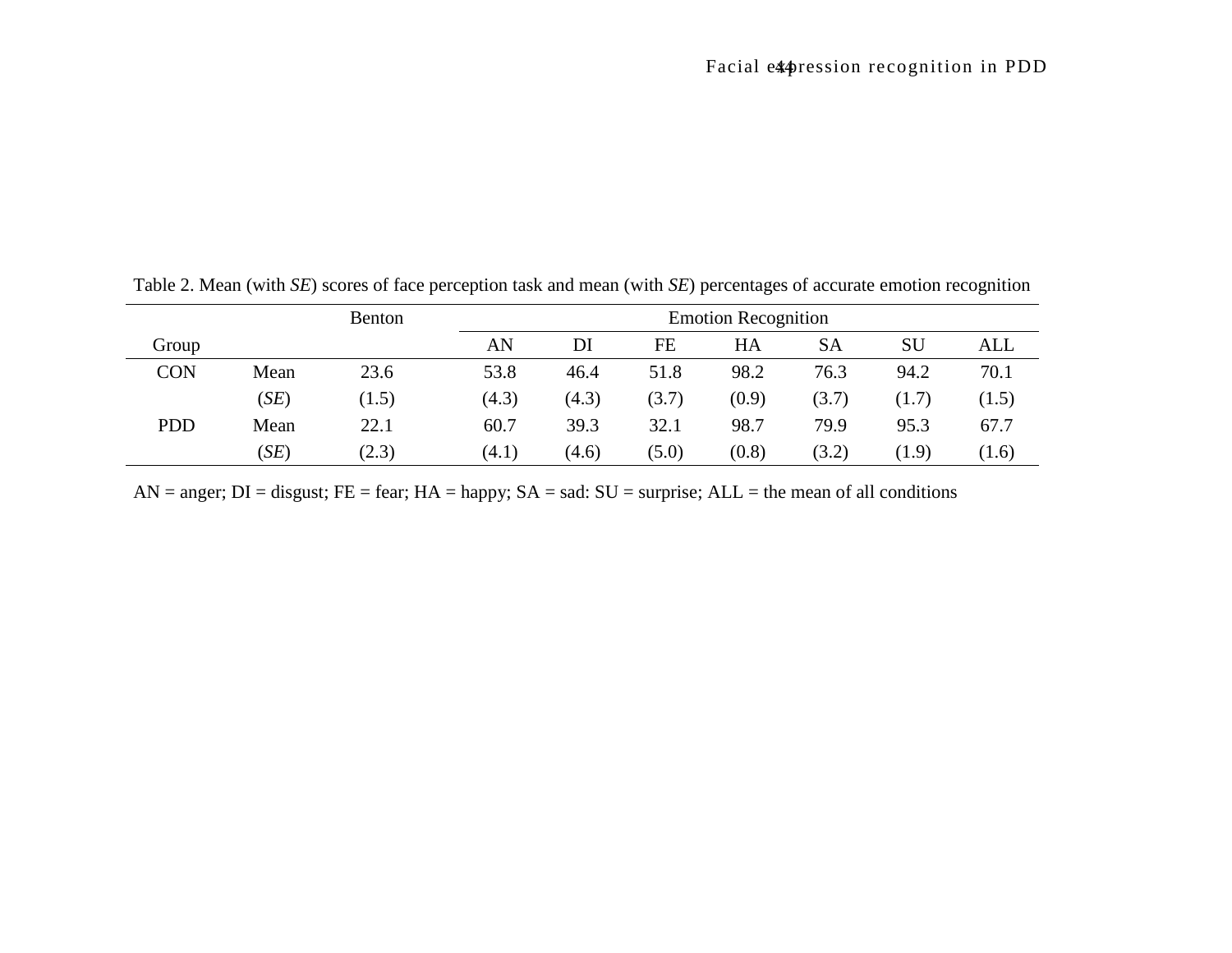## **Figure Captions**

*Figure 1.* Mean (with SE) percentages of accurate facial expression recognition in typically developing controls (CON) and in individuals with PDD. An asterisk indicates a significant difference between groups ( $p < 0.05$ ). AN = anger; DI = disgust; FE = fear; HA = happiness;  $SA =$  sadness;  $SU =$  surprise.

*Figure 2.* The relationships between chronological age, fearful expression recognition, and face perception. (A) The percentage of accurate fearful expression recognition is plotted against the chronological age of each participant. (B) The face-perception task score is plotted against the chronological age of each participant. (C) The percentage of accurate fearful expression recognition is plotted against the score in the face-perception task. Black and white diamonds represent each participant in the control and PDD group, respectively. Solid and broken lines represent linear regressions in the control and PDD group, respectively.

*Figure 3.* The hypothesized model for the development of fearful face recognition. Face perception and fearful expression recognition improve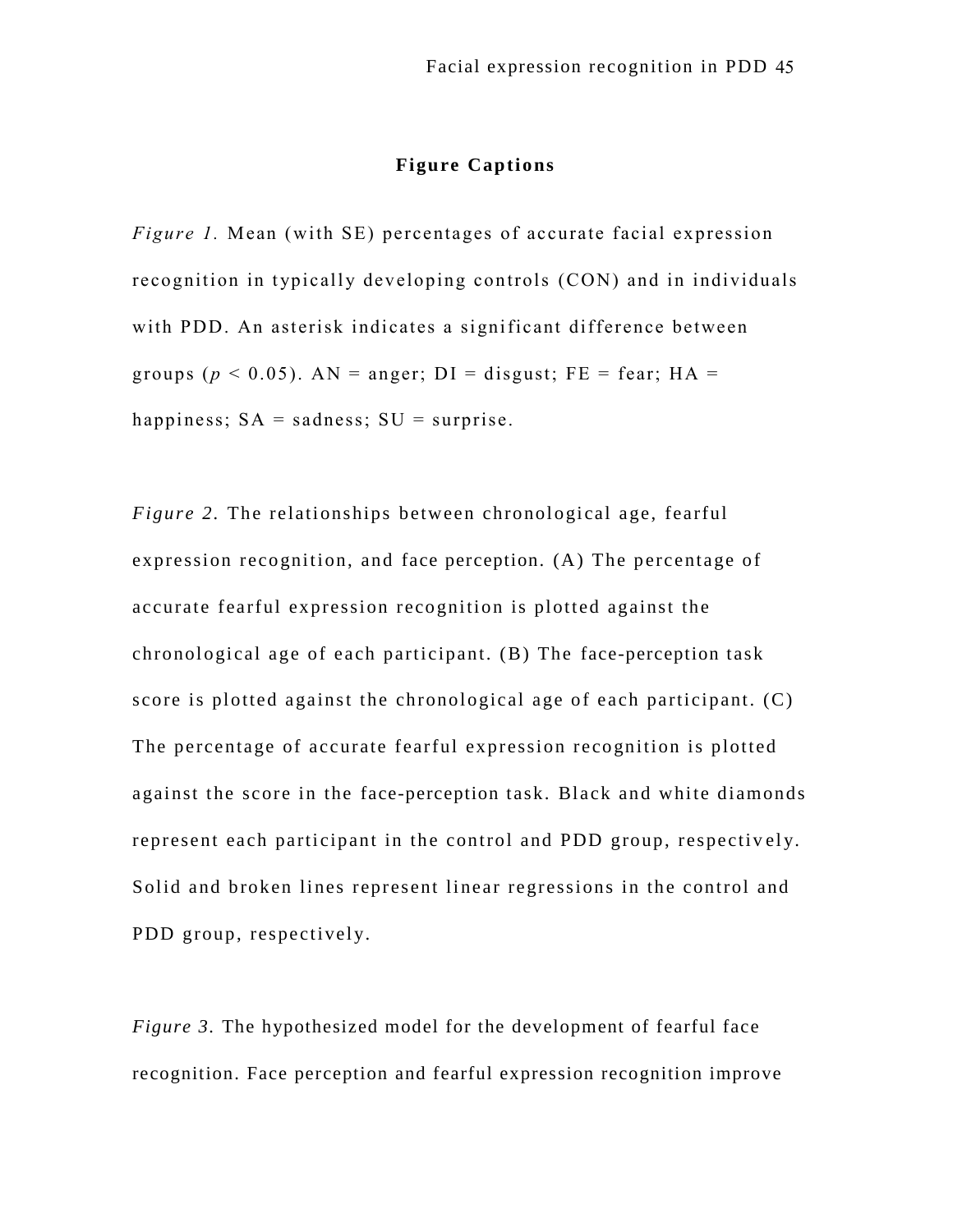with age, and the development of face perception improves fearful face recognition. The hypothesized model shows better fits in typically developing controls (Right) but not in individuals with PDD (Left). Asterisks indicate significant path coefficients (*p* < 0.05).

*Figure 4.* The relationship between the percentage of accurate fearful expression recognition and the degree of social dysfunction evaluated using the CARS. Severe social dysfunction predicts the poor recognition of fearful expressions in individuals with P DD.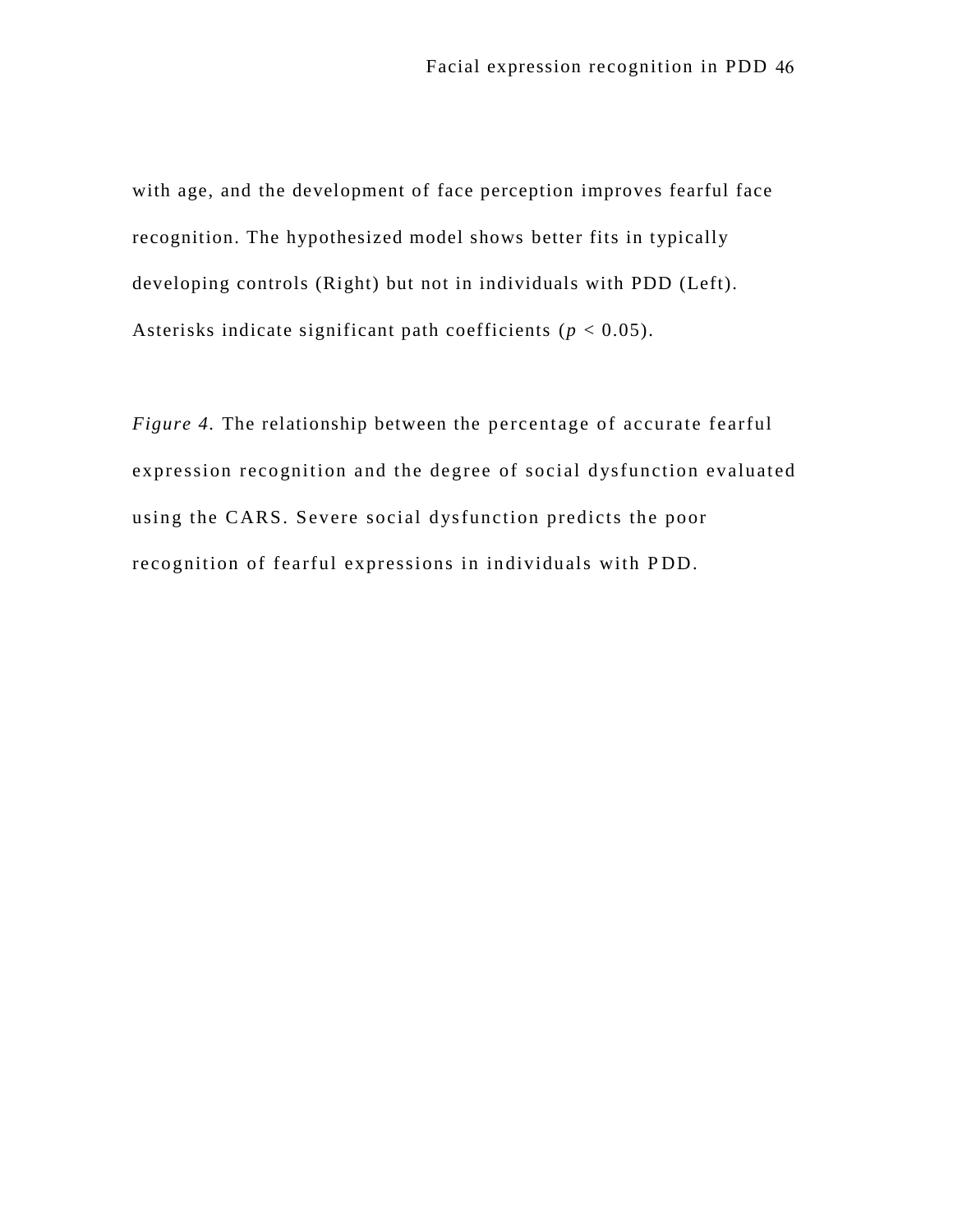

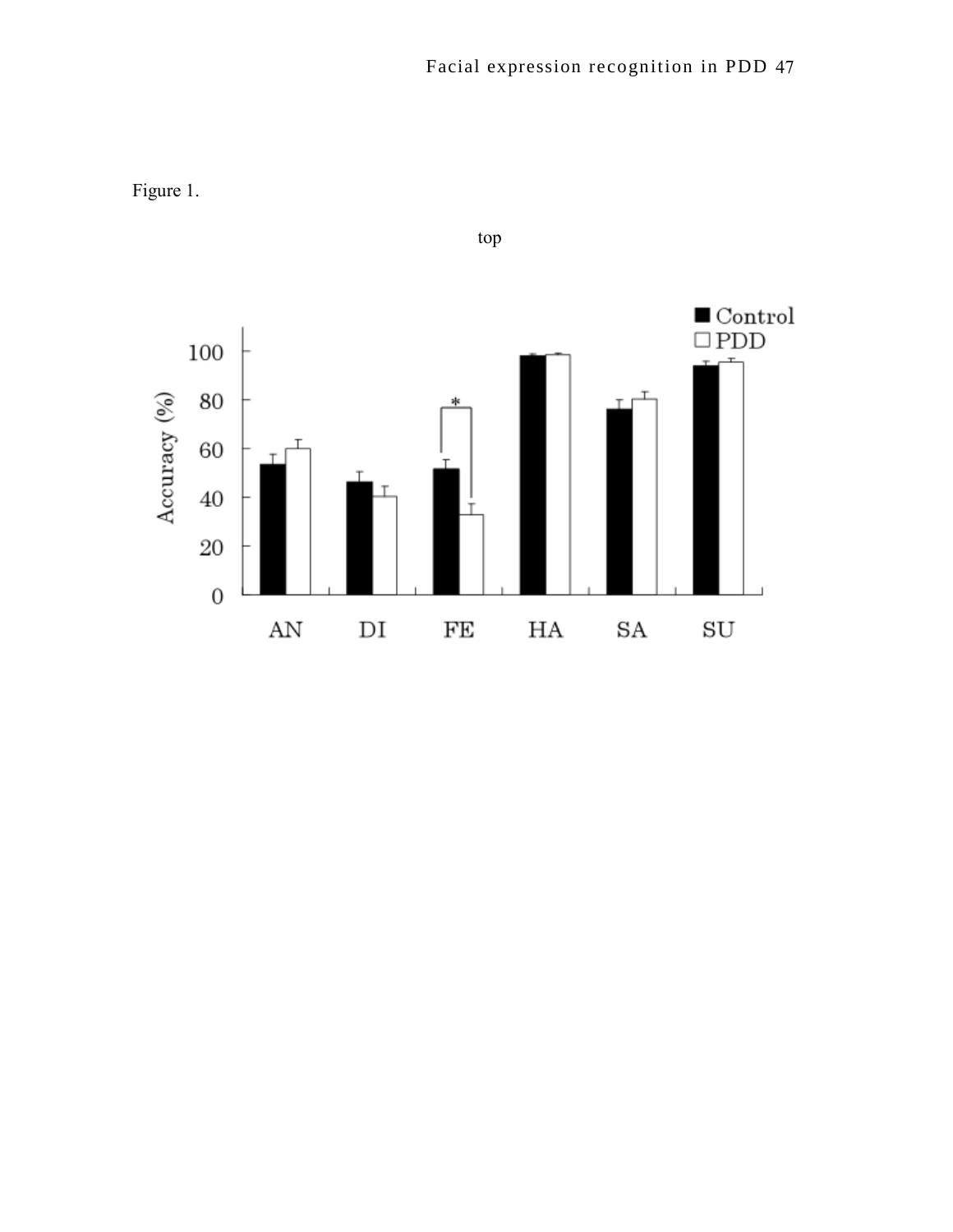Figure 2a.

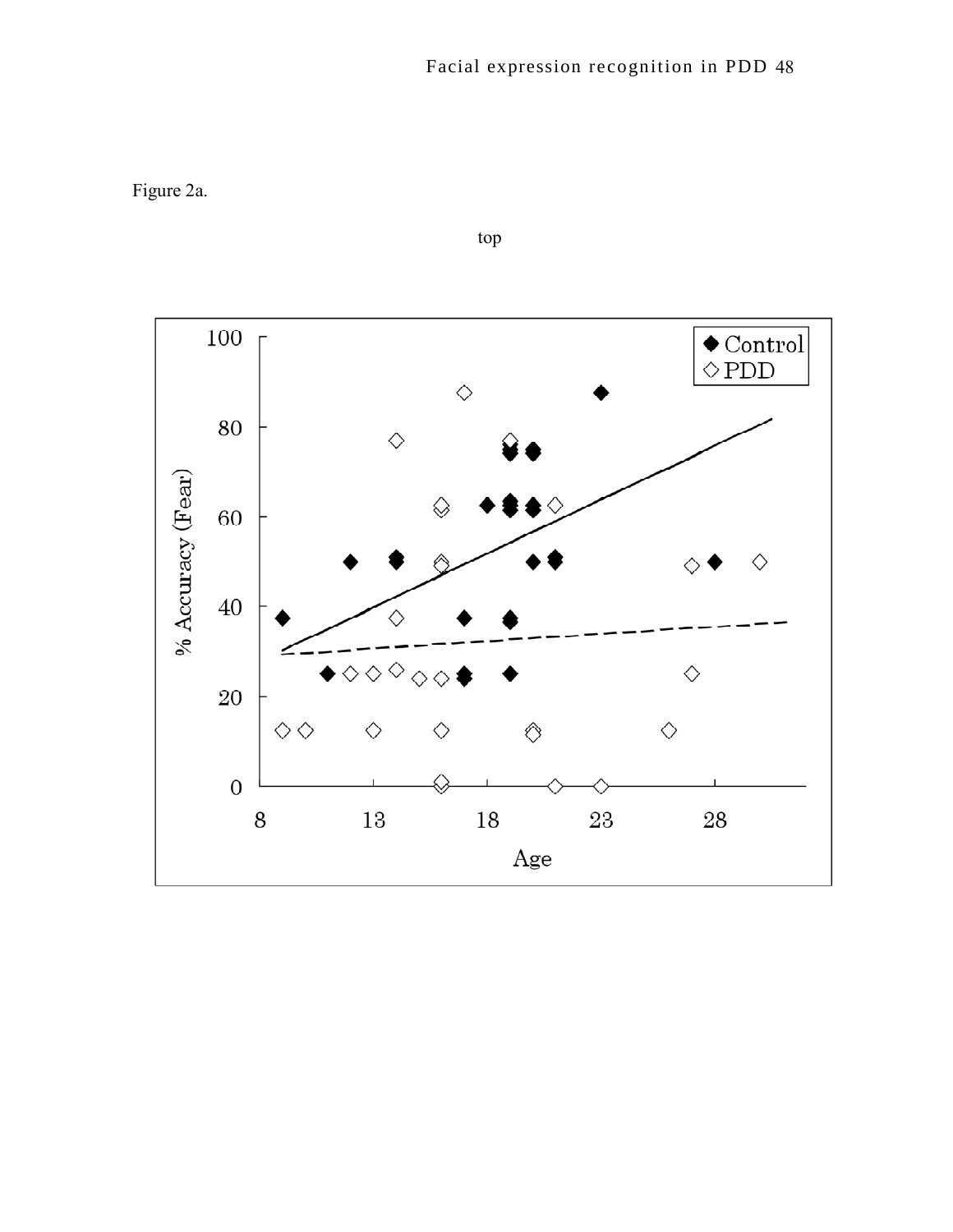Figure 2b.



top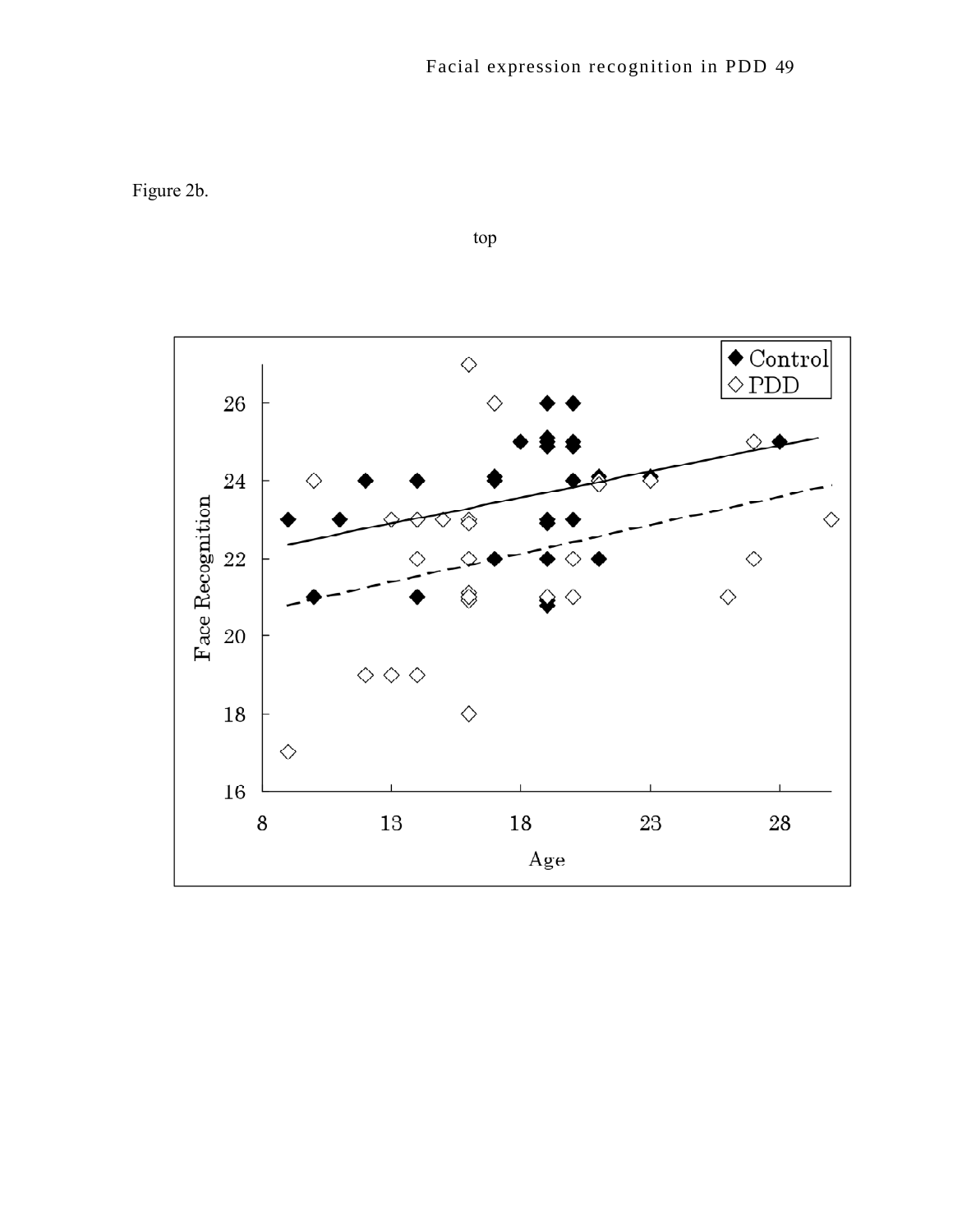Figure 2c.

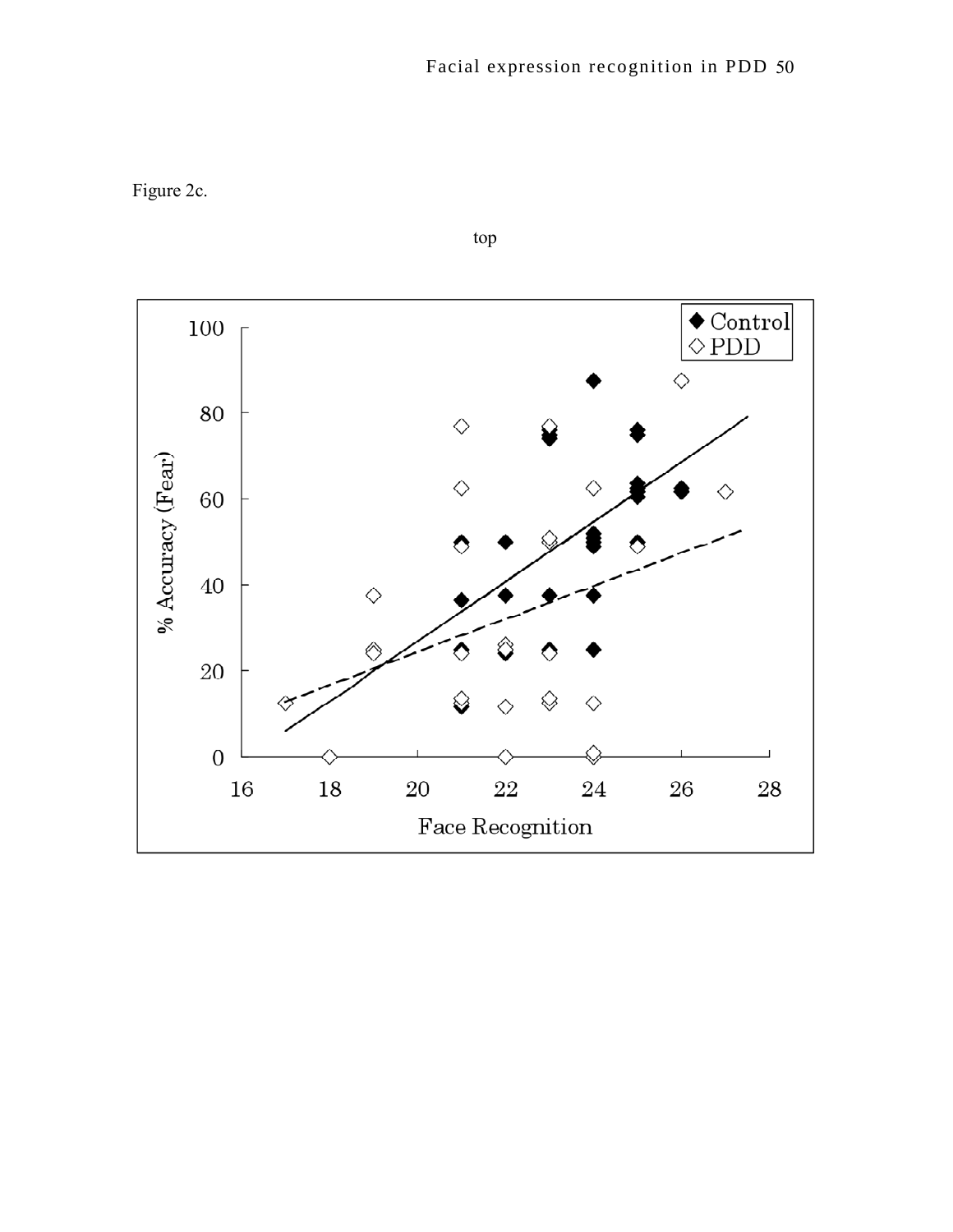Figure 3.